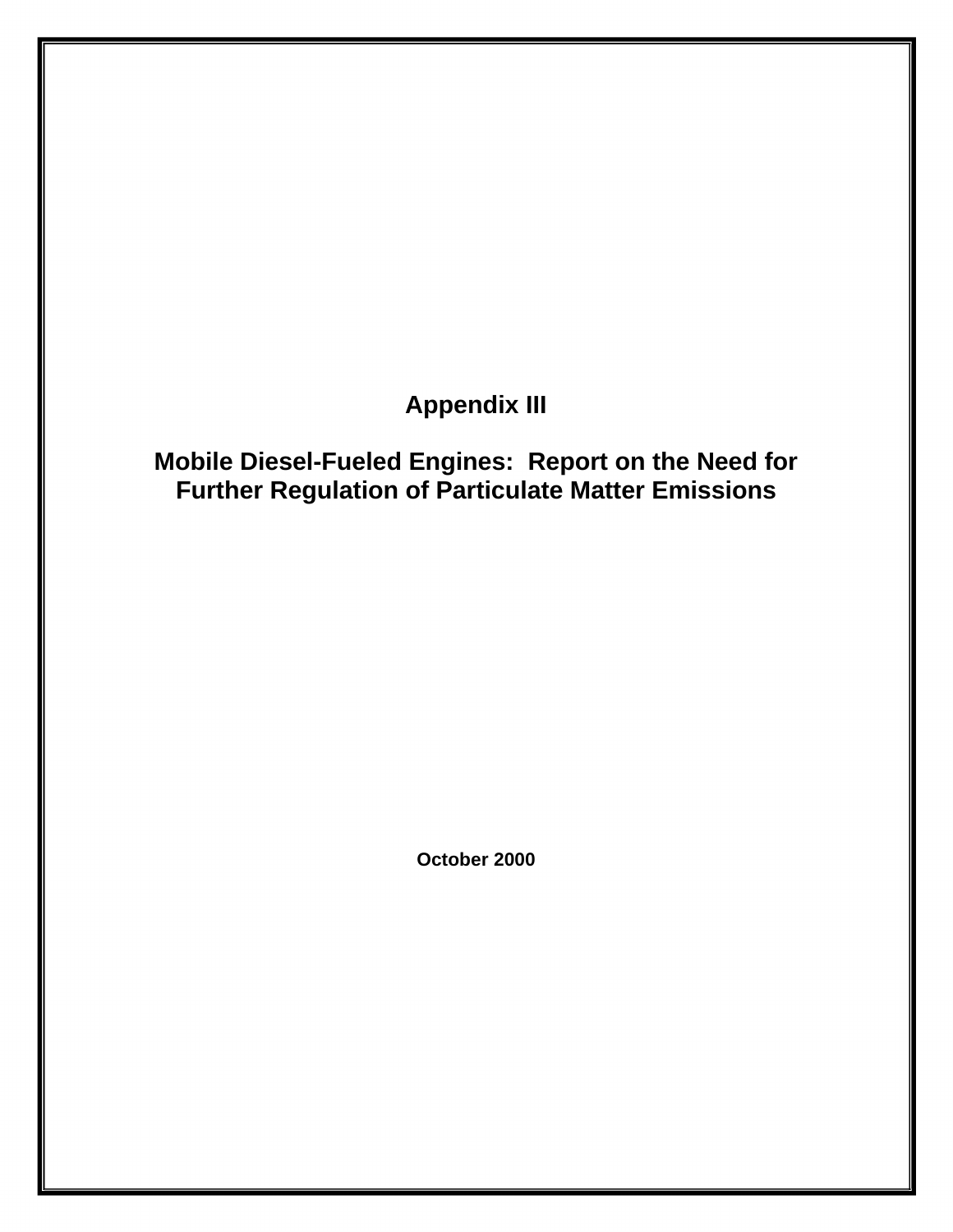# **Table of Contents**

| I.   |                                                                                                    |
|------|----------------------------------------------------------------------------------------------------|
| ΙΙ.  | А.<br>В.                                                                                           |
| III. | А.<br>В.                                                                                           |
| IV.  | А.<br>В.<br>Local Measures (South Coast Air Quality Management District)20<br>C.<br>D.             |
| V.   | On-Road Vehicles.<br>А.<br>В.<br>C.<br>Potential Associated Adverse Environmental Impacts 51<br>D. |
| VI.  |                                                                                                    |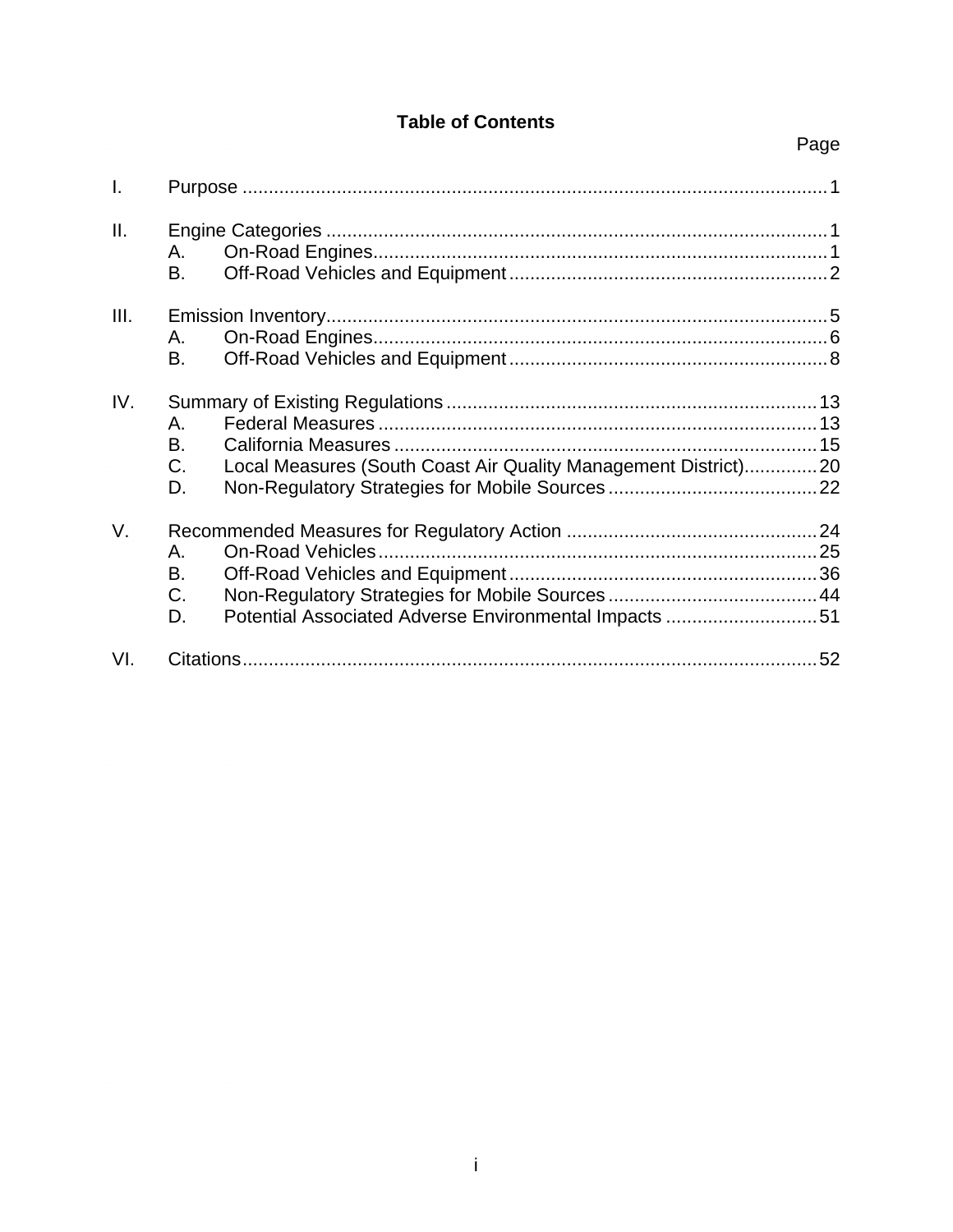# **Tables**

| Table 1. On-Road: Categories and Population of Diesel-Fueled Vehicles               |    |
|-------------------------------------------------------------------------------------|----|
| Table 2. Off-Road: Categories and Population of Diesel-Fueled Equipment4            |    |
| Table 3. Statewide Estimates of Diesel PM Emissions for 1990 through 20206          |    |
|                                                                                     |    |
| Table 5. Off-Road Inventory - Diesel-Fueled Vehicles & Equipment  10                |    |
| Table 6. Off-Road: Diesel PM Emissions Preempt and Non-Preempt Categories 12        |    |
|                                                                                     |    |
| Table 8. Federal Locomotive Exhaust and Smoke Emission Standards  15                |    |
| Table 9. California Heavy-Duty Vehicle Engine Emission Standards  17                |    |
| Table 10. California Urban Transit Bus Fleet Rule Requirements and Emission         |    |
| Standards                                                                           |    |
| Table 11. Emission Standards for Off-Road Compression-Ignition Engines  19          |    |
| Table 12. Comparison of Particulate Standards for Small Off-Road Engines20          |    |
| Table 13. Recommended Measures to Reduce Diesel PM from Mobile Sources 25           |    |
| Table 14. On-Road Engines: Future (2007) Costs of Catalyzed Diesel                  |    |
| Particulate Filter per Vehicle, Based on High Volume Production                     | 29 |
| Table 15. On-Road Engines: Diesel Particulate Filter Costs for Retrofitting Current |    |
|                                                                                     | 32 |
| Table 16. On-Road Engines: Heavy-Duty OBD Estimated Costs36                         |    |
| Table 17. Off-Road Engines: Proposed Standards Based on Aftertreatment37            |    |
| Table 18. Off-Road Engines: Future Diesel Particulate Filter and OBD Costs 39       |    |
|                                                                                     |    |
|                                                                                     |    |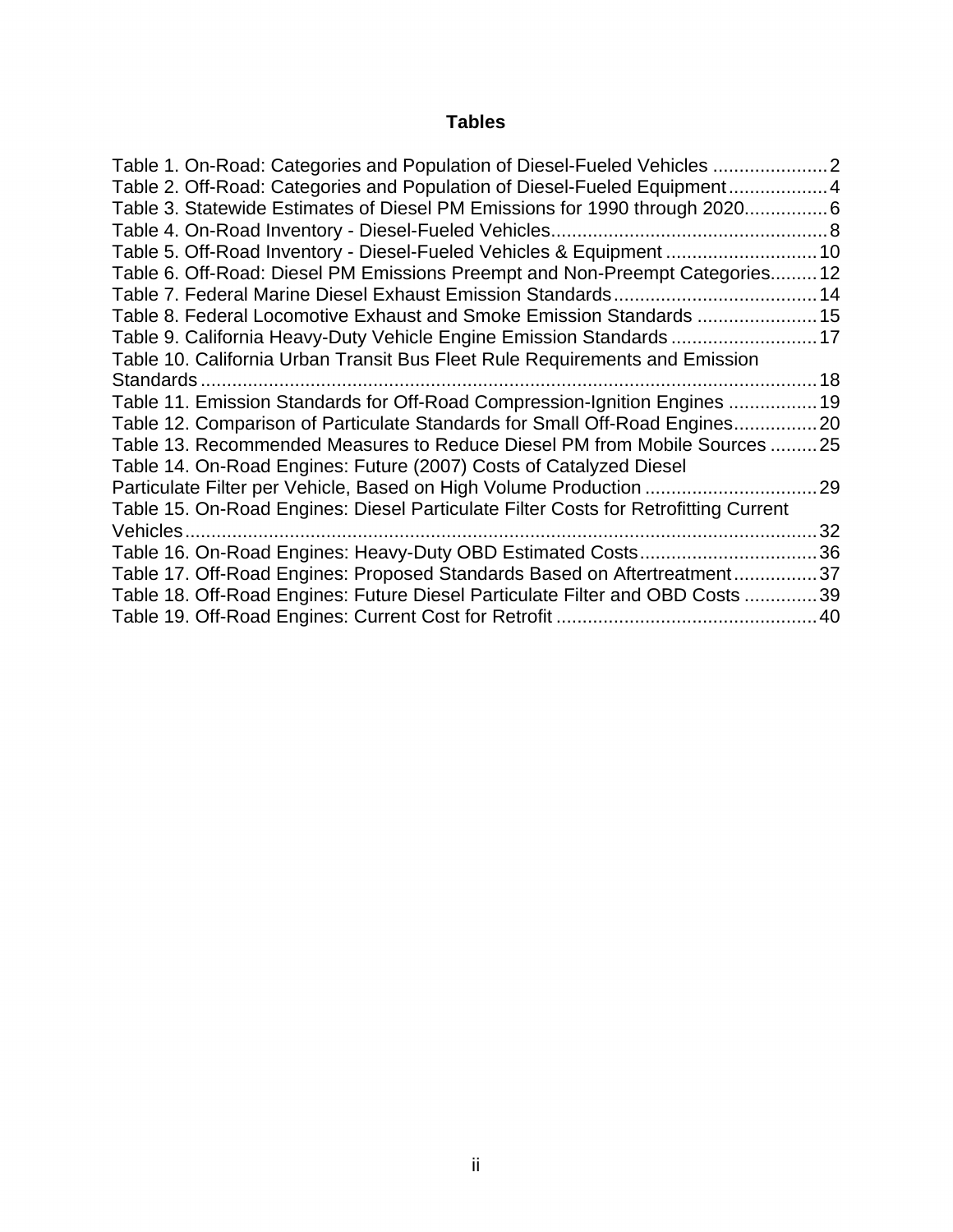# **I. PURPOSE**

This report summarizes the need for further regulation of on- and off-road mobile diesel-fueled engines to reduce ambient diesel particulate matter (diesel PM) and the associated health risk. Proposed control measures to achieve those reductions are described, along with estimated emission reductions and costs per vehicle. Suggested non-regulatory strategies that may achieve additional reductions in emissions are also described.

# **II. ENGINE CATEGORIES**

# **A. On-Road Engines**

There are approximately 700,000 on-road diesel-fueled vehicles currently in use in California. Diesel-fueled, or compression-ignition, engines are used in every on-road vehicle category except for motorcycles, and include light- to heavy-duty trucks, school buses, urban buses, and passenger vehicles (Table 1). The majority of on-road diesel-fueled engines, however, are found in heavy-duty vehicles with a gross vehicle weight rating (GVWR) from 14,000 pounds GVWR and up. The reported heavy-duty vehicle population includes an adjustment to account for mileage by out-of-state registered vehicles that travel in California.

The federal definition of a heavy-duty vehicle is any vehicle with a GVWR greater than 8,500 pounds. California's lower GVWR limit for heavy-duty vehicles is either greater than 8,500 pounds or greater than 14,000 pounds, depending on the model year [13 CCR § 1900(a)(9)]. For the purpose of this report, "heavy-duty vehicle" is used to refer to any vehicle with a GVWR greater than 8,500 pounds. The two categories of light heavy-duty trucks, from 8,501 to 14,000 pounds GVWR, comprise vehicles currently covered by emission standards for medium-duty vehicles. For the weight classes above 14,000 pounds GVWR, heavy-duty vehicles are further subdivided into medium heavy-duty and heavy heavy-duty. The additional heavy-duty categories are school buses and urban transit buses. Larger motor homes would also be considered "heavy-duty."

The population of heavy-duty vehicles is predicted to increase on average by approximately 12 percent from 2000 to 2010 (Table 1). Medium heavy-duty vehicles are projected to increase by about 16 percent and heavy heavy-duty vehicles by about 10 percent. The proportionate increase is greater in the South Coast Air Basin, where the expected increase from 2000 to 2010 in heavy-duty vehicles is about 23 percent. Again, medium heavy-duty trucks are expected to increase faster than heavy heavy-duty trucks (27% versus 19%, respectively) in the South Coast Air Basin. Interestingly, the greatest population increase for any category, on a percentage basis, is expected to occur in diesel-fueled motor homes, which will almost double by 2010, from 1.2 to 2.4 percent of the diesel-fueled vehicle population statewide.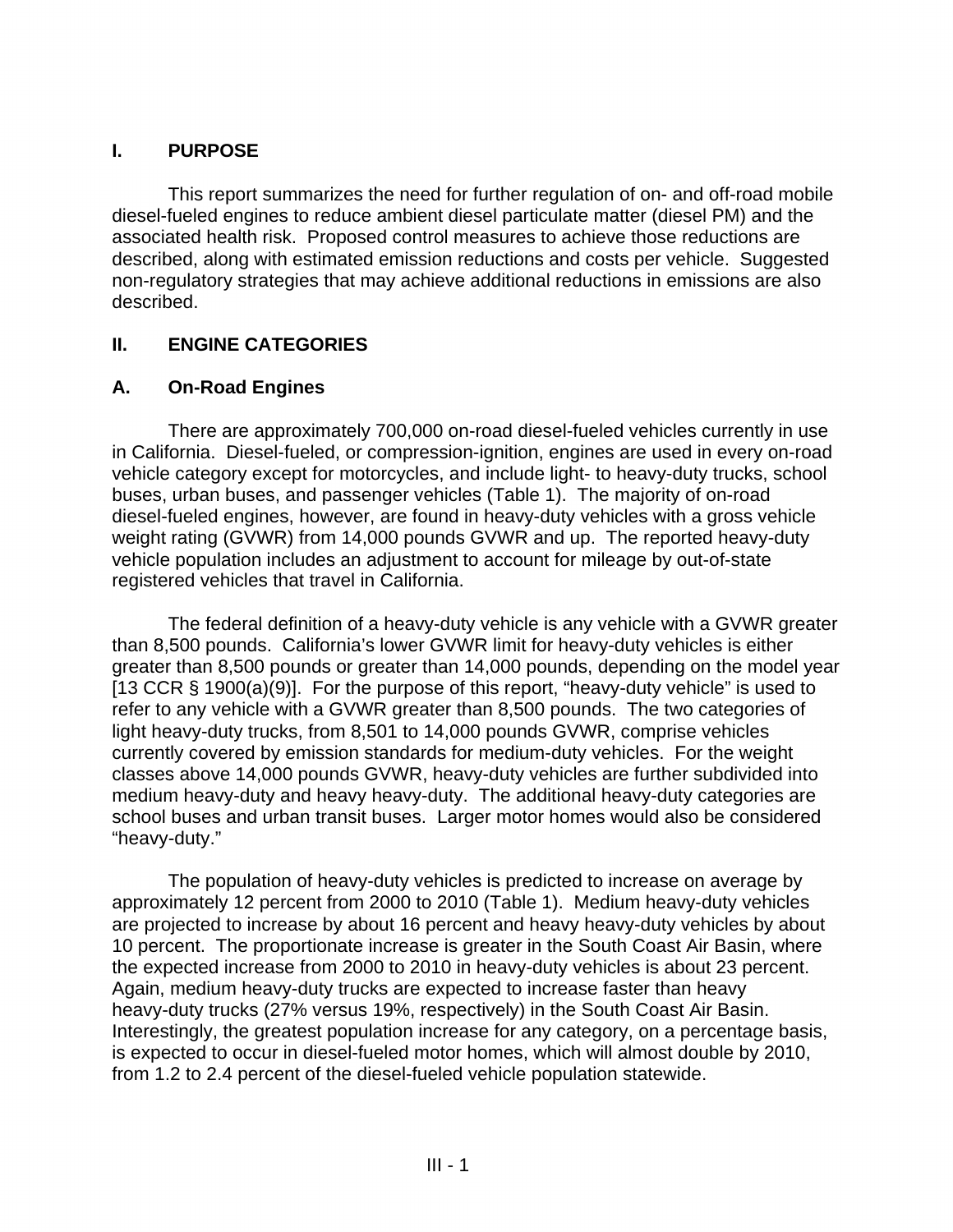|                              |               | <b>Statewide Population</b><br><b>SoCAB Population</b> |         |         |         |  |
|------------------------------|---------------|--------------------------------------------------------|---------|---------|---------|--|
| ∥Category                    | GVWR (lb.)    | 2000                                                   | 2010    | 2000    | 2010    |  |
| Passenger Cars               | all           | 111,430                                                | 41,630  | 43,050  | 16,160  |  |
| Light-Duty Truck 1           | up to 3,750   | 19,160                                                 | 8,220   | 4,820   | 2,140   |  |
| Light-Duty Truck 2           | 3,751-5,750   | 12,250                                                 | 7,990   | 3,270   | 2,350   |  |
| Medium-Duty Vehicle          | 5,751-8,500   | 134,870                                                | 117,230 | 28,050  | 25,960  |  |
| MDV/Light Heavy-Duty Truck 1 | 8,501-10,000  | 24,380                                                 | 28,450  | 8,040   | 10,620  |  |
| MDV/Light Heavy-Duty Truck 2 | 10,001-14,000 | 34,190                                                 | 35,170  | 12,000  | 13,670  |  |
| Medium Heavy-Duty Truck      | 14,001-33,000 | 163,100                                                | 189,220 | 66,080  | 83,680  |  |
| Heavy Heavy-Duty Truck       | $33,001 +$    | 148,480                                                | 162,780 | 58,170  | 69,120  |  |
| School Bus                   | all           | 21,250                                                 | 25,950  | 7,820   | 9,500   |  |
| Urban Bus                    | all           | 9,940                                                  | 11,760  | 4,360   | 5,260   |  |
| Motor Home                   | all           | 8,150                                                  | 15,500  | 2,580   | 4,980   |  |
|                              | <b>Totals</b> | 687,200                                                | 643,900 | 238,240 | 243,440 |  |

**Table 1**<br>**CDiscol** Fu **On-Road: Categories and Population of Diesel-Fueled Vehicles (EMFAC 1.99(f) 6/26/00)** 

"SoCAB" – South Coast Air Basin

Although the majority of diesel-fueled vehicles fall into one of the heavy-duty categories (54% in 2000), Californians today drive considerable numbers of diesel-fueled passenger cars, light-duty trucks, and medium-duty vehicles. The majority of the diesel passenger cars and light-duty trucks, however, are greater than 15 years old and ARB staff expects that most of these will be removed from service over the next decade to be replaced with other, non-diesel vehicles. Thus, the statewide population of diesel-fueled passenger cars and light duty trucks is expected to decline by about 60 percent over the next decade. The population of medium-duty diesel-fueled vehicles is also expected to decline statewide, but by only about 13 percent over the next ten years.

#### **B. Off-Road Vehicles and Equipment**

There are approximately 550,000 off-road diesel-fueled vehicles and equipment currently in use in California (Table 2), two-thirds of which are categorized as agricultural or construction equipment. Many equipment types are classified as "portable," or equipment of 25 horsepower or greater that is designed to be carried or moved from one location to another. For the purpose of this report, "motive" is use to designate the bulk of off-road equipment and vehicles that are not otherwise classified as portable.

Diesel-fueled off-road engines comprise 138 individual off-road vehicle and equipment types aggregated into 17 categories. Engine sizes range from under 15 horsepower to over 10,000 horsepower. These equipment categories include aircraft, agriculture, airport ground support, construction and mining, commercial, industrial, logging, transportation refrigeration units, lawn and garden, pleasure craft, locomotives, and others (Table 2). For this report, however, aircraft engines are not included. This report only addresses internal combustion, diesel-cycle engines.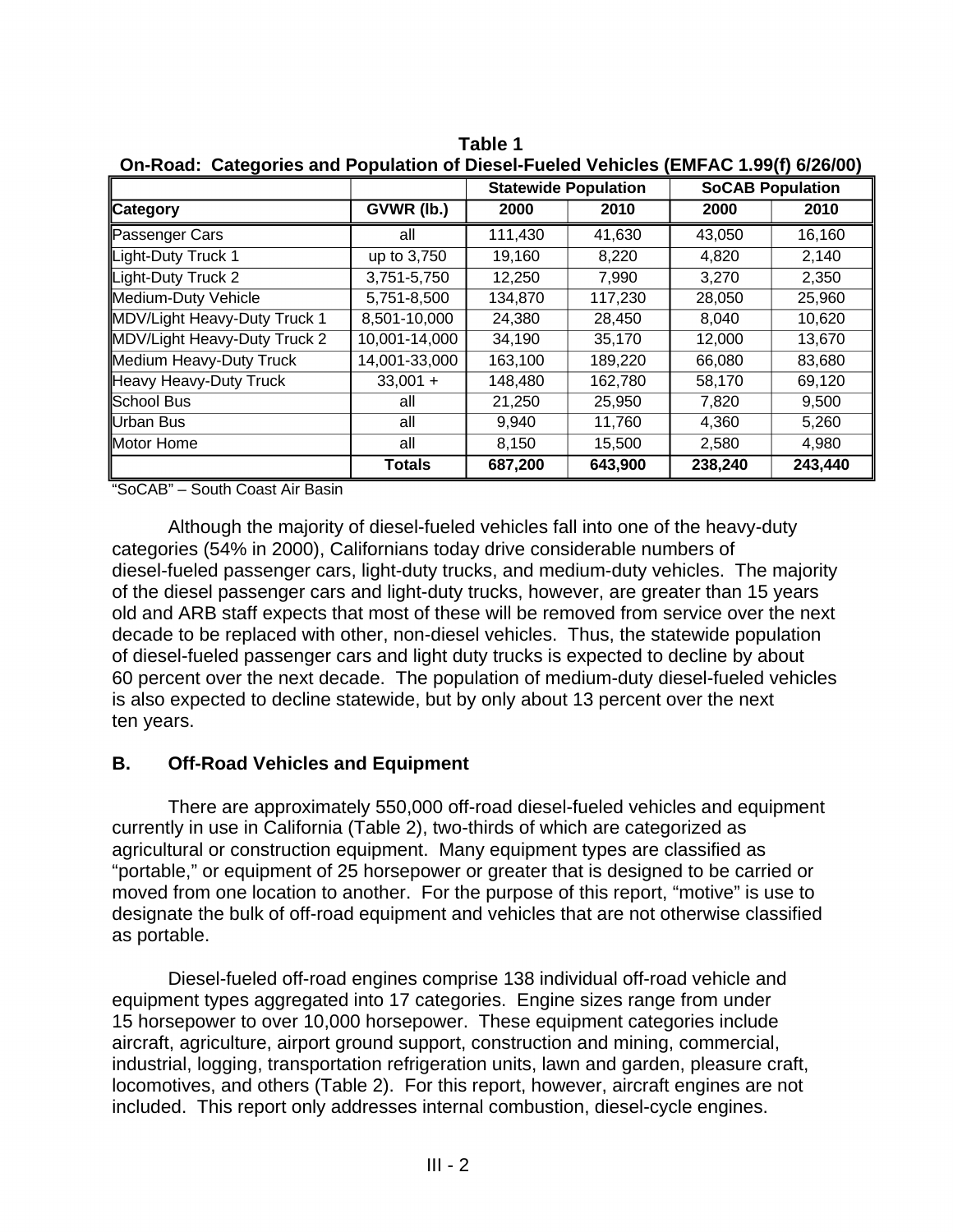Aircraft, in addition, are fueled by either aviation gasoline or jet fuel, neither of which meets the definition of diesel fuel.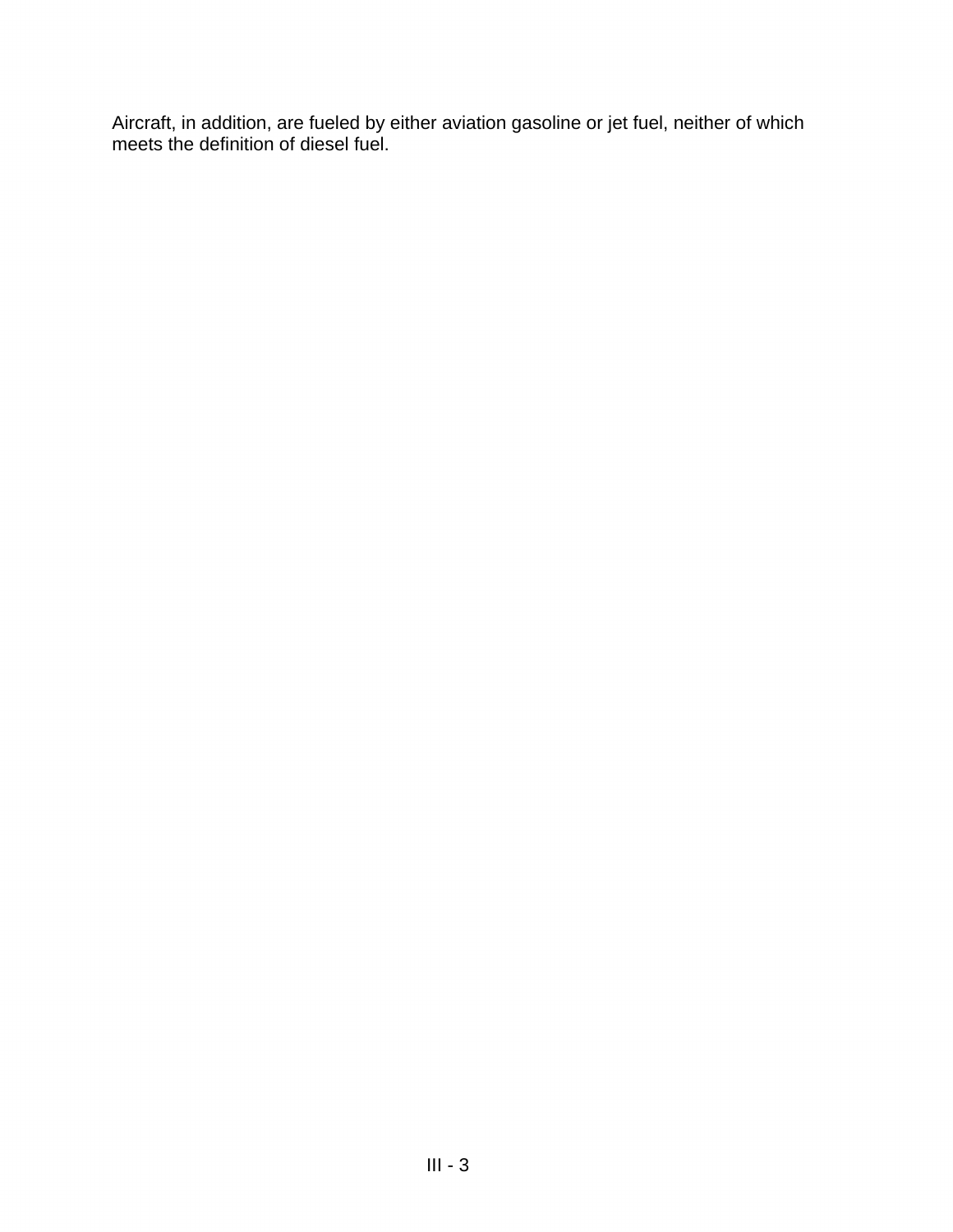| Category                            |                    | <b>Population</b> |              |  |
|-------------------------------------|--------------------|-------------------|--------------|--|
|                                     |                    | 2000              | 2010         |  |
| Agricultural                        | Total              | 199860            | 190070       |  |
|                                     | Motive             | 195940            | 186330       |  |
|                                     | Portable           | 3920              | 3730         |  |
| <b>Airport Ground Support</b>       | Total              | 1970              | 2440         |  |
|                                     | Motive             | 1480              | 1830         |  |
|                                     | Portable           | 490               | 610          |  |
| Commercial                          | Total              | 53710             | 59460        |  |
|                                     | Motive             | 17470             | 19330        |  |
|                                     | Portable           | 36240             | 40130        |  |
| <b>Commercial Marine Vessel</b>     | Total              | n/a               | n/a          |  |
|                                     | Motive             | n/a               | n/a          |  |
|                                     | Portable           | n/a               | n/a          |  |
| <b>Construction &amp; Mining</b>    | Total              | 168450            | 188110       |  |
|                                     | Motive             | 164020            | 183160       |  |
|                                     | Portable           | 4430              | 4960         |  |
| Dredging                            | Total              | 130               | 130          |  |
|                                     | Motive             | Ω                 |              |  |
|                                     | Portable           | 130               | 130          |  |
| <b>Drilling</b>                     | Total              | 1500              | 1500         |  |
|                                     | Motive             | 0                 |              |  |
|                                     | Portable           | 1500              |              |  |
|                                     |                    |                   | 1500         |  |
| Industrial                          | Total              | 12160             | 13360        |  |
|                                     | <b>Motive</b>      | 12160             | 13360        |  |
|                                     | Portable           | 0                 |              |  |
| Lawn & Garden                       | Total              | 44200             | 50650        |  |
|                                     | Motive             | 44070             | 50500        |  |
|                                     | Portable           | 130               | 150          |  |
| Locomotive                          | Total              | n/a               | n/a          |  |
|                                     | Motive             | n/a               | n/a          |  |
|                                     | Portable           | n/a               | n/a          |  |
| Logging                             | <b>Total</b>       | 2780              | 2780         |  |
|                                     | Motive             | 2780              | 2780         |  |
|                                     | Portable           | 0                 |              |  |
| Military Tactical Support           | <b>Total</b>       | 2300              | 2300         |  |
|                                     | Motive             | 0                 |              |  |
|                                     | Portable           | 2300              | 2300         |  |
| Misc. Portable                      | Total              | 90                | 90           |  |
|                                     | Motive             | 0                 |              |  |
|                                     | Portable           | 90                | 90           |  |
| <b>Pleasure Craft</b>               | Total              | 19700             | 19860        |  |
|                                     | <b>Motive</b>      | 19700             | <b>19860</b> |  |
|                                     | Portable           |                   |              |  |
| <b>Transportation Refrigeration</b> | Total              | 40610             | 44150        |  |
|                                     | Motive             | 40610             | 44150        |  |
|                                     | Portable           |                   |              |  |
| <b>TOTALS</b>                       | <b>GRAND TOTAL</b> | 547460            | 574900       |  |
|                                     | <b>MOTIVE</b>      | 498230            | 521300       |  |
|                                     | <b>PORTABLE</b>    | 49230             | 53600        |  |
|                                     |                    |                   |              |  |

**Table 2 Off-Road: Categories and Population of Diesel-Fueled Equipment** 

\* Numbers may not add due to rounding.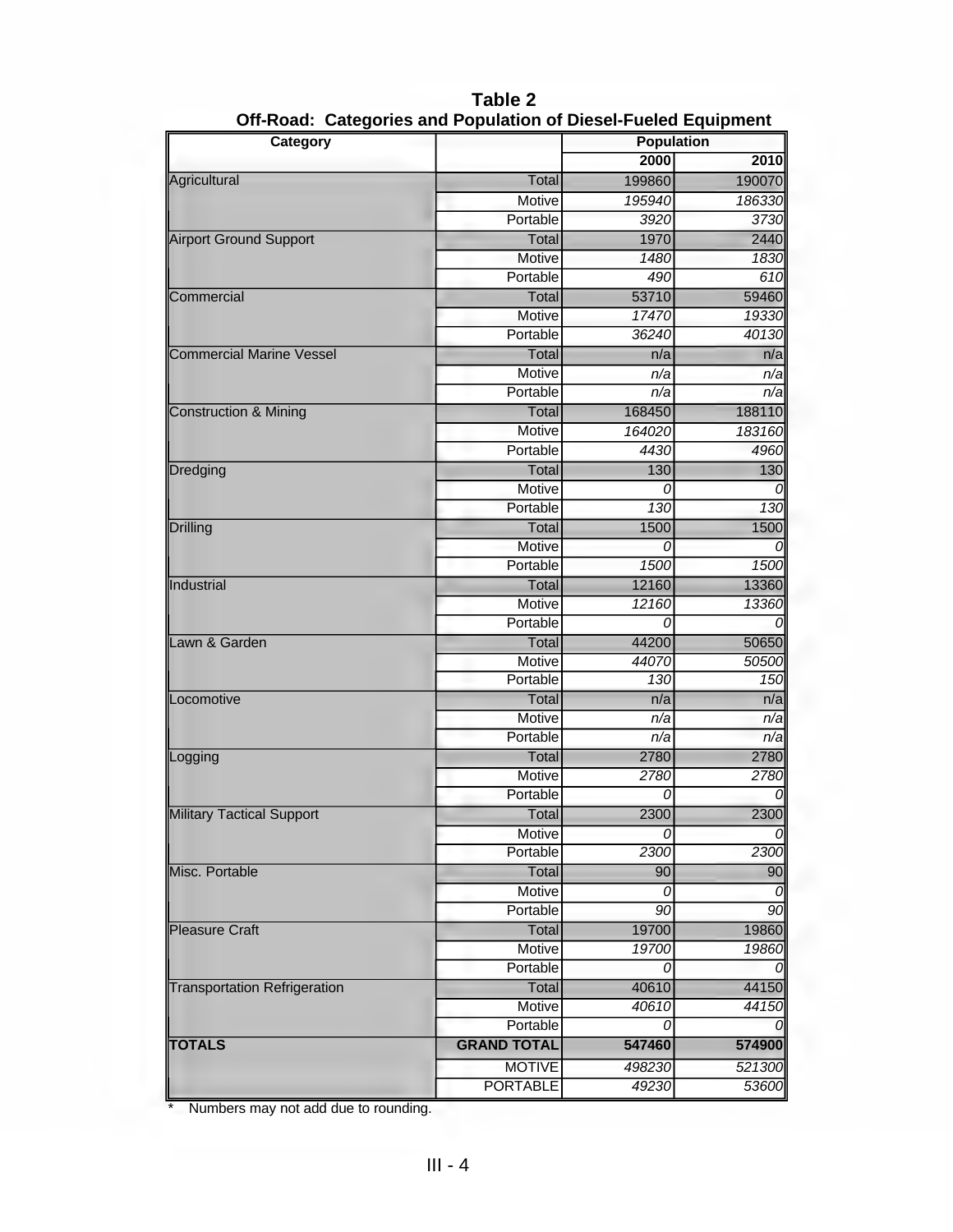For all categories, except for commercial marine vessels and locomotives, engines are further classified by the following horsepower groups:  $\leq$ 15, 16-25, 26-50, 51-120, 121-175, 176-250, 251-500, 501-750, 751-9999, >9999 hp. The statewide population of these off-road vehicle and equipment types is expected to increase by approximately five percent from 2000 to 2010 (Table 2).

Staff count activity rather than pieces of equipment to determine emissions for commercial marine vessels and locomotive operations, thus Table 2 does not include population figures for these two categories. The commercial marine vessel category includes U.S. and foreign registered ships, tugboats, crew and supply boats, fishing boats, ferries, and other commercial vessels. Yachts and other recreational boats are categorized as pleasure craft.

About nine percent of off-road equipment types are classified as portable equipment for the purposes of permitting. Portable engines are granted permits to operate either under local air district rules or through the ARB under the Portable Equipment Registration Program. Portable engines are therefore subject to permitting requirements for in-use engines in addition to the rules that apply to new off-road engines. Portable equipment is discussed in more detail in Appendix II.

# **III. EMISSION INVENTORY**

The development of an emission inventory is a multi-agency effort, conducted through a public process in which input is solicited from various agencies, air quality management districts, engine manufacturers, and technical consultants. The Air Resources Board is responsible for the final statewide emissions inventory, which is maintained in an electronic database. The California Health and Safety Code (HSC) [§§ 39607 (b) & 39607.3] requires the Board to approve, at a public meeting, the emission inventory for criteria pollutants, including emissions from mobile, stationary, area-wide, and non-anthropogenic sources. The Board's initial approval, under HSC § 39607.3, was required no later than January 1, 1998 and subsequent updates are required at least every three years.

Table 3 provides a summary of diesel PM emissions from mobile engines for the decades from 1990 to 2020 based on the EMFAC2000 1.99f inventory model.<sup>1</sup> The model includes the effects of implementation of existing regulations, which are discussed in Section IV. In general, emissions decline over the four decades because of the effects of these regulations. New engines are subject to more stringent PM standards, and thus emissions decline as older engines are replaced with new, complying engines. Additional details regarding the emission inventories for on- and off-road engines are provided in Sections A and B following.

 $\overline{\phantom{a}}$ EMFAC2000 1.99f was the approved and public inventory model version at the time this report was prepared. 1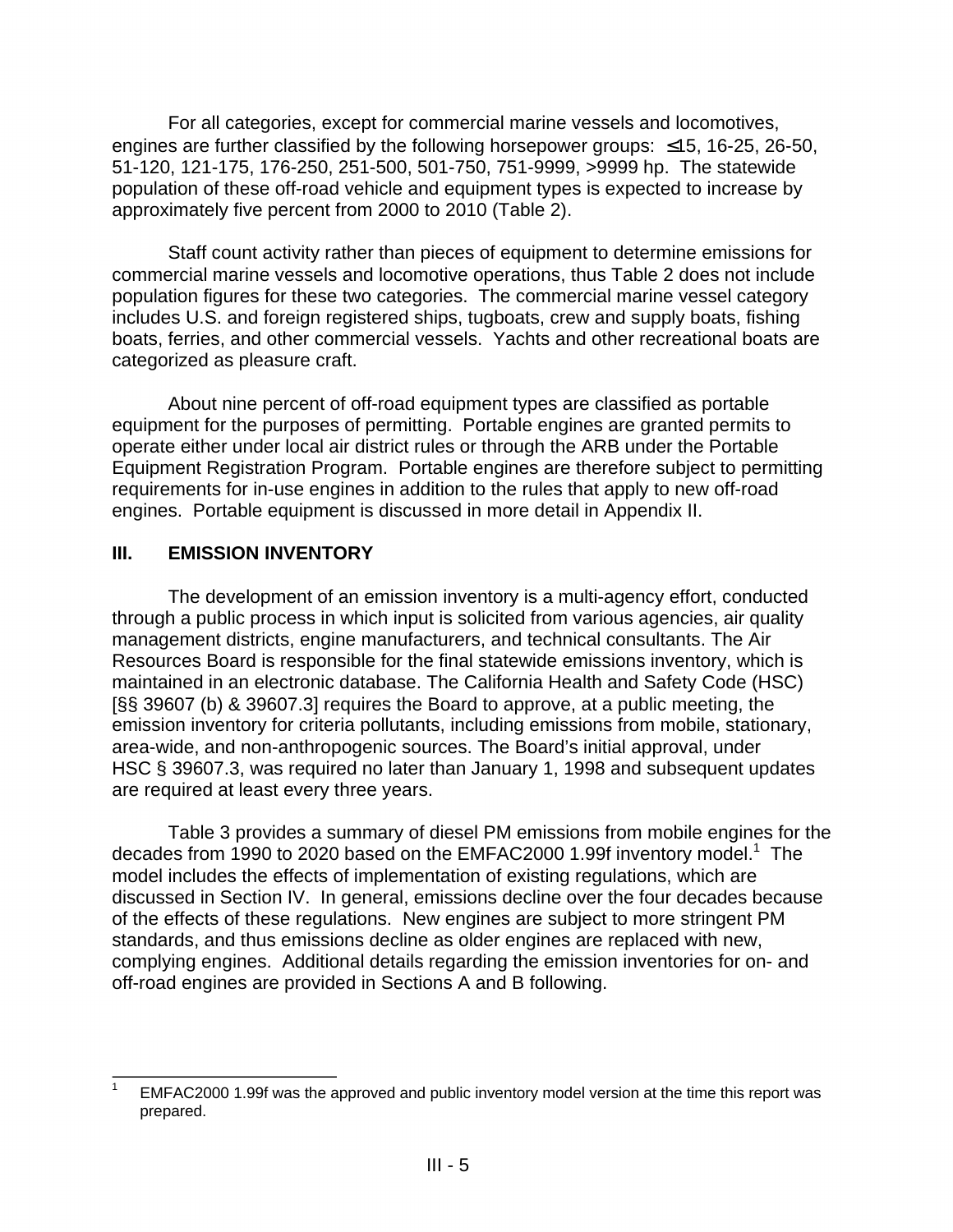| <b>Statewige Estimates of Diesel Fivi Emissions for 1990 uniough 2020</b> |                   |                           |                               |                           |  |  |  |  |
|---------------------------------------------------------------------------|-------------------|---------------------------|-------------------------------|---------------------------|--|--|--|--|
|                                                                           |                   | <b>On-Road Engines</b>    | Off-Road Engines <sup>1</sup> |                           |  |  |  |  |
| Year                                                                      | <b>Population</b> | <b>Diesel PM</b><br>(tpy) | <b>Population</b>             | <b>Diesel PM</b><br>(tpy) |  |  |  |  |
| 1990                                                                      | 606,700           | 18,360                    | 476,300                       | 25,310                    |  |  |  |  |
| 2000                                                                      | 687,200           | 7,500                     | 498,200                       | 18,545                    |  |  |  |  |
| 2010                                                                      | 643,900           | 5,190                     | 521,300                       | 15,910                    |  |  |  |  |
| 2020                                                                      | 610,200           | 4,865                     | 527,800                       | 12,830                    |  |  |  |  |

**Table 3 Statewide Estimates of Diesel PM Emissions for 1990 through 2020** 

 $1$  Does not include portable engines, which are discussed in Appendix II.

#### **A. On-Road Engines**

Methodology. California's emission inventory for on-road vehicles is an estimate of the amounts and types of emitted pollutants. The current on-road motor vehicle emission inventory, EMFAC2000, represents more than ten years of effort on the part of ARB staff to refine and improve the accuracy of the inventory, as well as to resolve observed discrepancies between measured ambient emissions, modeled air quality estimates, and estimated emissions.

Details regarding the scientific basis for the model can be found in the document entitled "Public meeting to consider approval of revisions to the State's on-road motor vehicle emissions inventory," dated May 2000, and in the accompanying Technical Support Document. In short, data were collected from all relevant sources and analyzed, the model was developed and tested, and the public had the opportunity to interact with staff regarding the model. As with the previous model, EMFAC2000 has an adjustment to the emission inventory for on-road vehicles to account for mileage traveled within California by heavy-duty trucks registered out-of-state. The outcome is a much improved model that more accurately describes emissions from on-road motor vehicles in California.

#### 1. Current Emissions

The estimated statewide 2000 diesel PM exhaust emissions from on-road diesel-fueled motor vehicles are about 7,500 tons per year (Table 4). The majority of the emissions are generated by two categories of vehicles, medium heavy-duty trucks (21%) and heavy heavy-duty trucks (66%). The next largest categories are passenger cars (3%) and medium-duty vehicles (3%). The remaining emissions (7%) are from light-duty trucks, light heavy-duty trucks, school buses, urban buses, and motor homes. The same pattern occurs for NOx emissions from diesel-fueled vehicles, with medium heavy-duty trucks and heavy heavy-duty trucks generating 89 percent of the NOx emissions from on-road diesel-fueled vehicles, except that the next two largest categories for NOx emissions are light heavy-duty trucks (2%) and medium-duty vehicles (1%). On-road diesel-fueled vehicle emissions in the South Coast Air Basin are 38 percent of the statewide total for diesel PM and 40 percent of the statewide total for NOx emissions from diesel-fueled vehicles.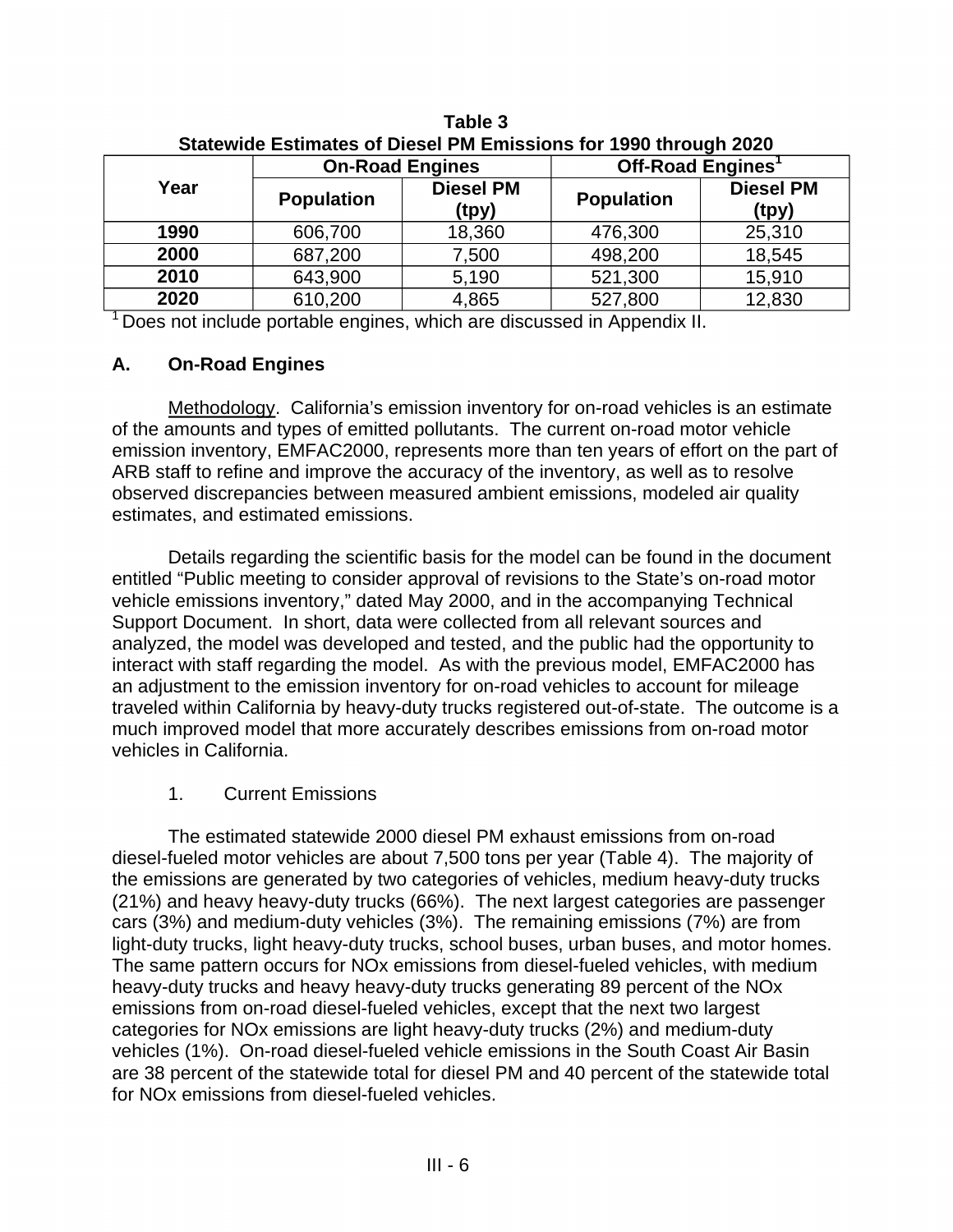#### 2. 2010 Emissions

The estimated statewide 2010 diesel PM exhaust emissions from on-road diesel-fueled motor vehicles are about 5,200 tons per year, which is an overall 30 percent decline from 2000 (Table 4). For passenger cars, light-duty trucks, and medium-duty vehicles, the average decline in diesel PM emissions is 60 percent and is accounted for by the predicted population decrease in these categories over the decade and by the effects of existing regulations. For the heavy-duty vehicle categories, existing regulations will cause a 30 percent decline in diesel PM emissions even though vehicle population is expected to increase by about 12 percent. A slightly smaller overall decline in diesel PM emissions, 27 percent, is predicted for the South Coast Air Basin. Diesel PM emissions from buses and motor homes, however, are not predicted to decline over the next decade. Diesel PM emissions from motor homes are expected to increase by one-half (50%) from 2000 to 2010, corresponding to a 90 percent increase in the predicted motor home vehicle population.

Emissions of NOx from diesel-fueled vehicles are also expected to decline over the next decade by 34 percent statewide and 29 percent for the South Coast Air Basin. Again, emissions from motor homes are expected to increase, corresponding to an almost doubling of the predicted population (Tables 1 and 4).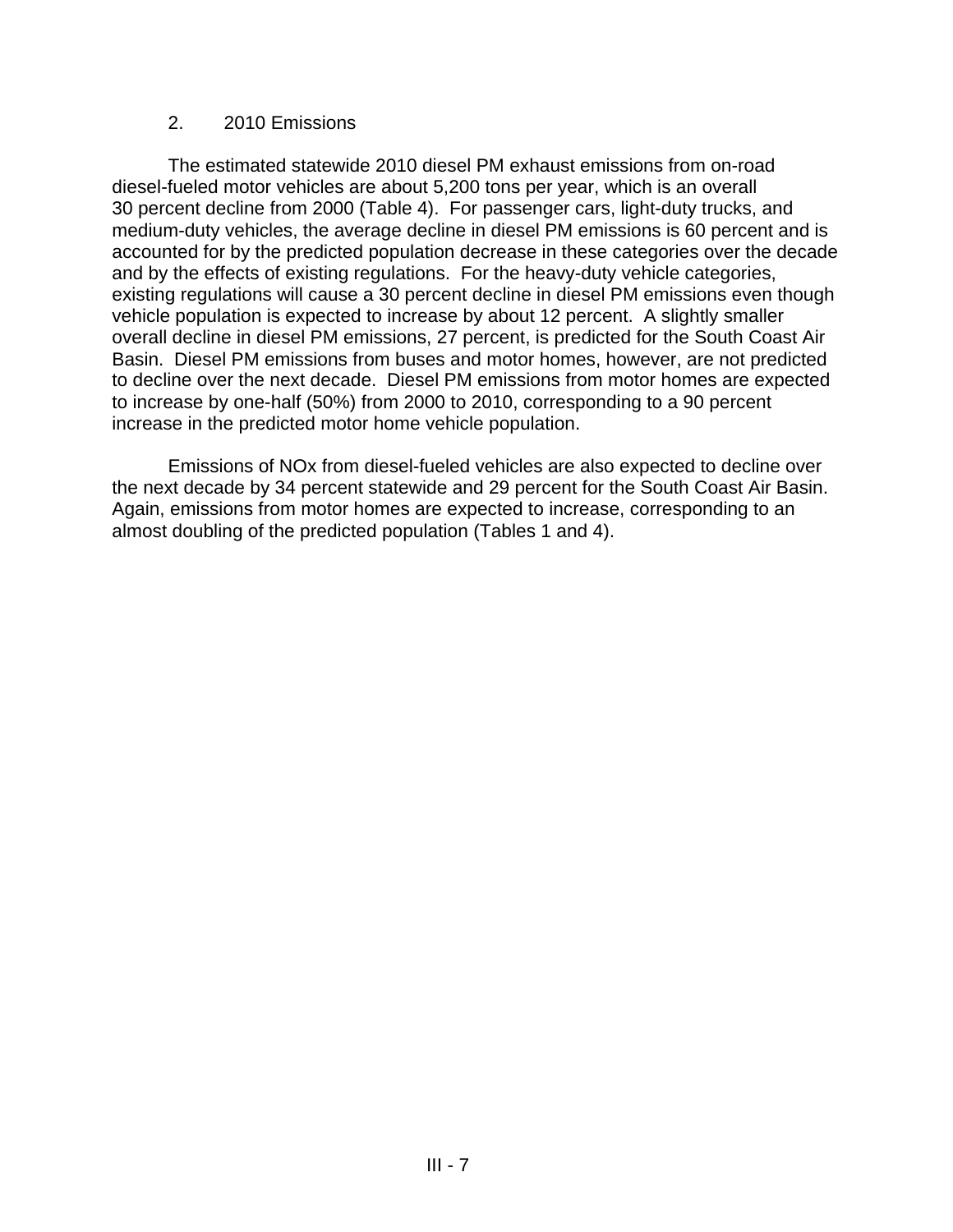| Category                       |                        | <b>PM</b><br>(tons per year) |                |         | <b>NOx</b><br>(tons per year) |
|--------------------------------|------------------------|------------------------------|----------------|---------|-------------------------------|
|                                |                        | 2000                         | 2010           | 2000    | 2010                          |
| Passenger Car                  | <b>Statewide</b>       | 241                          | 66             | 2,484   | 877                           |
| n/a                            | <b>SoCAB</b>           | 106                          | 29             | 1,169   | 435                           |
| Light-Duty Truck 1             | Statewide              | 44                           | 15             | 457     | 190                           |
| Up to 3,750 lbs. GVWR          | <b>SoCAB</b>           | 15                           | $\overline{4}$ | 135     | 62                            |
| Light-Duty Truck 2             | Statewide              | 22                           | 11             | 263     | 175                           |
| 3,751-5,750 lbs. GVWR          | <b>SoCAB</b>           | $\overline{7}$               | $\overline{4}$ | 77      | 58                            |
| Medium-Duty Vehicle            | Statewide              | 219                          | 124            | 3,152   | 2,597                         |
| 5,751-8,500 lbs. GVWR          | <b>SoCAB</b>           | 47                           | 29             | 694     | 636                           |
| Light Heavy-Duty Truck 1       | Statewide              | 37                           | 26             | 1,903   | 1,289                         |
| 8,501-10,000 lbs. GVWR         | <b>SoCAB</b>           | 11                           | $\overline{7}$ | 636     | 478                           |
| Light Heavy-Duty Truck 2       | <b>Statewide</b>       | 58                           | 33             | 3,021   | 1,702                         |
| 10,001-14,000 lbs. GVWR        | <b>SoCAB</b>           | 18                           | 11             | 1,048   | 650                           |
| <b>Medium Heavy-Duty Truck</b> | Statewide              | 1,607                        | 1,428          | 49,754  | 32,975                        |
| 14,001-33,000 lbs. GVWR        | <b>SoCAB</b>           | 646                          | 617            | 20,355  | 14,592                        |
| Heavy Heavy-Duty Truck         | Statewide              | 4,927                        | 3,127          | 177,928 | 113,041                       |
| 33,001 + lbs. GVWR             | <b>SoCAB</b>           | 1,881                        | 1,267          | 68,956  | 47,515                        |
| School Bus                     | Statewide              | 153                          | 157            | 4,810   | 4,529                         |
| n/a                            | <b>SoCAB</b>           | 40                           | 40             | 2,520   | 2,400                         |
| Urban Bus                      | <b>Statewide</b>       | 179                          | 179            | 10,085  | 9,599                         |
| n/a                            | <b>SoCAB</b>           | 91                           | 80             | 4,752   | 4,639                         |
| Motor Home                     | <b>Statewide</b>       | 15                           | 22             | 562     | 588                           |
| n/a                            | <b>SoCAB</b>           | $\overline{4}$               | $\overline{7}$ | 172     | 183                           |
| <b>TOTALS</b>                  | <b>Total Statewide</b> | 7,502                        | 5,188          | 254,419 | 167,562                       |
|                                | <b>Total SoCAB</b>     | 2,866                        | 2,095          | 100,514 | 71,648                        |

**Table 4 On-Road Inventory – Diesel-Fueled Vehicles (EMFAC 1.99(f) 6/26/00)** 

"SoCAB" – South Coast Air Basin

# **B. Off-Road Vehicles and Equipment**

Methodology: California's emission inventory for off-road engines and associated vehicles is an estimate of the amounts and types of pollutants emitted from the thousands of pieces of equipment types used in various applications, all of which are characterized as "off-road." The Board approved an initial statewide off-road inventory in December 1997. The new computer model for the estimation of off-road emissions inventory (OFFROAD) was not completed at that time, however, and the staff made the commitment to bring revised estimates before the Board for approval.

Staff has since provided updated emissions inventories for most of the categories of off-road engines or equipment. Updated population and other input data were obtained from a variety of authoritative sources and provided to the public for comment, along with the updated model. Further modifications to input data and the model were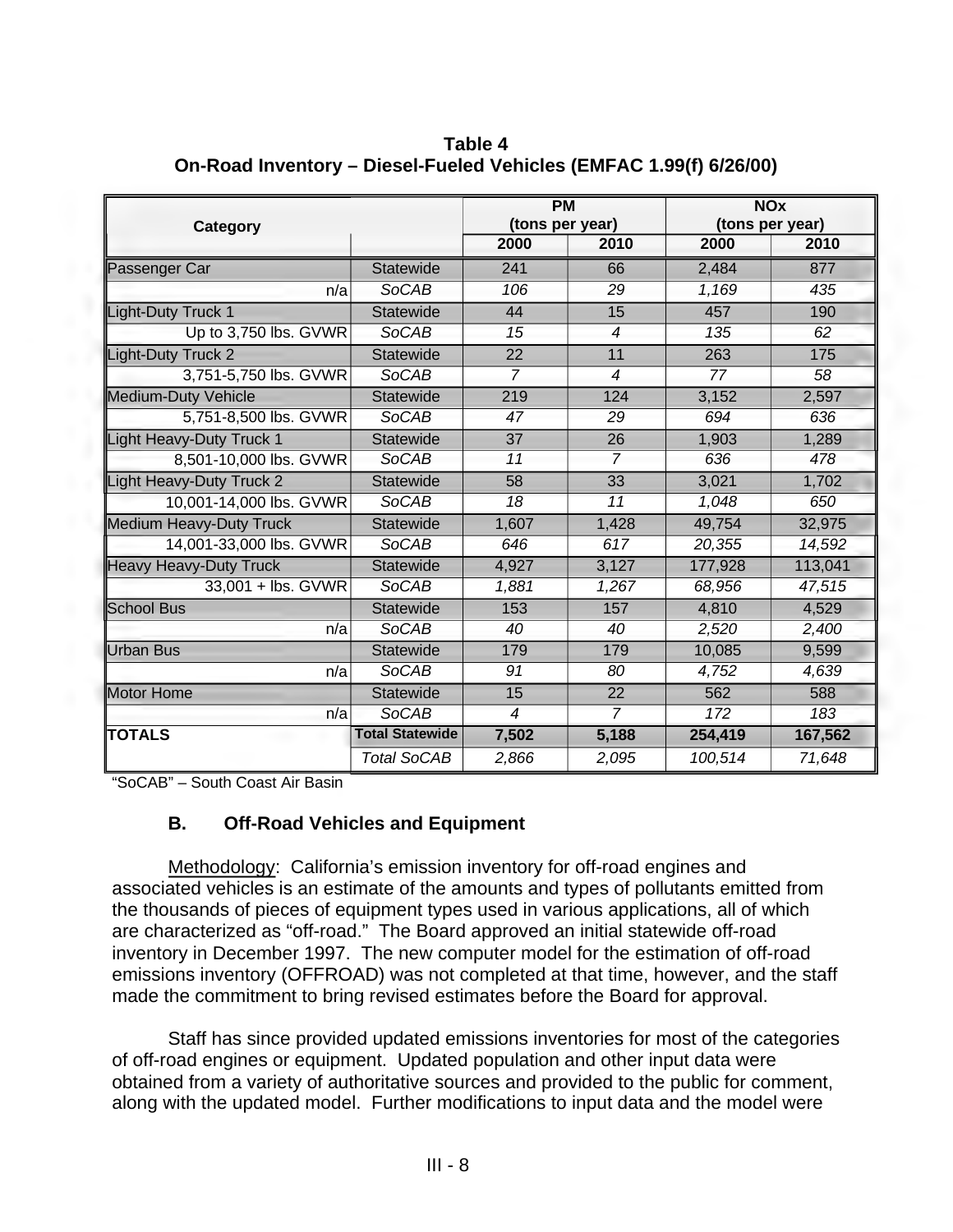made based on input from interested persons before the inventories were presented to the Board for approval. Diesel-fueled engines and equipment were included in three of the recently approved inventories: (1) the small off-road engine (<25 hp) emission inventory, which was approved March 26, 1998 (ARB, March 1998); (2) the pleasure craft exhaust emission inventory, which was approved December 10, 1998 (ARB, November 1998); and (3) the off-road large compression-ignited engine emission  $(225$  hp) inventory, which was approved January 27, 2000 (ARB, January 2000). Details on the methodology used to derive the off-road inventory can be found in each of the associated reports.

The off-road inventory and model represent the most up-to-date data available to the ARB and are a significant improvement over the inventory of diesel exhaust PM10 presented in the "Proposed Identification of Diesel Exhaust as a Toxic Air Contaminant" Part A, Exposure Assessment (Table IV-1) (ARB, April 1998). For example, the OFFROAD model contains a more comprehensive list of equipment from a wider range of categories. Several other parameters, such as emission factors, growth, deterioration, and seasonal use, were modified, resulting in a higher inventory of emissions.

Emissions. Most off-road equipment categories include both gasoline- and diesel-fueled engines, with exhaust emissions from diesel-fueled engines dominating. Over the next decade, existing regulations will result in a decline in diesel PM from off-road mobile sources statewide at the same time that the population is growing. The total statewide population of off-road equipment, not including locomotives and commercial marine vessels, is expected to grow by 5 percent from 2000 to 2010, from about 547,000 to 575,000 pieces of equipment. Over the same time period, emissions of diesel PM are expected to decline by about 15 percent, from 20,000 tons per year in 2000 to 17,000 tons per year in 2010 (Table 5). The decline in diesel PM emissions will take place as older, dirtier equipment is retired and replaced with newer, cleaner equipment required by existing regulations.

The following section provides additional detail on the emissions from motive off-road diesel-fueled engines and equipment, excluding portable equipment. Motive off-road diesel-fueled engines contribute about 92 percent of the off-road diesel PM. Appendix II provides information on the inventory for equipment defined as "portable" and regulated either by the local air districts or the ARB under the Portable Engine and Equipment Registration program, which generate about eight percent of the off-road diesel PM.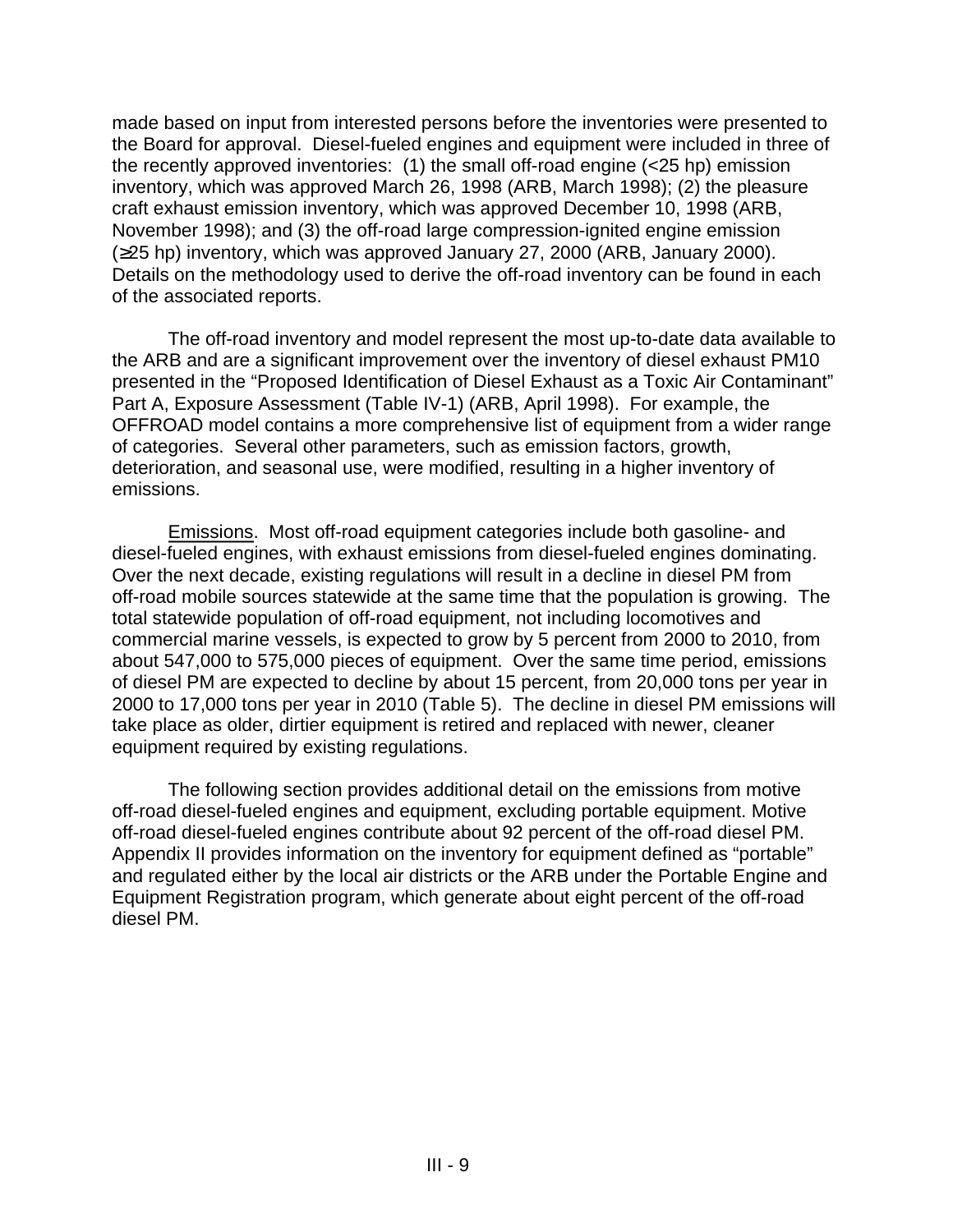|                                     |                        | <b>PM</b>        |                  | <b>NOx</b>      |                        |  |
|-------------------------------------|------------------------|------------------|------------------|-----------------|------------------------|--|
| Category                            |                        | (tons per year)  |                  | (tons per year) |                        |  |
|                                     |                        | 2000             | 2010             | 2000            | 2010                   |  |
| Agricultural                        | Total                  | 3,547            | 2,575            | 54,579          | 37,091                 |  |
|                                     | <b>SoCAB</b>           | 212              | 153              | 3,276           | 2,224                  |  |
| <b>Airport Ground Support</b>       | Total                  | 113              | 102              | 1,479           | 1,319                  |  |
|                                     | <b>SoCAB</b>           | 58               | 51               | 785             | 698                    |  |
| Commercial                          | Total                  | 749              | 646              | 9,957           | 7,791                  |  |
|                                     | <b>SoCAB</b>           | 292              | 252              | 3,883           | 3,039                  |  |
| <b>Commercial Marine Vessel</b>     | <b>Total</b>           | 4,522            | 5,157            | 30,060          | 33,493                 |  |
|                                     | <b>SoCAB</b>           | 2,531            | 3,130            | 14,460          | 17,247                 |  |
| <b>Construction &amp; Mining</b>    | Total                  | 7,721            | 5,658            | 121,048         | 83,876                 |  |
|                                     | <b>SoCAB</b>           | 2,856            | 2,093            | 44,787          | 31,035                 |  |
| Dredging                            | <b>Total</b>           | 18               | 11               | 380             | 259                    |  |
|                                     | <b>SoCAB</b>           | 1                | 0.4              | 15              | 10                     |  |
| <b>Drilling</b>                     | Total                  | 234              | 135              | 4,339           | 2,929                  |  |
|                                     | <b>SoCAB</b>           | 29               | 18               | 562             | 380                    |  |
| Industrial                          | <b>Total</b>           | 573              | 497              | 6,699           | 4,986                  |  |
|                                     | <b>SoCAB</b>           | 281              | 245              | 3,284           | 2,444                  |  |
| Lawn & Garden                       | Total                  | 113              | 40               | 1,278           | 500                    |  |
|                                     | <b>SoCAB</b>           | $\overline{47}$  | $\overline{18}$  | 526             | 205                    |  |
| Locomotive                          | <b>Total</b>           | 1,151            | 1,129            | 53,327          | 28,720                 |  |
|                                     | <b>SoCAB</b>           | $\overline{215}$ | 208              | 10,943          | 3,561                  |  |
| Logging                             | Total                  | 244              | 150              | 4,069           | 2,378                  |  |
|                                     | <b>SoCAB</b>           | 0                | 0                | 0               | 0                      |  |
| <b>Military Tactical Support</b>    | <b>Total</b>           | 29               | $\overline{22}$  | 519             | 243                    |  |
|                                     | <b>SoCAB</b>           | 4                | 4                | 66              | 44                     |  |
| Misc. Portable                      | <b>Total</b>           | $\overline{3}$   | $\overline{3}$   | 47              | $\overline{33}$        |  |
|                                     | <b>SoCAB</b>           | 1                | 1                | $\overline{11}$ |                        |  |
| <b>Pleasure Craft</b>               | Total                  | $\overline{26}$  | 33               | 968             | 1,205                  |  |
|                                     | <b>SoCAB</b>           |                  | 11               | 292             | 365                    |  |
| <b>Transportation Refrigeration</b> | <b>Total</b>           | 946              | 851              | 9,336           | 7,210                  |  |
|                                     | <b>SoCAB</b>           | 351              | $\overline{314}$ | 3,455           | 2,666                  |  |
| <b>TOTALS</b>                       | <b>Total Statewide</b> | 19,989           |                  |                 | 17,009 298,085 212,033 |  |
|                                     | <b>SoCAB</b>           | 6,885            | 6,498            | 86,345          | 63,925                 |  |

**Table 5 Off-Road Inventory – Diesel-Fueled Vehicles & Equipment**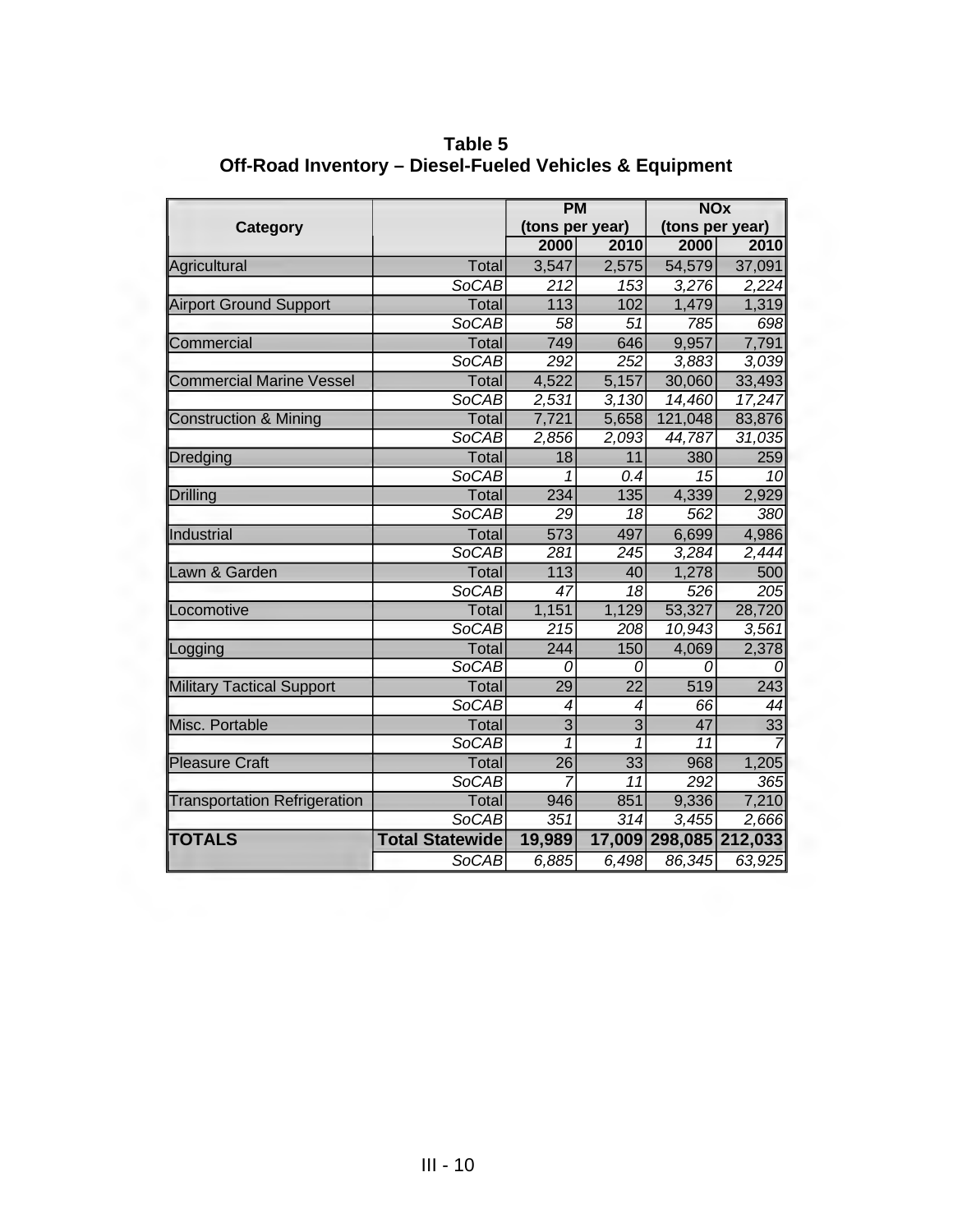# 1. Current emissions: Motive Off-Road

Staff estimates there are currently almost 500,000 pieces of motive off-road diesel-fueled equipment in California, plus commercial marine vessels and locomotives, generating about 18,500 tons per year of diesel PM (Table 6). Four off-road categories, dredging, drilling, military tactical support, and miscellaneous portable, contain only equipment classified as portable. Diesel PM emissions in 2000 from all portable engines, as discussed further in Appendix II, are about 1,400 tons per year.

As discussed in the next section on existing regulations, the Clean Air Act prohibits California and other states from regulating emissions from new engines used in construction and farming equipment of less than 175 horsepower and in new locomotives. These equipment types are termed "preempted." Statewide, diesel PM emissions from motive diesel-fueled equipment in preempted categories, and including commercial marine vessels, are about 10,400 tons per year in 2000, which is 56 percent of the motive off-road inventory (Table 6). Although not preempted from regulating commercial marine vessels, California has worked with the U.S. EPA on nationwide regulations because of the difficulty of enforcement and ease with which many of these vessels can move to different ports to avoid regulation. ARB is also not preempted from regulating off-road engines that are not new, but the inventory does not distinguish between new and not-new engines at this time.

# 2. 2010 Emissions: Motive Off-Road

Over the next ten years, total diesel PM emissions from motive off-road diesel-fueled sources are predicted to decline by about 14 percent, from 18,500 tons per year in 2000 to 16,000 tons per year in 2010 statewide (Table 6). Existing regulations lead to these emission decreases as old engines are replaced with new, cleaner engines. Emission declines occur in every category except for the commercial marine vessel and pleasure craft categories, for which the model predicts diesel PM emissions to increase by about 14 percent over the decade, from about 4,500 tons per year in 2000 to 5,200 tons per year in 2010. Diesel PM emissions decline at a somewhat higher rate over the ten years from federally preempted equipment (17%) than from the nonpreempted equipment (12%). If the increasing emissions from commercial marine vessels and pleasure craft are excluded, however, the remaining nonpreempted equipment diesel PM emissions are predicted to decline by 40 percent as of 2010.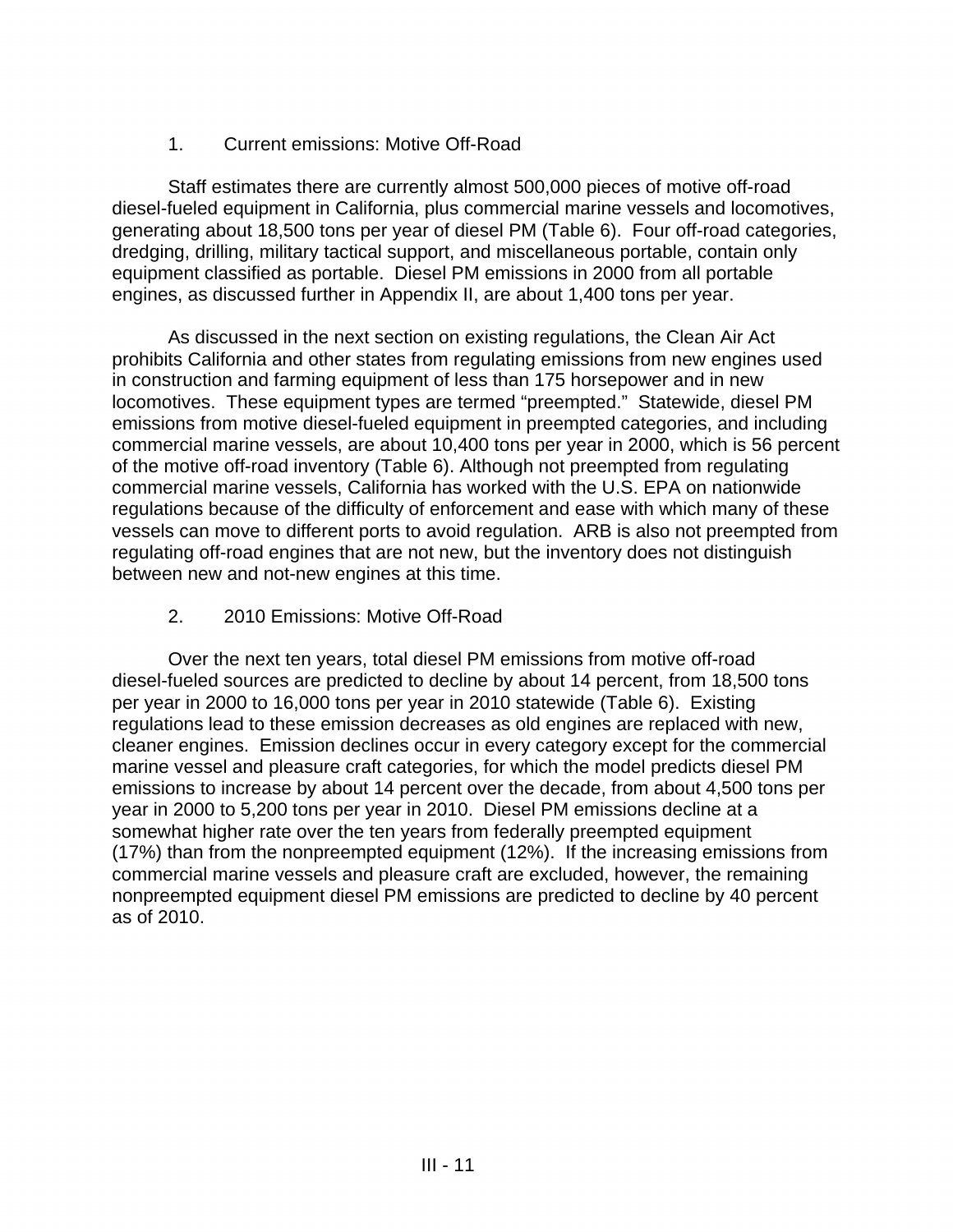# **Table 6 Off-Road: Diesel PM Emissions By Preempt and Non-Preempt Categories**

| 2000                          | <b>Particulate Matter Emissions (tons per year)</b> |                  |                  |                 |                   |                    |  |
|-------------------------------|-----------------------------------------------------|------------------|------------------|-----------------|-------------------|--------------------|--|
|                               |                                                     | Preempt          |                  |                 | Nonpreempt        |                    |  |
| ∥Category                     | <b>Portable</b>                                     | <b>Motive</b>    | <b>Total</b>     | <b>Portable</b> | <b>Motive</b>     | <b>Total</b>       |  |
| Agricultural                  | 160                                                 | 2,654            | 2,814            | $\overline{3}$  | 730               | 733                |  |
| <b>Airport GSE</b>            |                                                     |                  |                  | $\overline{33}$ | 80                | 113                |  |
| Commercial                    | 452                                                 | $\overline{26}$  | 478              | 252             | $\overline{18}$   | 270                |  |
| Comm. Marine                  |                                                     |                  |                  |                 | 4,522             | 4,522              |  |
| Construction                  | 132                                                 | 5,392            | 5,524            | 119             | 2,078             | 2,197              |  |
| Dredging                      |                                                     |                  |                  | 18              |                   | 18                 |  |
| Drilling                      | $\overline{42}$                                     |                  | 42               | 192             |                   | 192                |  |
| Industrial                    | 4                                                   | 240              | 244              |                 | 329               | 329                |  |
| Lawn & Garden                 |                                                     |                  |                  | 4               | 109               | 113                |  |
| Locomotive                    |                                                     | 1,151            | 1,151            |                 |                   |                    |  |
| Logging                       |                                                     | 178              | 178              |                 | 66                | 66                 |  |
| Military                      | $\overline{22}$                                     |                  | 22               | 7               |                   | 7                  |  |
| Misc. Portable                | $\overline{2}$                                      |                  | 2                | 1               |                   |                    |  |
| <b>Pleasure Craft</b>         |                                                     |                  |                  |                 | 26                | $\overline{26}$    |  |
| <b>Trans. Refer</b>           |                                                     | 789              | 789              |                 | 157               | 157                |  |
| <b>Totals</b>                 | 814                                                 | 10,430           | 11,244           | 629             | 8,115             | 8,744              |  |
| 2010                          |                                                     |                  |                  |                 |                   |                    |  |
|                               |                                                     | <b>Preempt</b>   |                  |                 | <b>Nonpreempt</b> |                    |  |
| ∥Category                     | <b>Portable</b>                                     | <b>Motive</b>    | <b>Total</b>     | <b>Portable</b> | <b>Motive</b>     | <b>Total</b>       |  |
| Agricultural                  | 124                                                 | 2,075            | 2,199            |                 | 376               | 376                |  |
| <b>Airport GSE</b>            |                                                     |                  |                  | 29              | 73                | 102                |  |
| Commercial                    | $\overline{413}$                                    | 29               | 442              | 197             | 7                 | 204                |  |
| Comm. Marine                  |                                                     |                  |                  |                 | 5,157             | 5,157              |  |
| Construction                  | 106                                                 | 4,321            | 4,427            | 62              | 1,169             | 1,231              |  |
| Dredging                      |                                                     |                  |                  | $\overline{11}$ |                   | 11                 |  |
| <b>Drilling</b>               | $\overline{33}$                                     |                  | 33               | 102             |                   | 102                |  |
| Industrial                    |                                                     | $\overline{212}$ | $\overline{212}$ |                 | 285               | 285                |  |
| Lawn & Garden                 |                                                     |                  |                  |                 | 40                | 40                 |  |
| Locomotive                    |                                                     | 1,129            | 1,129            |                 |                   |                    |  |
| Logging                       |                                                     | 117              | 117              |                 | 33                | 33                 |  |
|                               |                                                     |                  |                  |                 |                   |                    |  |
| Military                      | $\overline{18}$                                     |                  | 18               | 4               |                   |                    |  |
| Misc. Portable                | 2                                                   |                  | $\overline{2}$   | 1               |                   |                    |  |
| <b>Pleasure Craft</b>         |                                                     |                  |                  |                 | $\overline{33}$   |                    |  |
| <b>Trans. Refer</b><br>Totals | 696                                                 | 705<br>8,588     | 705<br>9,284     | 406             | 146<br>7,319      | 33<br>146<br>7,725 |  |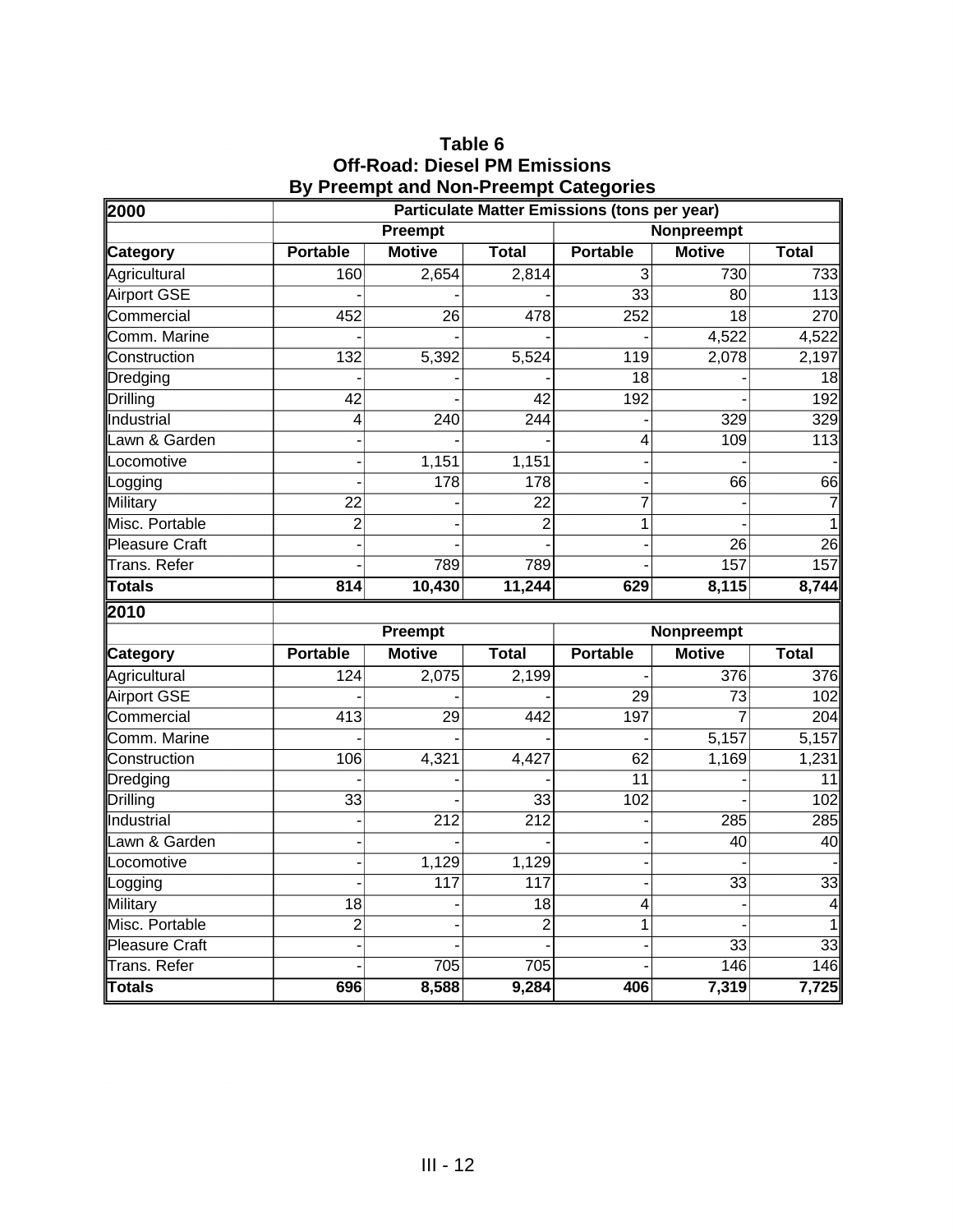# **IV. SUMMARY OF EXISTING REGULATIONS**

California law grants the Air Resources Board authority to adopt statewide regulations affecting mobile sources. Local and regional authorities may regulate all other sources of air pollution. In addition, the Health & Safety Code section 40447.5(a) grants the South Coast Air Quality Management District (SCAQMD) authority to require fleets of 15 or more vehicles to purchase clean vehicles<sup>2</sup> when adding or replacing vehicles, authority which they have recently exercised.

The federal Clean Air Act grants California the ability to adopt and enforce rules for the control of emissions from mobile sources as long as the State standards are at least as protective as the applicable federal standards. In the Clean Air Act Amendments of 1990, however, California and other states are prohibited from adopting and enforcing emission control standards for two categories of new off-road engines or vehicles: (1) engines used in construction and farm equipment of less than 175 horsepower and (2) locomotives or locomotive engines.

The following existing measures that control diesel PM emissions are divided into federal measures, California measures, and local measures adopted by the SCAQMD. In addition to measures adopted as regulations, this section also lists and describes existing alternative strategies, which include incentives and voluntary agreements. The summaries are provided herein for informational purposes only; agency staff and the regulations should be consulted for more specific information and for compliance purposes.

# **A. Federal Measures**

Federal rules that are the same as or less stringent than California rules are not discussed in detail here but are covered in the next section on state measures. For certain categories, such as large marine vessels and locomotives, national rules are required to fully control what is a national or international fleet. These categories are discussed below.

**Commercial Marine Diesel [40 CFR Part 94]:** The standards apply to new marine compression-ignition engines at or above 50 horsepower in commercial vessels. The engines are used for propulsion and auxiliary power in a variety of applications, including fishing boats, tug and towboats, dredgers, cargo vessels, and ocean-going ships. The standards are similar to the Tier 2 standards for land-based off-road compression-ignition engines and locomotives and vary with engine cylinder displacement and rated power (Table 7). Class 1 engines are generally derived from off-road configurations. Class 2 engines are similar to those used in locomotives. Standards for these engines are phased in from 2004 through 2007. These standards apply only to engines used in commercial vessels, not to engines used in recreational boats or pleasure craft. The U.S. EPA expects the marine CI engine standards to result

 $\frac{1}{2}$ ". . . methanol or other equivalently clean burning alternative fuel . . ."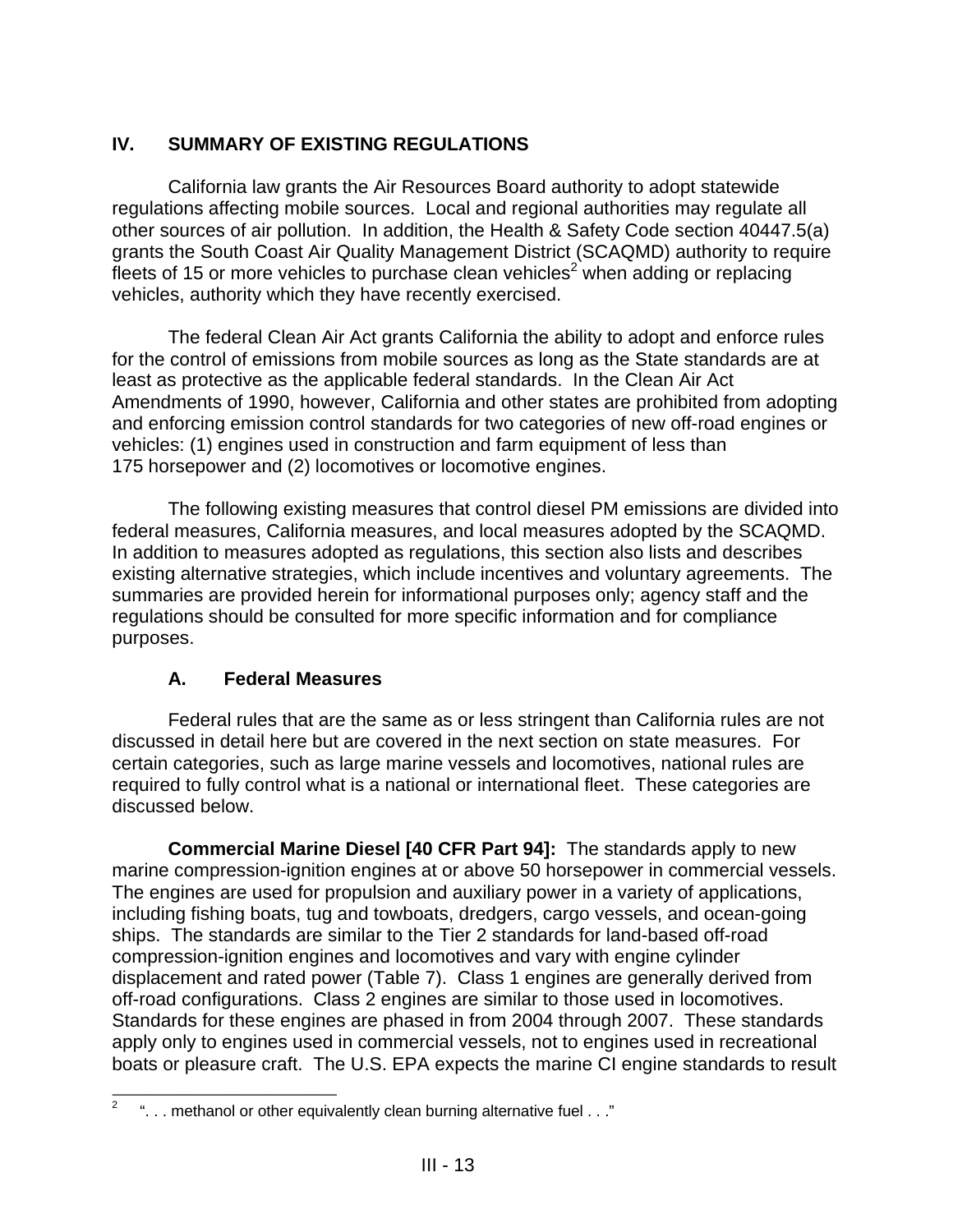in a 24 percent reduction in NOx emissions and a 12 percent reduction in PM emissions nationwide in 2030.

The large international cargo ships that berth in California harbors and travel long distances close and parallel to the coast emit the majority of air pollutants from commercial marine vessels in California, about 60 percent. The federal rule does not cover Class 3 engines used in these ships but defers their control to international treaty through the International Maritime Organization, known as MARPOL Annex VI. The MARPOL Annex VI international emission standards for NOx are based on rated engine speed.

| <b>Engine</b><br>Category | <b>Displacement (liters/cylinder)</b>       | <b>Starting Date</b> | $NOx+HC$<br>g/bhp-hr | <b>PM</b><br>g/bhp-hr |
|---------------------------|---------------------------------------------|----------------------|----------------------|-----------------------|
|                           | Power $\geq$ 50 hp, displacement <0.9       | 2005                 | 5.6                  | 0.3                   |
| 1                         | $0.9 \le$ displacement <1.2                 | 2004                 | 5.4                  | 0.22                  |
|                           | 1.2 $\leq$ displacement <2.5                | 2004                 | 5.4                  | 0.15                  |
|                           | $2.5 \le$ displacement <5.0                 | 2007                 | 5.4                  | 0.15                  |
|                           | $5.0 \le$ displacement <15                  | 2007                 | 5.8                  | 0.2                   |
| $\mathbf{2}$              | 15 $\leq$ displacement <20, power < 4425 hp | 2007                 | 6.5                  | 0.37                  |
|                           | 15 $\leq$ displacement <20, power >4425 hp  | 2007                 | 7.3                  | 0.37                  |
|                           | $20 \le$ displacement <25                   | 2007                 | 7.3                  | 0.37                  |
|                           | $25 \le$ displacement <30                   | 2007                 | 8.2                  | 0.37                  |

**Table 7 Federal Marine Diesel Exhaust Emission Standards** 

**Locomotives and Locomotive Engines [40 CFR Part 92]:** U.S. EPA adopted emission standards for NOx, hydrocarbons (HC), carbon monoxide, particulate matter, and smoke for newly manufactured and remanufactured locomotives and locomotive engines to take effect beginning in 2001 (Table 8). The first set of standards, Tier 0, apply to locomotives and engines originally manufactured from 1973 through 2001, whenever they are remanufactured in 2001 or later. The Tier 1 and 2 standards apply to locomotives and engines originally manufactured on or after January 1, 2002 and January 1, 2005, respectively. Tier 2 locomotives will be required to meet the applicable standards at the time of original manufacture and each subsequent remanufacture. All locomotives are required to comply with both line-haul and switch duty cycle standards, regardless of intended usage. U.S. EPA estimates that in 2040 PM emissions will be reduced by 46 percent compared to 1995 baseline emissions and NOx emissions will be reduced by almost 60 percent nationwide.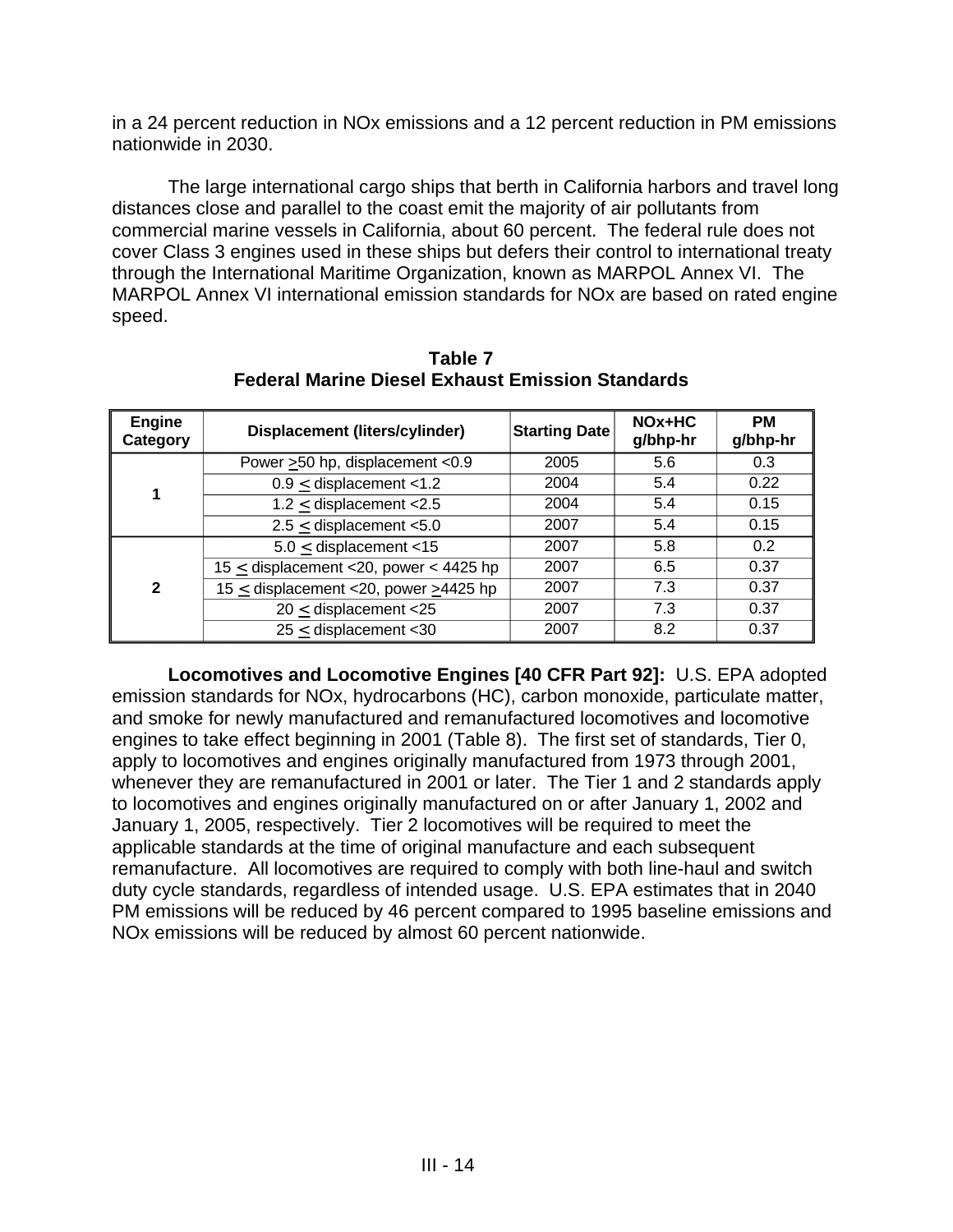| ו טעטוער בטטטוווטגוזט בגוועטטג עווט טוווטגט בווווטטוטוו טנעוועערעט |                |               |                                               |                             |                                                |                    |            |  |
|--------------------------------------------------------------------|----------------|---------------|-----------------------------------------------|-----------------------------|------------------------------------------------|--------------------|------------|--|
| <b>Tier and Duty-</b>                                              | NOx (g/bhp-hr) |               | PM (g/bhp-hr)                                 |                             | <b>Smoke (Percent Opacity -</b><br>Normalized) |                    |            |  |
| Cycle                                                              | Line-haul      | <b>Switch</b> | Line-haul<br>duty-cycle duty-cycle duty-cycle | <b>Switch</b><br>duty-cycle | Steady-<br><b>State</b>                        | $30 - sec$<br>Peak | 3-sec Peak |  |
| Tier 0<br>1973-2001                                                | 9.5            | 14            | 0.6                                           | 0.72                        | 30                                             | 40                 | 50         |  |
| Tier 1<br>2002-2004                                                | 7.4            | 11            | 0.45                                          | 0.54                        | 25                                             | 40                 | 50         |  |
| $ $ Tier 2<br>2005 and later                                       | 5.5            | 8.1           | 0.2                                           | 0.24                        | 20                                             | 40                 | 50         |  |

**Table 8 Federal Locomotive Exhaust and Smoke Emission Standards** 

**Urban Bus Retrofit Rebuild Program [40 CFR Part 85]:** The U.S. EPA's retrofit/rebuild program for urban buses was intended to reduce ambient levels of PM in urban areas. Retrofit and rebuild requirements apply to 1993 and earlier model year buses operating in metropolitan areas with 1980 populations of 750,000 or more when their engines are rebuilt or replaced. The requirements took effect nationwide as of January 2, 1995. California required new urban buses to meet a 0.10 g/bhp-hr standard in 1991, prior to the effective date of the federal 0.10 g/bhp-hr standard, thus the federal retrofit requirements only apply to 1990 and earlier model year engines in California.

**Heavy-Duty Highway Engine and Vehicle Standards [40 CFR Part 86]:** The U.S. EPA has adopted standards for on-highway heavy duty vehicles beginning in 1974. The most recent rulemaking, which is described in section B below, adopted more stringent standards that take effect beginning with the 2004 model year, and is based on a negotiated Statement of Principles between the U.S. EPA, ARB, and heavy-duty engine manufacturers.

**Nonroad**<sup>3</sup>**Diesel Engine Standards [40 CFR Part 89]:** Following negotiations with stakeholders, the U.S. EPA, ARB, and members of the off-road diesel engine industry signed a Statement of Principles calling for significantly more stringent standards for emissions of NOx, hydrocarbons, and diesel PM emissions from compression-ignition engines used in most land-based off-road equipment and some marine applications. The final rule, with which California's rule harmonizes, is discussed in more detail in section B below.

# **B. California Measures**

**Heavy-Duty Vehicle Inspection and Periodic Smoke Inspection Programs [HSC §§ 44011.6, 43701; 13 CCR §§ 2180 et seq.]:** The Heavy-Duty Vehicle Inspection Program reduces excessive smoke emissions and tampering on gasoline- and diesel-fueled vehicles above 6000 pounds GVWR through inspections at California Highway Patrol inspection facilities and scales, at fleet yards, and in random roadside stops. Violators receive citations and are required to perform corrective

 $\frac{1}{3}$ California uses the term "off-road."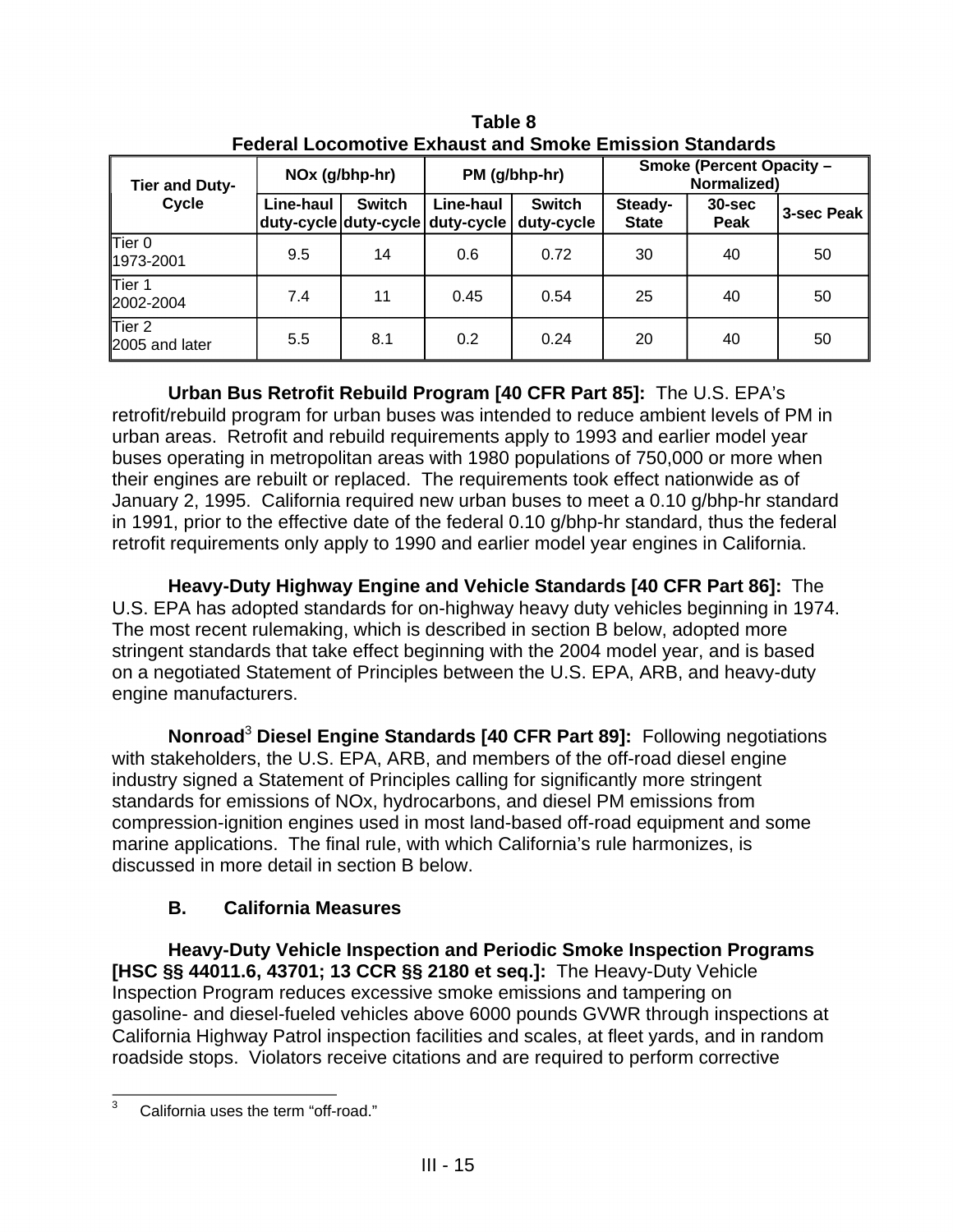actions. The ARB resumed the Heavy-Duty Vehicle Inspection Program on June 1, 1998, after a hiatus of four and one-half years, with a revised snap acceleration test procedure.

The Periodic Smoke Inspection program, implemented in 1999, focuses on self-inspections of heavy-duty diesel vehicles by fleet owners (fleet being two or more vehicles). Owners are required to conduct annual inspections of their California-registered vehicles with engines over four years old for smoke opacity and make repairs to comply with the smoke opacity standards. Owners maintain records for two years, which ARB inspectors may review. The projected statewide combined emission benefits for the two inspection programs are reductions in diesel PM of 5.24 tpd statewide in 1999, declining to 3.19 tpd by 2010 as new engines result in fewer smoking engines on the road.

**Heavy-Duty On-Road Vehicles [13 CCR §§ 1956.8 et seq., 1965, 2036, 2122]:**  Heavy-duty vehicle gaseous emissions were first regulated by California in 1969 and by the U.S. EPA in 1974. Over the years, more stringent emission standards have paralleled improvements in control technology. In summer 1995, the ARB, the U.S. EPA, and heavy-duty engine manufacturers signed an agreement for harmonized emission standards nationwide, and to review those standards in 1999. In October 1997, U.S. EPA adopted those national standards for engines, along with changes to the existing federal averaging, banking, and trading program, and to useful life and maintenance requirements for heavy-duty diesel engines. California amended its heavy-duty vehicle regulations to harmonize with the federal amendments in 1998 for implementation with the 2004 model year.

The amendments to existing California emission standards and test procedures were designed to harmonize as closely as possible with the federal program. As with the adopted federal requirements, the amendments include a NOx plus nonmethane hydrocarbon (NMHC) emission standard of 2.4 g/bhp-hr; or 2.5 g/bhp-hr with a 0.5 g/bhp-hr NMHC cap. Particulate matter standards, however, have not changed since the 1994 model year, as shown in Table 9. The federal and California rules also include voluntary standards, to which manufacturers may opt to certify engines. Engines certified to these voluntary standards would be eligible for marketable credit programs. The manufacturer must declare at the time of certification whether it is certifying an engine family to an optional reduced-emission standard that could subsequently be used in a marketable credits program.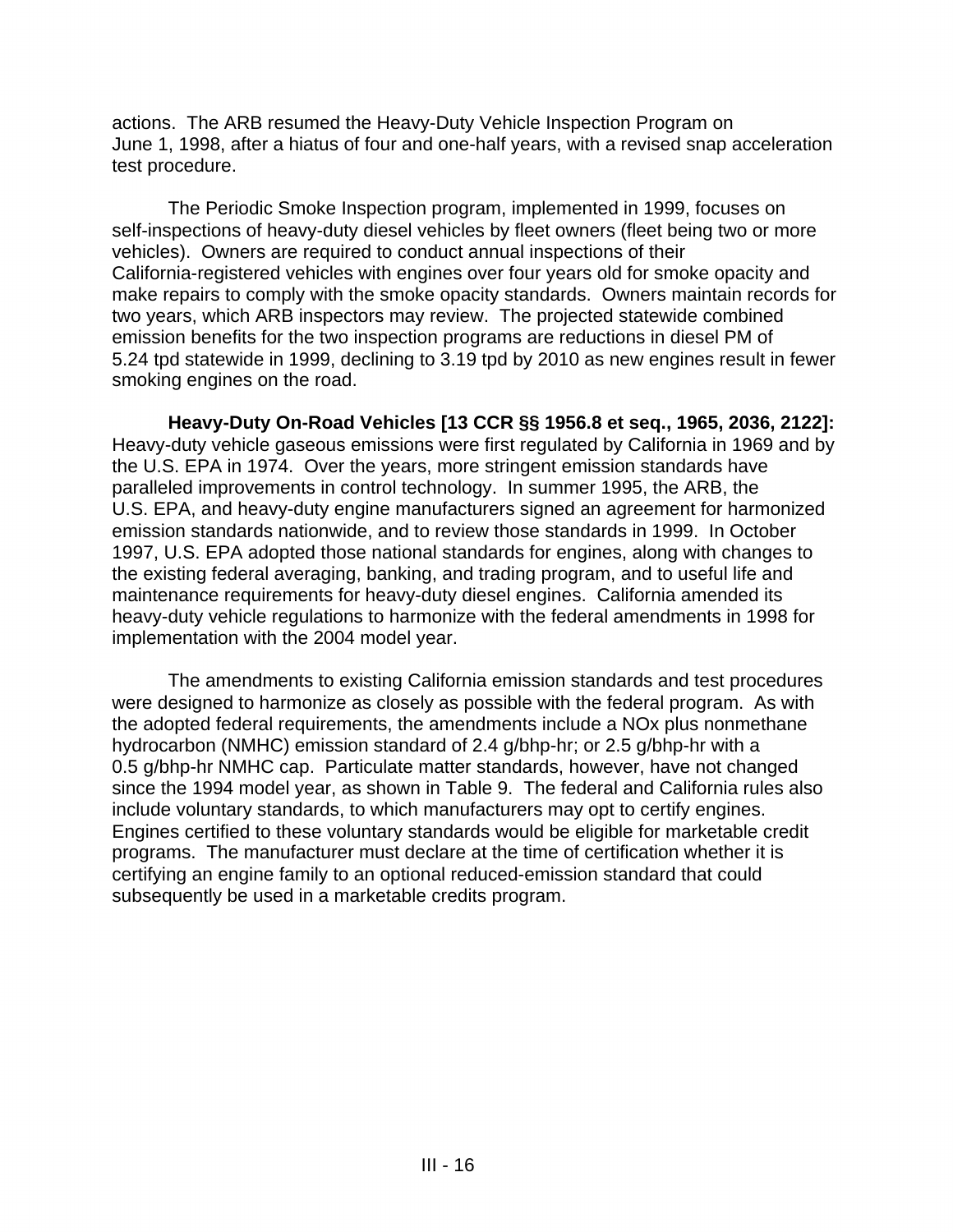#### **Table 9 California Heavy-Duty Vehicle Engine Emission Standards, Beginning with the 1988 Model Year(1) (grams per brake horsepower-hour)**

| <b>Model Year</b> | <b>Gross Vehicle</b><br>Weight (pounds) Hydrocarbons                                                     | Non-methane | $\vert$ Total HC $\vert$ | Carbon<br><b>Monoxide</b> | <b>NOx</b> | <b>HC + NOx</b>                  | <b>PM</b> |
|-------------------|----------------------------------------------------------------------------------------------------------|-------------|--------------------------|---------------------------|------------|----------------------------------|-----------|
| 1988-1989         | over 14,000                                                                                              | n/a         | 1.3                      | 15.5                      | 6.0        | n/a                              | 0.60      |
| 1990              | over 14,000                                                                                              | 1.2         | 1.3                      | 15.5                      | 6.0        | n/a                              | 0.60      |
| 1991-1993         | over 14,000                                                                                              | 1.2         | 1.3                      | 15.5                      | 5.0        | n/a                              | 0.25      |
| 1994-1997         | over 14,000                                                                                              | 1.2         | 1.3                      | 15.5                      | 5.0        | n/a                              | 0.10      |
| 1998-2003         | over 14,000                                                                                              | 1.2         | 1.3                      | 15.5                      | 4.0        | n/a                              | 0.10      |
| 2004-later        | over 14,000                                                                                              | n/a         | n/a                      | 15.5                      | n/a        | 2.4 or 2.5 w/<br>0.5 NMHC<br>cap | 0.10      |
|                   | (1) Does not include optional standards applicable to heavy-duty vehicles or urban bus engine standards. |             |                          |                           |            |                                  |           |

**Low Emission Vehicles [13 CCR § 1960.1 and others]:** The ARB first adopted low emission vehicle (LEV) regulations in 1990 to cover the 1994 through 2003 model year light- and medium-duty vehicles. LEV II regulations, running from 2004 through 2010, were adopted in 1998. The major elements that impact diesel-fueled vehicles include extension of passenger car emission standards to heavier sport utility vehicles and pick-up trucks with GVWR up to 8,500 pounds, which formerly has been regulated under less stringent emission standards; and new cleaner standards for a new medium-duty class, for vehicles with GVWR from 8,501 to 14,000 pounds. Vehicles in this category, which overlaps with the light heavy-duty vehicle category, will be subject to emission standards nearly as stringent as passenger car standards, although manufacturers have the option of certifying to the less stringent heavy-duty engine standards. Diesel-fueled vehicles up to 8,500 pounds GVWR are unlikely to be able to meet these lower chassis standards, thus preventing their sale in California.

**Urban Buses and Public Transit Bus Fleets [13 CCR §§ 1956.1-1956.4, 1956.8]:** California's public transit bus fleet rule was approved by the Air Resources Board on February 24, 2000. In this rule, diesel PM and NOx emissions from urban buses will be reduced through progressively more stringent standards and a program that encourages transit agencies to purchase or lease low-emission, alternative fuel buses (Table 11). Transit agencies are given the flexibility to choose between two compliance paths, either the diesel path or the alternative fuel path. Both paths include a PM retrofit phase-in requirement beginning in 2003, and includes a 0.01 g/bhp-hr PM standard, beginning in October 2002. Continued use of diesel fuel mandates that the operator uses very low-sulfur fuel beginning July 1, 2002. In addition, transit agencies are required to purchase zero emission buses on a mandated schedule. The low emission bus engine standards, together with the zero emission bus purchase requirements, will reduce diesel PM emissions by 67 pounds per day and NOx by seven tons per day statewide by 2020.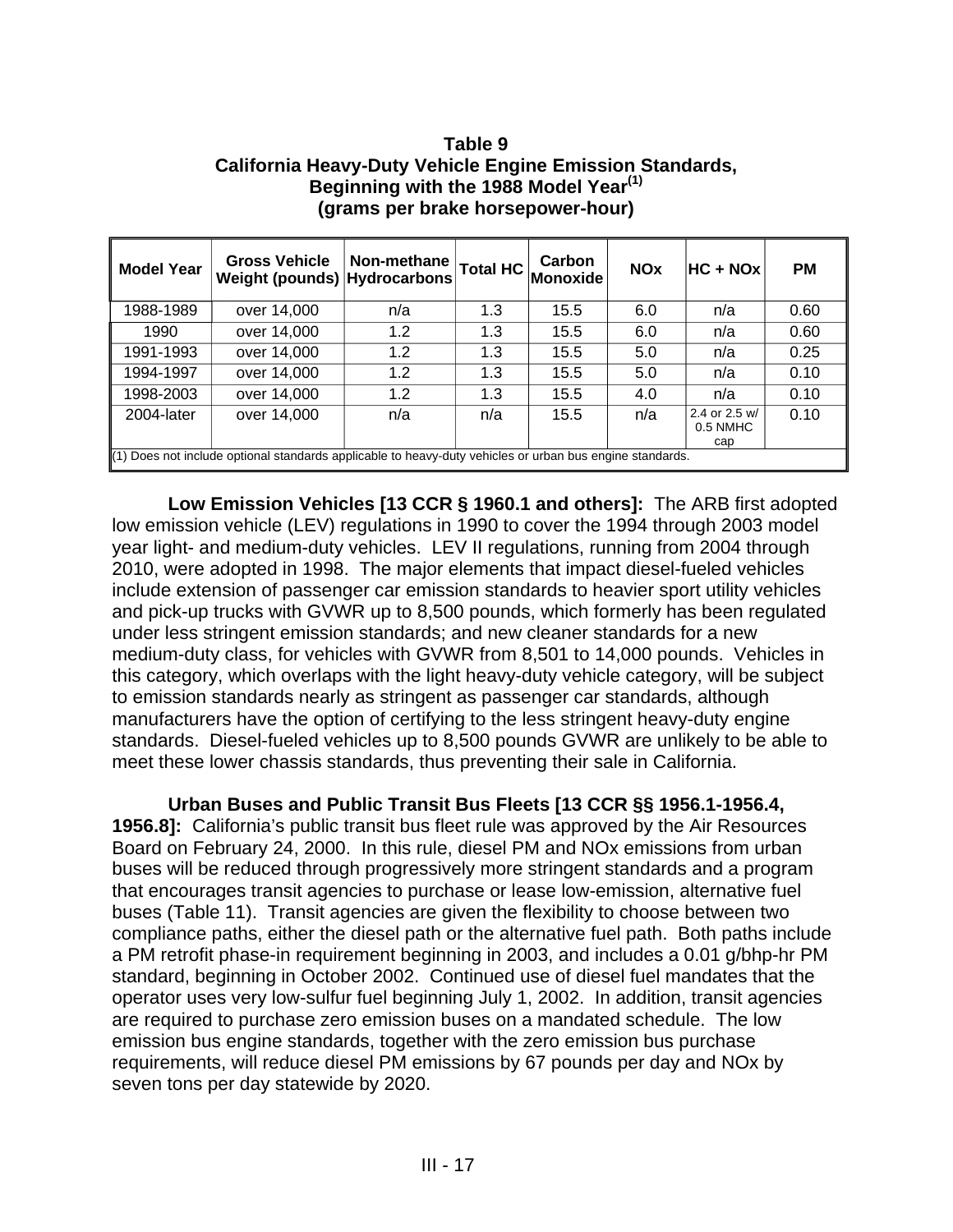#### **Table 10 California Urban Transit Bus Fleet Rule Requirements and Emission Standards**

| <b>Model Year</b> |                                            | "Diesel" Path                                       | "Alternative-Fuel" Path                   |                                          |  |
|-------------------|--------------------------------------------|-----------------------------------------------------|-------------------------------------------|------------------------------------------|--|
|                   | PM (g/bhp-hr)<br>NOx (g/bhp-hr)            |                                                     | NOx (g/bhp-hr)                            | PM (g/bhp-hr)                            |  |
| 2000              | $4^{(1)}$                                  | 0.05                                                | 2.5 optional <sup>(2)</sup>               | 0.05                                     |  |
| Oct. 2002         | 2.5 (NOx+NMHC)                             | 0.01                                                | 1.8 (NOx+NMHC)<br>optional <sup>(2)</sup> | 0.03                                     |  |
| Oct. 2002         | 4.8 NOx fleet average                      |                                                     | 4.8 NOx fleet average                     |                                          |  |
| 2003-2009         |                                            | Accelerated PM retrofit requirements <sup>(3)</sup> | PM retrofit requirements                  |                                          |  |
|                   | $\leq$ 15 ppm sulfur diesel fuel           |                                                     | $\leq$ 15 ppm sulfur diesel fuel          |                                          |  |
| Jul. 2003         | 3 bus demos of $ZEBs^{(4)}$ (large fleets) |                                                     |                                           |                                          |  |
| $2004^{(5)}$      | 0.50                                       | 0.01                                                |                                           |                                          |  |
| 2007              | 0.20                                       | 0.01                                                | 0.2                                       | 0.01                                     |  |
| 2008              | ZEBs:15% of new purchases (large           |                                                     |                                           |                                          |  |
|                   | fleets)                                    |                                                     |                                           |                                          |  |
| 2010              | n/a                                        |                                                     |                                           | ZEBs:15% of new purchases (large fleets) |  |

(1) Shaded areas show existing requirements and optional emission standards

(2) Although transit agencies on the alternative-fuel path are not required to purchase engines certified to these optional standards, the staff expects that they will do so in order to qualify for incentive funding. At present, the only alternative-fuel engines available are certified to optional, lower-emission NOx standards.

(3) Transit agencies on the diesel path must meet the PM retrofit requirements at an accelerated rate and must complete all retrofits by 2007.

(4) Zero Emission Bus. A large fleet includes over 200 vehicles.

(5) In lieu of purchasing buses meeting the 2004 – 2006 emission standards, transit agencies on the diesel path may implement an alternative strategy that achieves greater NOx emission reductions. The alternative strategy must be approved by the ARB's Executive Officer.

**Off-Road Compression-Ignition Engines [13 CCR §§ 2420 et seq.]:** Exhaust emission standards for off-road heavy-duty compression-ignition engines become increasingly more stringent, based on the power produced by the engine and model year (Table 11). The off-road compression-ignition rule was the result of a negotiated process that resulted in the Off-Road Statement of Principles (SOP). California is preempted by federal statute from adopting emission standards for new off-road construction and agricultural equipment with engines less than 175 horsepower, thus a national rule was necessary to achieve emission reductions from that subset of engines. California's rule harmonizes with the federal program. Statewide diesel PM emission benefits, in conjunction with the federal rule, are 8.5 tons per day in 2010, of which 0.9 tons per day is from non-preempted equipment and 7.6 tons per day is from preempted equipment. In 2001, ARB and U.S. EPA plan to review the feasibility of the Tier 3 standards, and of the Tier 2 standards for engines rated under 37 kW (50 hp), after which Tier 3 PM standards would be proposed.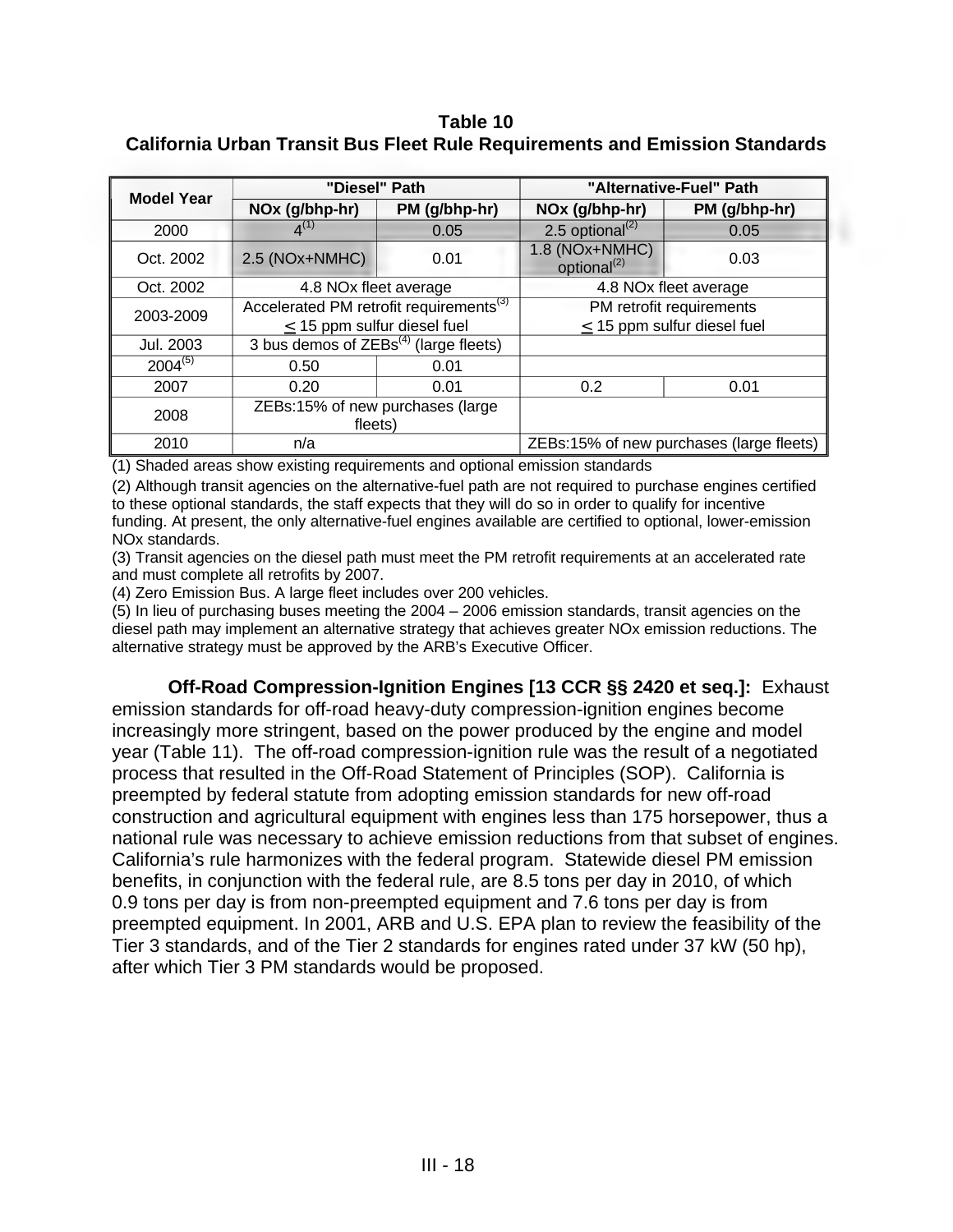**Table 11 Emission Standards for Off-Road Compression-Ignition Engines (grams per brake horsepower-hour)** 

| <b>Maximum Rated Power</b>                                                                                                   | <b>Tier</b>    | <b>Model</b><br>Year | <b>NOx</b> | NMHC+NOx | <b>PM</b> | <b>Smoke</b><br>$(\%)$ |
|------------------------------------------------------------------------------------------------------------------------------|----------------|----------------------|------------|----------|-----------|------------------------|
|                                                                                                                              | 1              | 2000-2004            |            | 7.8      | 0.75      | 20/15/50*              |
| hp<11                                                                                                                        | $\overline{2}$ | $2005 +$             |            | 5.6      | 0.60      |                        |
|                                                                                                                              | 1              | 2000-2004            |            | 7.1      | 0.60      |                        |
| $11 \le hp < 25$                                                                                                             | $\overline{2}$ | $2005 +$             |            | 5.6      | 0.60      |                        |
|                                                                                                                              | 1              | 2000-2003            |            | 7.1      | 0.60      |                        |
|                                                                                                                              | $\overline{2}$ | $2004 +$             |            | 5.6      | 0.45      |                        |
|                                                                                                                              | 1              | 2000-2003            | 6.9        |          |           |                        |
| 50 <hp<100< td=""><td><math>\overline{2}</math></td><td>2004-2007</td><td></td><td>5.6</td><td>0.30</td><td></td></hp<100<>  | $\overline{2}$ | 2004-2007            |            | 5.6      | 0.30      |                        |
|                                                                                                                              | 3              | $2008 +$             |            | 3.5      | tbd**     |                        |
|                                                                                                                              | 1              | 2000-2002            | 6.9        |          |           |                        |
| 100<br>hp<175                                                                                                                | $\overline{2}$ | 2003-2006            |            | 4.9      | 0.22      |                        |
|                                                                                                                              | 3              | $2007 +$             |            | 3        | tbd       |                        |
|                                                                                                                              | 1              | 1996-2002            | 6.9        |          | 0.40      |                        |
| 175<br>hp<300                                                                                                                | $\overline{2}$ | 2003-2005            |            | 4.9      | 0.15      |                        |
|                                                                                                                              | 3              | $2006 +$             |            | 3        | tbd       |                        |
|                                                                                                                              | 1              | 1996-2000            | 6.9        |          | 0.40      |                        |
| 300 <hp<600< td=""><td><math>\overline{2}</math></td><td>2001-2005</td><td></td><td>4.8</td><td>0.15</td><td></td></hp<600<> | $\overline{2}$ | 2001-2005            |            | 4.8      | 0.15      |                        |
|                                                                                                                              | 3              | $2006 +$             |            | 3        | tbd       |                        |
| 600 <hp<750< td=""><td>1</td><td>1996-2001</td><td>6.9</td><td></td><td>0.40</td><td></td></hp<750<>                         | 1              | 1996-2001            | 6.9        |          | 0.40      |                        |
|                                                                                                                              | $\overline{2}$ | 2002-2005            |            | 4.8      | 0.15      |                        |
|                                                                                                                              | 3              | $2006 +$             |            | 3        | tbd       |                        |
|                                                                                                                              | 1              | 2000-2005            | 6.9        |          | 0.40      |                        |
| hp>750                                                                                                                       | $\overline{2}$ | $2006 +$             |            | 4.8      | 0.15      |                        |

\*Percentages apply to smoke opacity at acceleration/lug/peak modes; smoke opacity limits apply to all engines except: (1) single cylinder engines, (2) propulsion marine engines, and (3) constant speed engines.

\*\*Tier 3 PM standards will be determined after the technology feasibility review in 2001.

The federal and California rules also include voluntary standards, to which manufacturers may opt to certify engines, earning the designation of "Blue Sky Series" low-emitting engines. Tier 3 emission levels, where applicable, were chosen as the best level for defining Blue Sky Series engines. This represents a reduction of approximately 40 percent beyond the Tier 2 NMHC + NOx levels. For PM emissions and for engines with no Tier 3 standards, a calculated level corresponding to a 40 percent reduction beyond Tier 2 levels will be used to qualify as a Blue Sky Series engine. Engines certified to these voluntary standards would be eligible for marketable credit programs. The manufacturer must declare at the time of certification whether it is certifying an engine family to an optional reduced-emission standard that could subsequently be used in a marketable credits program*.*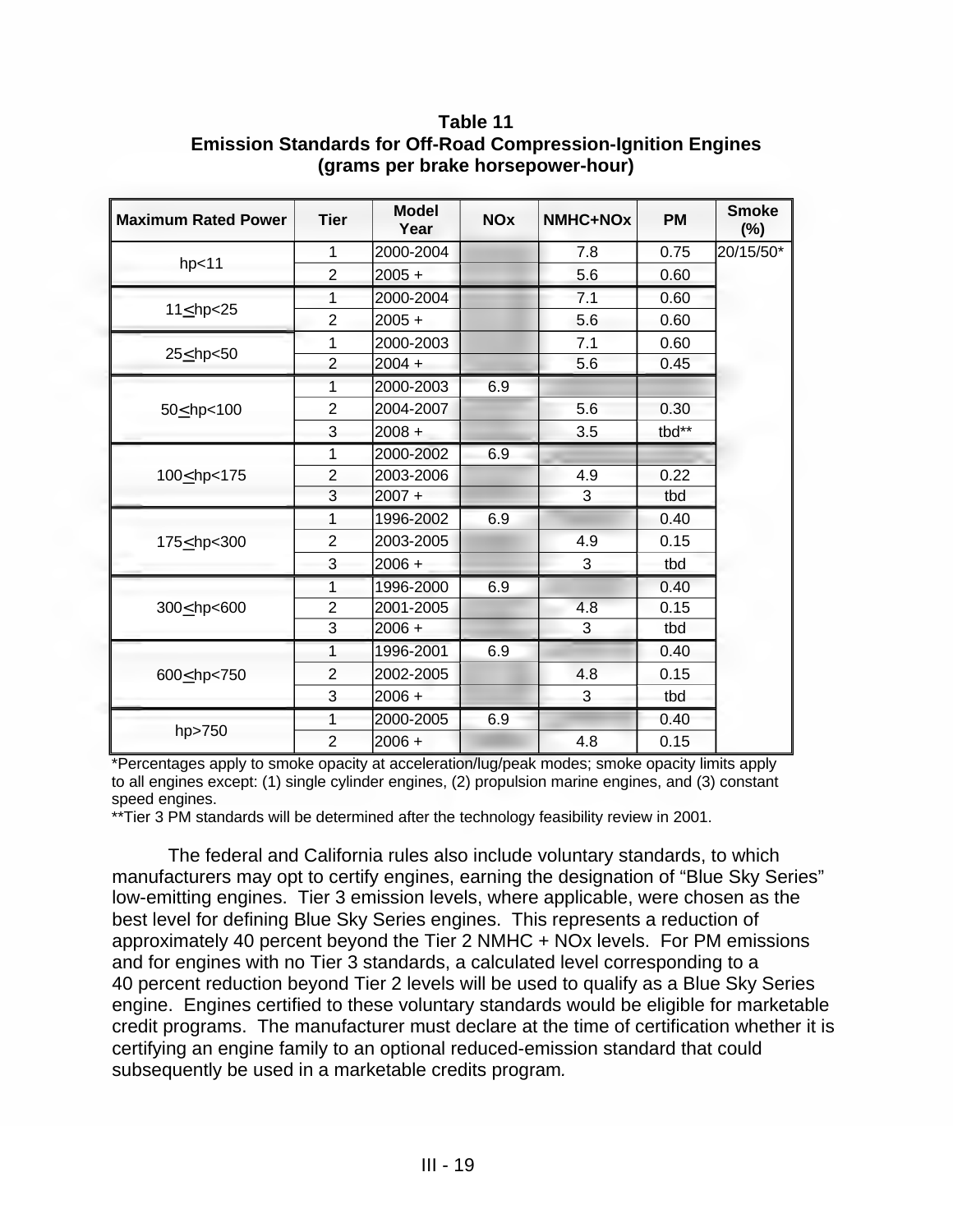**Small Off-Road Engines (<25 hp) and Equipment [13 CCR §§ 2400 et seq.]:** 

Beginning with the 1995 model year, California has applied progressively more stringent particulate matter emission standards to small off-road engines, including those that are diesel-fueled (Table 12). According to the small off-road engine inventory, 36 percent of the particulate matter emissions and 62 percent of the NOx emissions from small off-road engines come from diesel-fueled engines. With the signing and implementation of the compression-ignition off-road Statement of Principles, standards for small off-road engines have been folded into the heavy-duty CI standards such that future rulemaking will be coordinated along the entire range of off-road diesel-fueled engines.

| Table 12                                                              |
|-----------------------------------------------------------------------|
| <b>Comparison of Particulate Standards for Small Off-Road Engines</b> |
| (grams per brake horsepower-hour)                                     |

| <b>IModel Year</b> | Applicability | <b>PM</b> | Applicability             |
|--------------------|---------------|-----------|---------------------------|
| 1995-1999          | all           | 0.90      | Calendar vear             |
| 2000-2004          | $<$ 11 hp     | 0.75      | Model year                |
| 2000-2004          | 11 $25$       | 0.60      | <i><b>IModel vear</b></i> |
| $ 2005 +$          | all           | 0.60      | Model vear                |

# **C. Local Measures (South Coast Air Quality Management District)**

**Clean On-Road Vehicles for Captive Fleets [Rule 1190 series]:** Under California Health & Safety Code section 40447.5 the SCAQMD is given the authority to require public and private fleet operators with 15 or more vehicles to purchase cleanfueled vehicles at the time the operators are purchasing or replacing vehicles in their fleets. The SCAQMD is, therefore, implementing several rules to reduce diesel PM in the South Coast Air Basin:<sup>4</sup>

Rule 1191 - Light and Medium-Duty Public Fleet Vehicles, adopted June 16, 2000, applies to all government agencies located in the District, including federal, state, regional, county and city government departments and agencies, and any special districts such as water, air, sanitation, transit, and school districts, with 15 or more vehicles. Exempted are emergency vehicles operated by local, state, or local law enforcement agencies; fire departments; paramedic and rescue vehicles; or heavy-duty on-road vehicles. Beginning January 1, 2001, public fleet operators of 15 or more vehicles may only procure vehicles that are certified by the ARB as equivalent lowemitting gasoline or alternative-fuel vehicles, when adding or replacing vehicles to their vehicle fleet.

Rule 1192 - Clean On-Road Transit Buses, adopted June 16, 2000, applies to those public transit fleets with 15 or more public transit vehicles or urban buses, operated by government agencies or by private entities under contract to government agencies, that provide passenger transportation services, including intra- and inter-city

 $\frac{1}{4}$ Potential emission benefits from these rules have not been calculated and are not reflected in the inventory.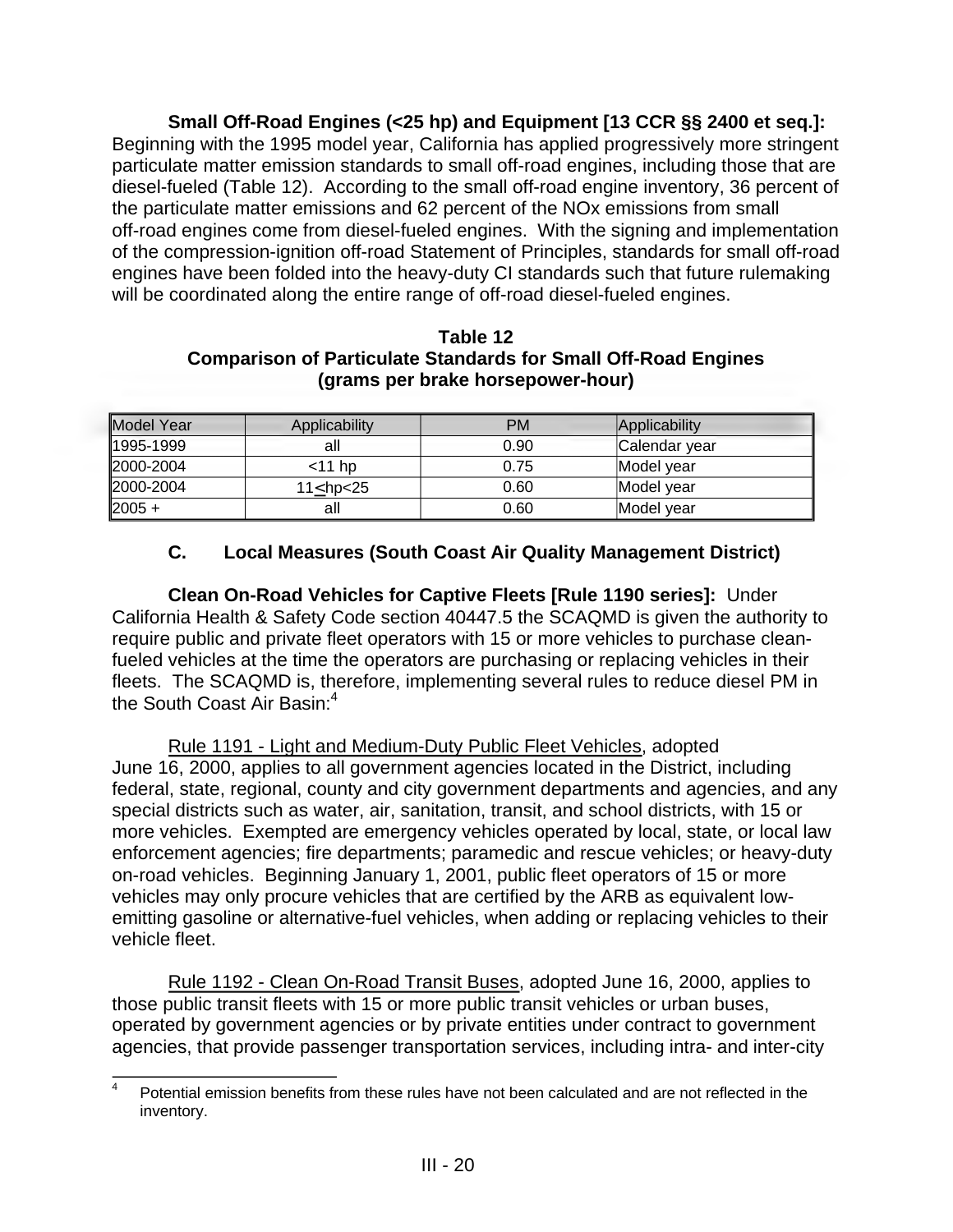shuttle services. The rule does not apply to school transportation services, long-distance services, paratransit vehicles, and transit vehicles used for non-public transportation. Beginning upon adoption of the rule, public transit operators with 100 or more vehicles are required to purchase alternative fuel transit vehicles when adding or replacing buses in the vehicle fleet. Public transit operators with 15 to 99 transit vehicles are required to comply beginning July 1, 2001.

Rule 1193 - Clean On-Road Residential and Commercial Refuse Collection Vehicles, adopted June 16, 2000, applies to refuse collection fleets with 15 or more curbside refuse collection vehicles operated by government agencies or private entities. Fleet operators with 50 or more solid waste collection vehicles are required to purchase or lease only alternative-fuel heavy-duty vehicles when adding to or replacing curbside refuse collection or transfer vehicles to their fleet, beginning July 1, 2001. Refuse collection operators with 15-49 solid waste collection vehicles must comply beginning July 1, 2002. Exempted are test and evaluation vehicles and vehicles not used for the purpose of collecting or transferring waste.

Rule 1194 - Commercial Airport Ground Access, adopted August 18, 2000, applies to public and private airport fleet operators that operate 15 or more vehicles used to pick up passengers from commercial airport terminals. Beginning July 1, 2001, operators must purchase or lease ultra-low emission (ULEV) or cleaner light- or medium-duty vehicles or alternative fueled heavy-duty vehicles when adding or replacing vehicles in their fleets. For shuttle van services that provide multiple-party passenger transportation and generally do not operate on fixed, scheduled routes such as Supershuttle, PR 1194 would require that at least 50 percent of new purchases or leases be ULEV or cleaner beginning July 1, 2001 and 100 percent beginning July 1, 2002. PR 1194 exempts transit buses, commonly termed motorcoaches, that travel in and out of the District, and other heavy-duty vehicles that are covered by other fleet rules. In addition, if a demonstration is made that an alternative fuel engine/chassis configuration is not commercially available or could be used, then a conventionally fueled vehicle may be purchased. The portion of the rule applying to taxi cab fleets has been delayed for consideration at the October 20, 2000 hearing.

# Proposed Rule 1195 - Clean On-Road School Buses *Rule on hold.*

Proposed Rule 1196 - Clean On-Road Heavy-Duty Public Fleet Vehicles, set for public hearing October 20, 2000, would apply to public fleet operators with 15 or more heavy-duty vehicles, with certain exemptions. Beginning July 1, 2002, all new additions to an existing fleet, or formation of a new fleet, of heavy-duty vehicles would be by purchase or lease of alternative-fuel heavy-duty engine or vehicles or dual-fuel heavy-duty vehicles.

Rule 1186.1 – Street Sweeping Operations, adopted August 18, 2000, will require public and private fleet operators that provide sweeping services to governmental jurisdictions and agencies with greater than 15 vehicles to purchase alternative-fuel sweepers or otherwise less-polluting sweepers when adding or replacing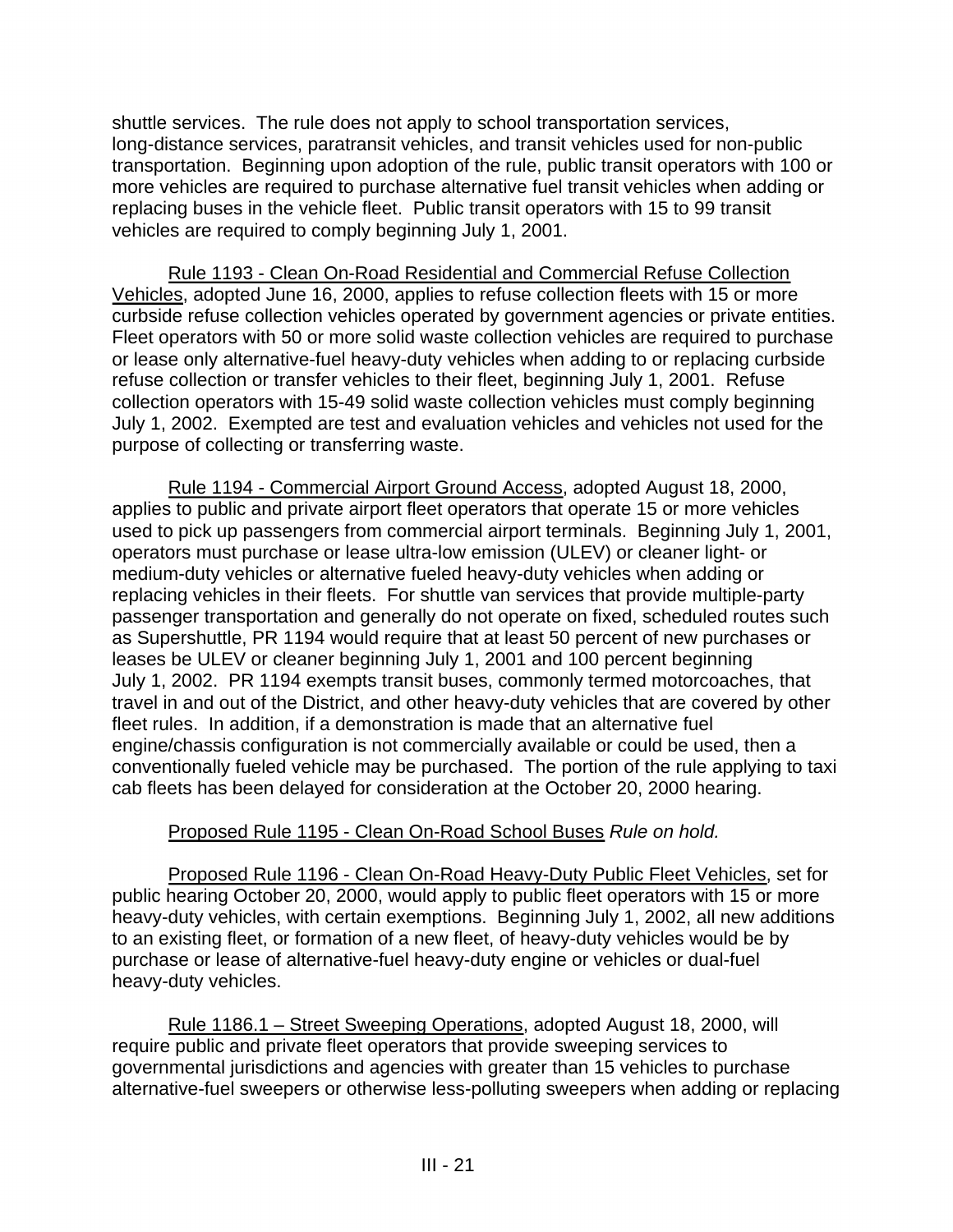vehicles in their fleet after July 1, 2002. A fleet operator can delay the procurement of an individual alternative-fuel sweeper purchase before July 1, 2005, if the District approves a Technical Infeasibility Certification, which would be based on a demonstration that an alternative-fueling station is not within five miles of the applicable maintenance yard or that, on solely technical reasons, there are no commercially available alternative-fuel sweepers for the specific sweeping operations conducted by the fleet operator. If the District approves a Technical Infeasibility Certification for an individual sweeper purchase, the fleet operator must purchase a Rule 1186-certifed sweeper powered by very low-sulfur diesel with all exhaust vented through a CARB-approved control device.

Proposed Amended Rule 431.2 –Sulfur Content of Liquid Fuels, adopted September 15, 2000, would prohibit the sale of any diesel fuel with a sulfur content in excess of 15 ppm by weight on or after January 1, 2005, in the SCAQMD. If the ARB adopts an equivalent statewide standard before 2005, however, the SCAQMD's rule will take effect on the same date as the State measure, but no later than June 1, 2006.

# **D. Non-Regulatory Strategies for Mobile Sources**

Non-regulatory strategies include ARB programs that fall within its authority but are not implemented through regulation. These programs are usually accomplished through legislative action or voluntary agreement. Non-regulatory strategies include guidelines, memoranda of agreement (or understanding), and incentive programs that result in emission reductions beyond what is required by law, or at a faster pace than is required.

**Carl Moyer Memorial Air Quality Standards Attainment Program (Carl Moyer Program) [HSC §§ 44275 et seq.]:** The Carl Moyer Program, established in the 1998/1999 fiscal year, pays for the incremental cost of repower, retrofit, and purchase of cleaner engines that meet a specified cost-effectiveness level for NOx reduction. The Program has received funding for three years and has significantly reduced NOx and PM emissions from heavy-duty vehicles and equipment traditionally powered by diesel engines. The Carl Moyer Program Advisory Board (Advisory Board) has reviewed the program and recommended to the Legislature and the Governor that funding be continued for a multi-year program.

As originally established, the Carl Moyer Program was primarily intended as a NOx reduction program. The Advisory Board acknowledged that cancer-causing particulate matter emissions are a serious health concern throughout the state and, through its report to the Legislature and the Governor, recommended that the ARB staff address this public health issue within the Carl Moyer Program Guidelines.

With the first year's funding, the Carl Moyer Program reduced NOx emissions by approximately four tons per day. Additionally, it reduced particulate matter emissions statewide by approximately 100 pounds per day. These reductions were achieved even without specific program criteria to reduce particulate matter. These benefits have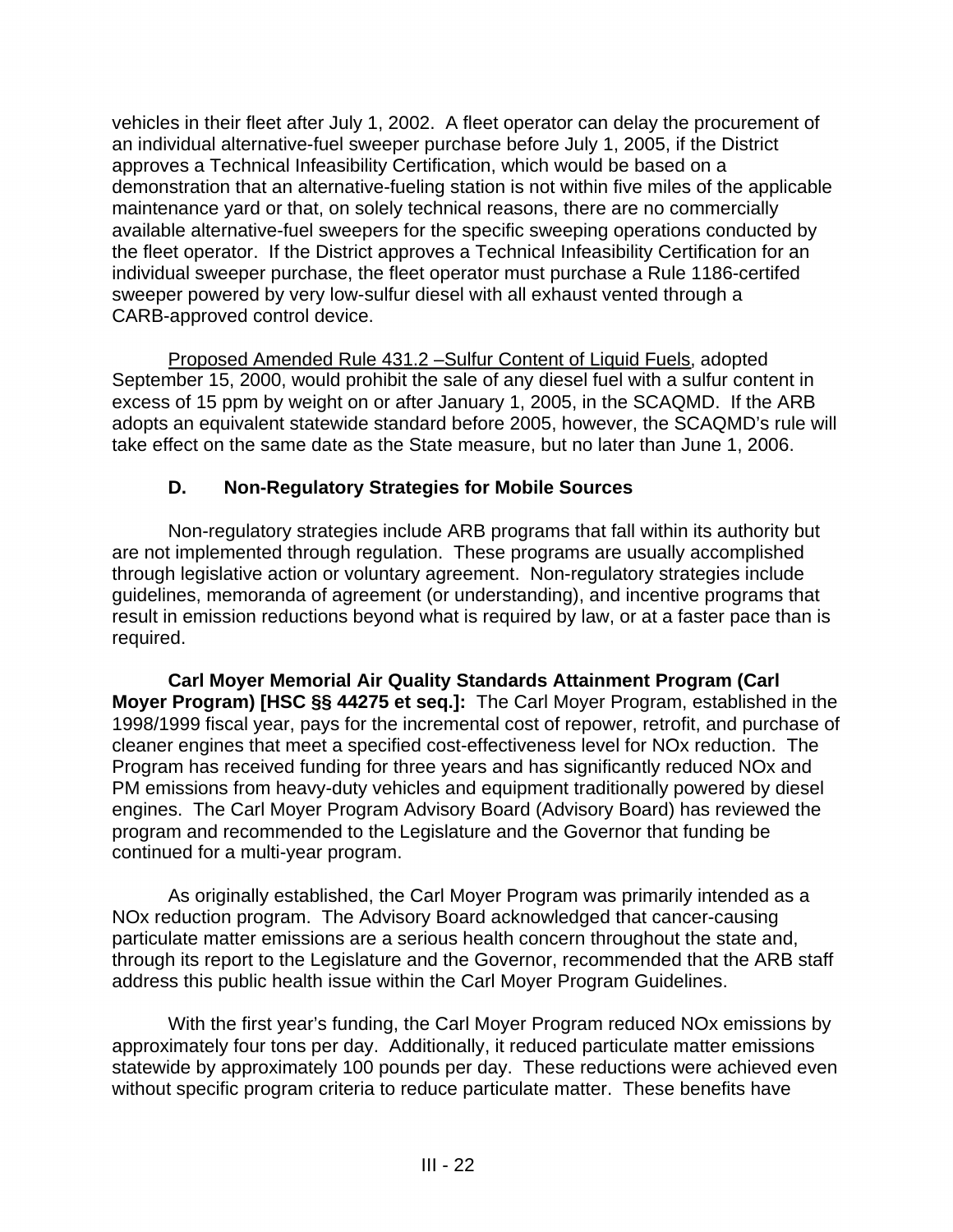come from diesel engine to diesel engine repowers where older, less efficient diesel engines are replaced with new, more efficient, lower emitting diesel engines. Particulate matter benefits have also been achieved through alternative-fuel conversion projects. These projects generally provide the greatest emission reductions per engine and have the potential for longer-term emission reductions. The types of projects being funded include: purchase of new natural gas transit and school buses; purchase of new natural gas and dual-fuel trucks; purchase of electric forklifts instead of internal combustion forklifts; and replacement of old diesel engines with newer diesel engines in marine vessels, agricultural pumps, and other off-road equipment.

**Locomotive Memorandum Of Understanding (MOU):** Federal law preempts California from setting standards for new locomotives and new locomotive engines. In April 1998, as discussed previously, U.S. EPA adopted national emission standards applicable to remanufactured and new locomotives. Measure M14 of the California State Implementation Plan (SIP) for ozone called for a 67 percent reduction in NOx emissions within the South Coast Air Basin by 2010. In order to gain additional reductions over the federal rule and meet this obligation, California and the railroads negotiated a Memorandum of Understanding, which was signed in July 1998.

The MOU for locomotive emissions is a voluntary agreement between ARB, the Burlington Northern and Santa Fe Railway Company, and the Union Pacific Railroad, which operate Class I freight railroads within the boundaries of the South Coast Air Basin non-attainment area. The agreement accelerates the introduction and use of cleaner, lower-emitting locomotives within the South Coast Air Basin.

**Lower-Emission School Bus Program:** The California State budget for 2000/2001 includes \$50 million for replacement and retrofit of older diesel school buses. The primary goal of the program is to reduce the exposure of school children to both cancer-causing and smog-forming pollution. The focus is on reduction of PM through replacement and retrofit of 1986 and older buses. Guidelines for expenditure of the funds will be adopted by the ARB in late 2000, and funds will be distributed to school districts in early 2001. The funds will be made available, based on population, to all school districts in the State. The ARB is working on this program in cooperation with the California Energy Commission, the State Board of Education, and the local air districts.

There are over 21,000 school buses in California; about 5,000 of those were built before 1987 and 1,900 prior to 1977. Engines in these buses do not meet current heavy-duty engine standards. Older buses thus emit as much as ten times more diesel PM and three times more NOx than current low-emission natural gas buses. Only new buses with engines certified to low PM and NOx levels will be eligible for funding. Emission control retrofit devices approved for use will be required to have been verified that they achieve an 85 percent reduction efficiency. These requirements are similar to the recently adopted urban transit bus rule. Because school districts have limited funds for school bus purchase and maintenance, staff expects that the program will be designed to cover all of the cost of retrofit and the majority of the cost of new buses.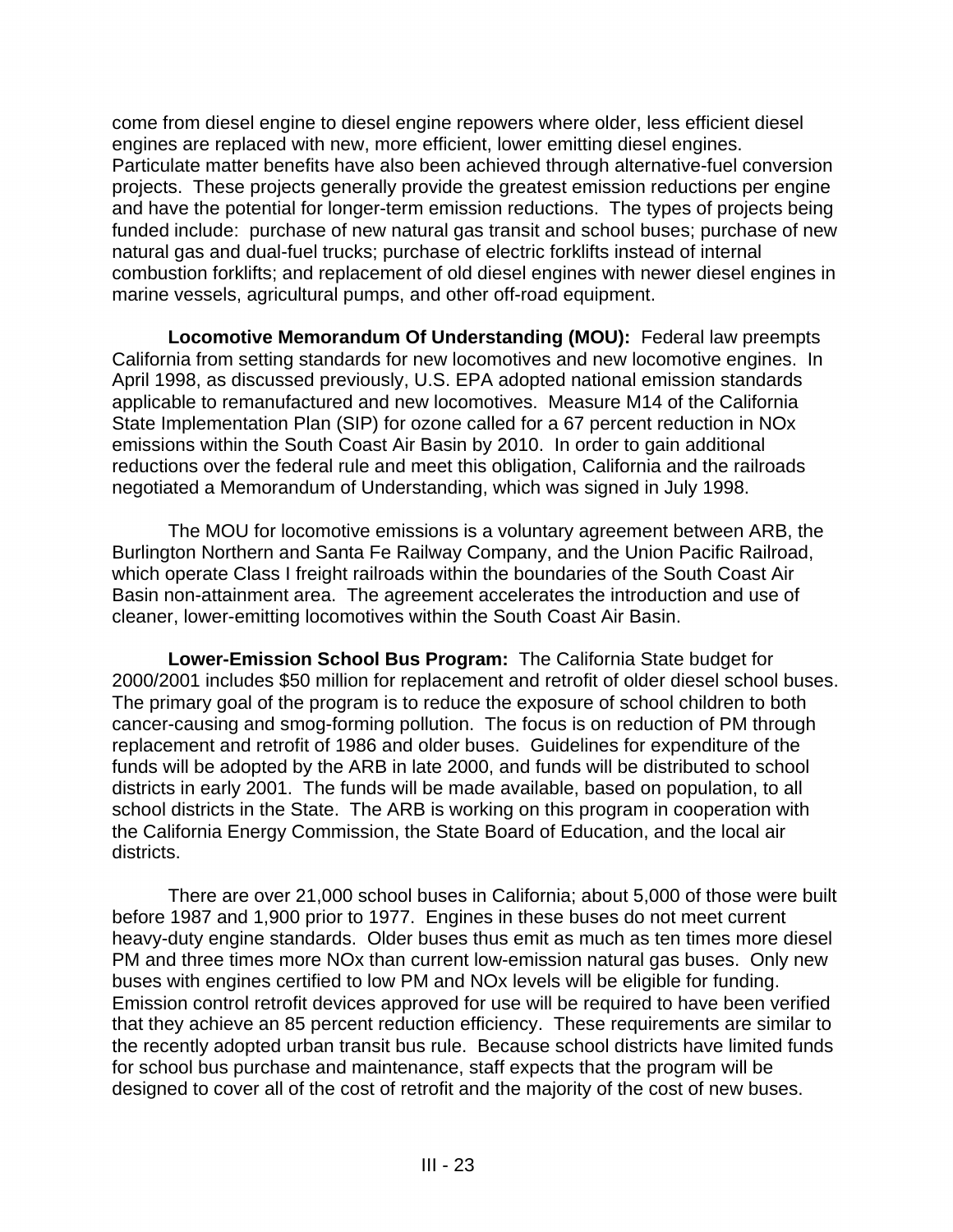#### **V. RECOMMENDED MEASURES FOR REGULATORY ACTION**

Diesel-fueled engines overwhelmingly dominate the large truck, bus, and off-road equipment markets, and have been growing in market share of the medium-duty and light heavy-duty vehicle market over the last decade. Manufacturers also plan to increase sales of diesel-fueled light-duty trucks and passenger cars nationwide over the next several years, although California's LEV II standards will slow diesel growth in these sectors in this state because of the stringency of the standards. Finally, some of the hybrid-electric vehicles in the research and development phase use diesel-fueled engines for power. Based on these market trends, lower new engine standards, along with low sulfur diesel fuel, are necessary to reduce exposure to diesel particulate emissions in California.

In addition to further tightening emission standards for new engines, emissions from existing compression-ignition engines must be lowered. Compression-ignition engines typically have useful lifetimes of 400,000 miles and longer. An engine is rebuilt, rather than replaced, when it reaches the end of its useful lifetime. Current regulations, except those applying to urban transit buses, allow the engine to be rebuilt to standards in effect at the time of original manufacture. Until recently, programs designed to ensure compliance with emissions in-use, such as on-board diagnostics, in-use compliance, and inspection and maintenance, have been primarily focused on gasoline-powered light- and medium-duty trucks and passenger vehicles. To reduce exposures to diesel PM, then, California needs to reduce emissions from existing vehicles and equipment, not just from new engines.

The Diesel Risk Reduction Plan is not in itself a regulatory action, but a blueprint for future action. The measures proposed here comprise a comprehensive program to be implemented over the next decade in California to control emissions and reduce risk from exposure to diesel PM over the complete lifetime of diesel-fueled engines. At the same time, many of the proposed measures will also control and reduce emissions of NOx and other criteria and toxic air pollutants from compression-ignition engines. During the actual rulemaking process for each recommended measure the cost-effectiveness and technological feasibility of each recommended measure will be fully assessed. Each recommended measure will be developed, through a public process, with full opportunity for stakeholders to participate before a rule is finalized.

Table 13 provides a summary of the measures, expected emission reductions, and expected cost per unit for implementation. Most non-regulatory strategies are not included in Table 13 but are discussed in the text.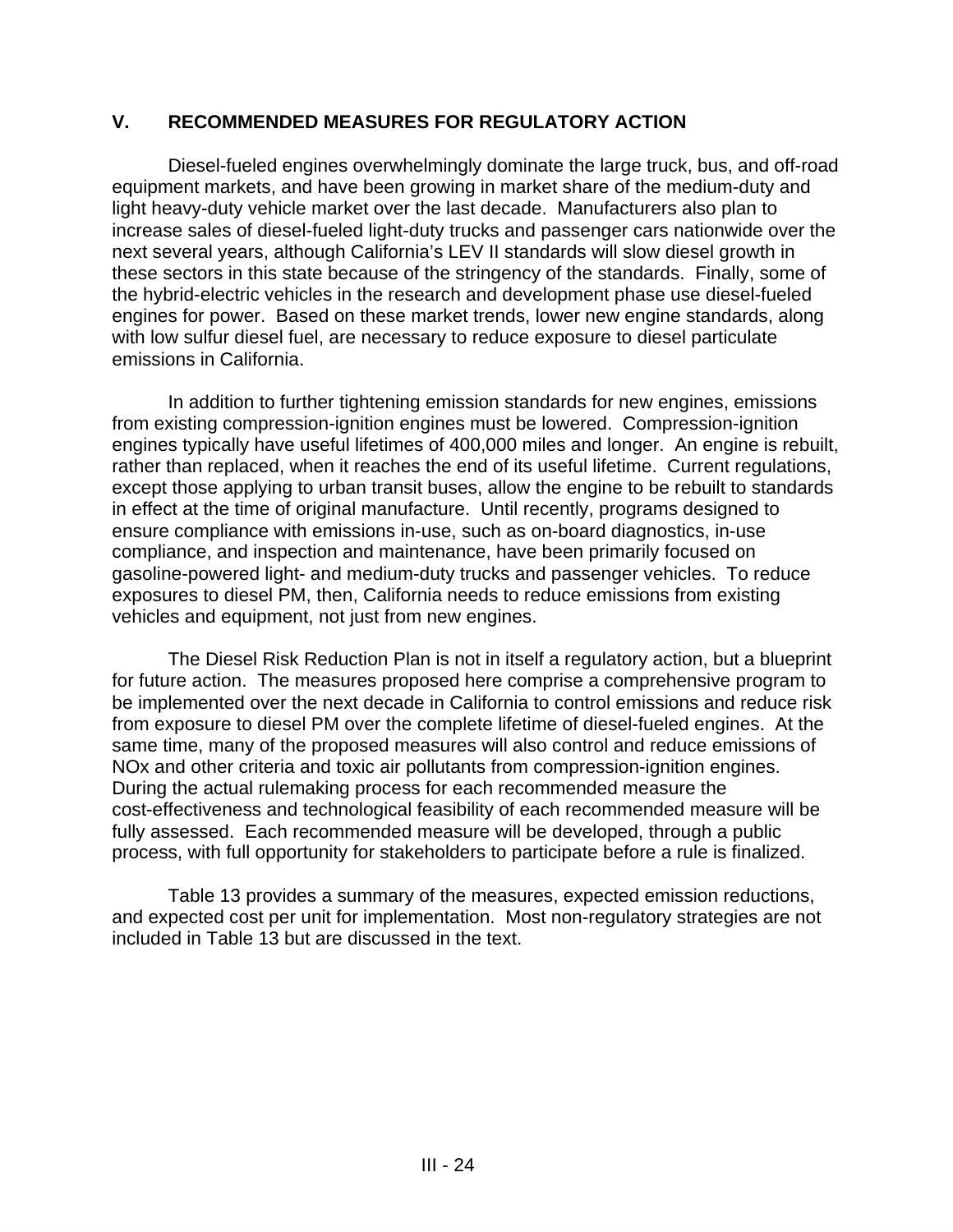#### **Table 13 Recommended Measures to Reduce Diesel PM from Mobile Sources**

| <b>Measures</b>                                          | <b>Proposed</b><br><b>Board</b><br><b>Adoption</b><br><b>Date</b> | <b>Proposed</b><br>Implementation<br><b>Date</b> | <b>Est. PM Reduction.</b><br>tons per year |                   |                   | <b>Est. NOx Reduction.</b><br>tons per year | Est. Cost<br>per Engine |
|----------------------------------------------------------|-------------------------------------------------------------------|--------------------------------------------------|--------------------------------------------|-------------------|-------------------|---------------------------------------------|-------------------------|
| <b>On-Road Measures</b>                                  |                                                                   |                                                  | 2010                                       | 2020              | 2010              | 2020                                        |                         |
| Supplemental test procedures for<br>HDV certification    | 2000                                                              | 2005                                             | tbd                                        | tbd               | tbd               | tbd                                         | tbd                     |
| Lower emission standards for new<br>HDV engines          | 2001                                                              | 2007                                             | 1,565*<br>(646)                            | 3,519<br>(1, 592) | 23,105<br>(9,578) | 72,664<br>(32, 880)                         | 674-1,117               |
| Control of emissions from existing<br>engines (retrofit) | 2002                                                              | 2002-2008                                        | 1,865 (770)                                | 280<br>(128)      | $-***$            | $\overline{\phantom{a}}$                    | 1,900-9,500             |
| Solid waste collection vehicles                          |                                                                   | 2002                                             |                                            |                   |                   |                                             |                         |
| Other public HDV fleets                                  |                                                                   | 2002                                             |                                            |                   |                   |                                             |                         |
| Other public & private HDV fleets                        |                                                                   | 2003-2008                                        |                                            |                   |                   |                                             |                         |
| Control of HDV in-use emissions                          | 2003                                                              | 2005                                             | tbd                                        |                   |                   | tbd                                         | 130-150                 |
| <b>Off-Road Measures</b>                                 |                                                                   |                                                  |                                            |                   |                   |                                             |                         |
| Lower emission standards for new<br>engines              | 2002                                                              | 2006-2008                                        | 913 (292)                                  | 3.579<br>(1, 132) | $-+$ #            | $-1$                                        | 1,327-1,770             |
| Control of emissions from existing<br>engines (retrofit) | 2002                                                              | 2002-2008                                        | 5.968<br>(1,786)                           | 1,505<br>(435)    | $$ **             |                                             | 5.700-<br>23,750        |
| Public fleets                                            |                                                                   | 2002-2003                                        |                                            |                   |                   |                                             |                         |
| Other off-road fleets                                    |                                                                   | 2006-2008                                        |                                            |                   |                   |                                             |                         |
| Control of in-use emissions                              | 2003                                                              | 2006-2008                                        | tbd                                        |                   |                   | tbd                                         | tbd                     |
| PM standards for new diesel<br>pleasure craft engines    | 2002                                                              | 2005                                             | 9<br>(3)                                   | 24<br>(8)         | $***$             | $***$                                       | tbd                     |
| <b>Non-Regulatory Strategies</b>                         |                                                                   |                                                  |                                            |                   |                   |                                             |                         |
| Federal locomotive retrofit program                      |                                                                   | 2005                                             | 862 (161)                                  | 763<br>(150)      | $*$               | $***$                                       | tbd                     |
| Federal commercial marine vessel<br>retrofit program     |                                                                   | 2005                                             | 3,945<br>(2,396)                           | 4,504<br>(2,955)  | $***$             | $***$                                       | tbd                     |

\* Statewide emission reductions (South Coast Air Basin emission reductions)

\*\*Retrofit measures specifically target PM reductions and not NOx

#Future NOx controls were adopted in January 2000, thus staff assumed no NOx reductions would be included with this measure.

tbd: to be determined; data not available

#### **A. On-Road Vehicles**

The Air Resources Board has over 30 years of experience in regulating emissions from on-road mobile sources. The proposed measures described in this section reflect both past experience with regulating on-road mobile sources of air pollution and informed future expectations for technological solutions. New engines standards would be tightened to reduce emissions in the future. In the present time-frame, diesel PM emissions from existing vehicles would be reduced by the addition of aftertreatment technology to reduce diesel PM directly and through in-use compliance programs that will maintain the improvements achieved through cleaner new engine standards and retrofits.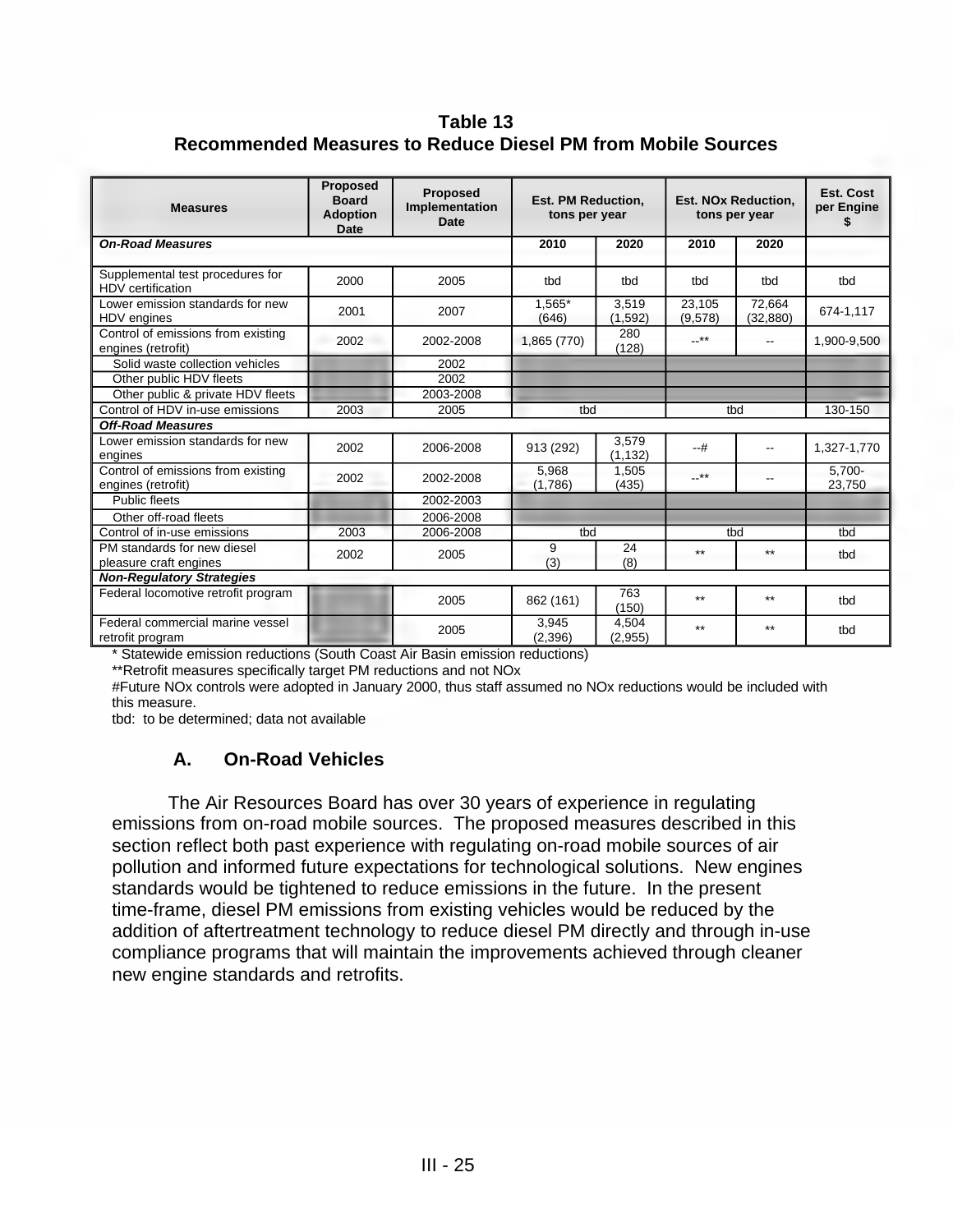# **Supplemental Test Procedures for Heavy-Duty Vehicle Certification**

# Description of the Proposed Measure

As a part of a required technology assessment of the 1997 heavy-duty vehicle standards, the U.S. EPA announced in an October 1999 notice of proposed rulemaking, supplemental strategies to ensure lower emissions from heavy-duty vehicles beginning with the 2004 model year. The supplemental strategies include additional emission test procedures designed to ensure that engine exhaust emissions are controlled over the range of operating conditions. The strategies were modeled on the "pull-ahead" provisions of the heavy-duty diesel emissions consent decree between U.S. EPA and .<br>heavy-duty engine manufacturers<sup>5</sup> that had incorporated illegal emission control defeat algorithms into their engine control systems. The final rule, however, was not promulgated by U.S. EPA in time for a 2004 implementation and it is not clear that the relevant provisions of the consent decree will remain effective through the 2006 model year.

The "pull-ahead" provisions of the consent decree require manufacturers to produce engines that comply with the 2004 model year Federal Test Procedure Standards and the supplemental strategies beginning in October 2002 for 24 months of full compliance. Recently, the settling manufacturers have indicated that under certain circumstances the emission limits for the supplemental strategies cannot be met. The pull-ahead provisions allow extension of these requirements until 24 months of full compliance is attained. The U.S EPA is therefore seeking to extend the pull-ahead provisions until the 2006 model year, after which more stringent new engine standards are proposed to take effect.

Staff believes that these supplemental strategies for model year 2005 and later heavy-duty diesel engines are feasible and should be implemented in California, if necessary because of changes to the consent decree. Together with the transient Federal Test Procedure, the goal of the proposed supplemental test requirements is to more closely model real world operations and conditions. The relevant test procedures include a supplemental steady-state test consistent with the European Union's "EURO III ESC Test" with accompanying standards and Not-To-Exceed emission limits. The new standards would apply to certification, production line testing, and vehicles in actual use. This combination of tests is designed to ensure that engine emissions achieve the expected level of in-use emissions control over all expected operation regimes.

#### **Feasibility**

Seven of the largest heavy-duty diesel engine manufacturers will be implementing measures to reduce emissions beginning October 1, 2002, to meet the requirements of the heavy-duty diesel emissions consent decree.<sup>6</sup> The agreement

 $\overline{a}$ 

 $5$  A parallel settlement agreement was negotiated by ARB and the engine manufacturers.<br>6 The Heavy-Duty Diesel Emissions Settlement settled lawsuits brought by U.S. EPA and ARB alleging excess in-use emissions from defeat devices and algorithms.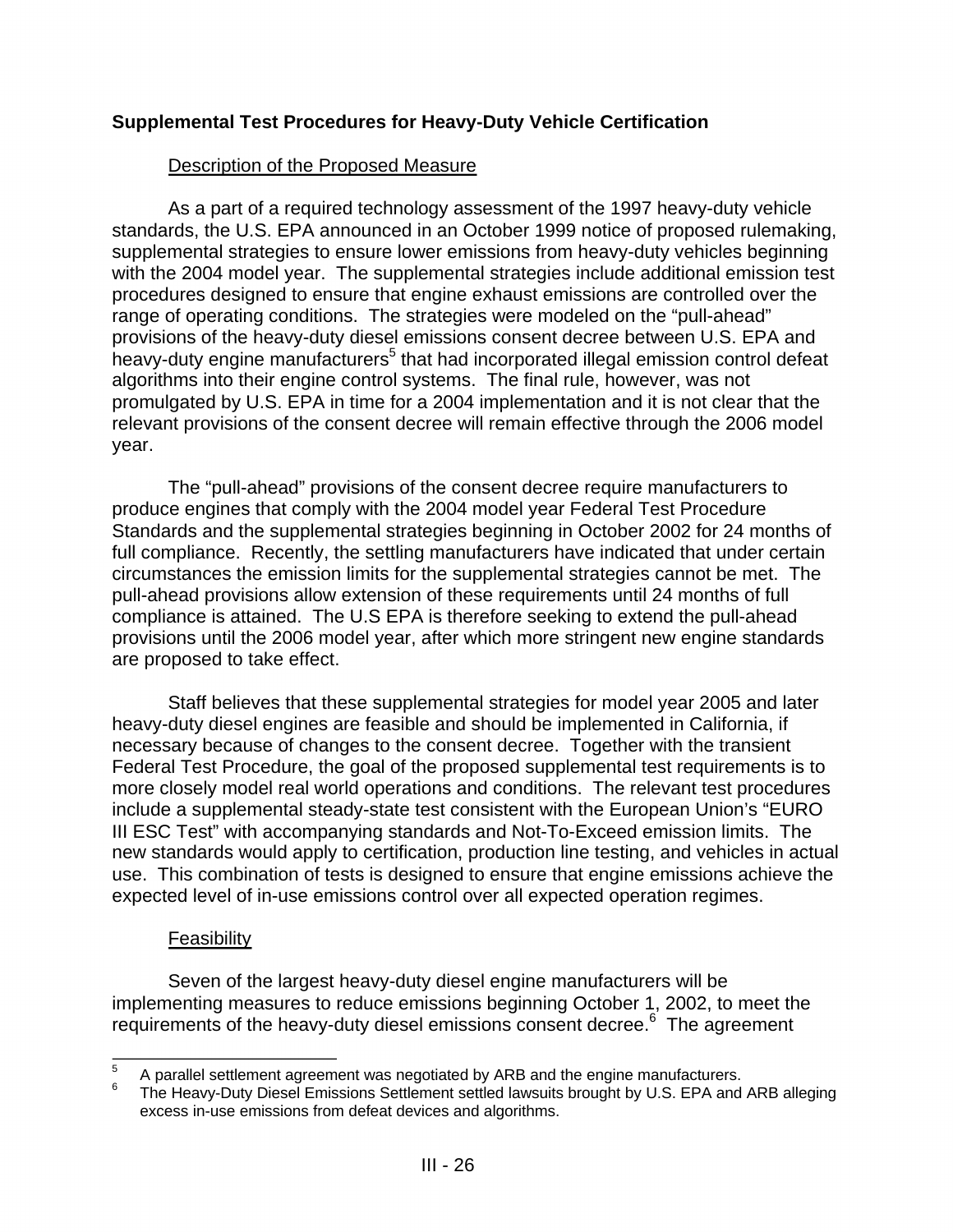requires those manufacturers to meet a 1.25 Not-To-Exceed limit, a 1.0 Euro III ESC limit, and to test engines over, and ultimately comply with, a load response test and limit. Given that the manufacturers have agreed to meet these standards in 2002, staff believes that this proposal is feasible for the industry as a whole by the 2005 model year. Should U.S. EPA identify an enforceable mechanism to assure compliance with these additional standards and procedures beyond 2005, adoption by California of this measure would not be required.

Probable emission control strategies include exhaust gas recirculation (EGR) and fuel injection rate-shaping. EGR is the recirculation of exhaust gas from a point in the engine's exhaust system to a point in the intake system. EGR reduces NOx emissions by up to 90 percent at light load and up to 60 percent at full load. EGR tends, however, to increase diesel PM emissions, a problem that can be controlled through proper system design. Fuel injection rate-shaping refers to precisely controlling the rate of fuel injected into the cylinder on a crank-angle by crank-angle resolution. It has been shown to simultaneously reduce NOx by 20 percent and PM by 50 percent under some conditions. Several manufacturers and fuel system suppliers have demonstrated fuel injection systems that can achieve effective rate shaping, and fuel injection rate-shaping is used to a limited extent today (U.S. EPA, October 1999).

# Estimated Emission Reduction

The proposal is expected to reduce diesel PM emissions through the reduction of secondary PM formed when NOx reacts with ammonia in the atmosphere to yield ammonium nitrate particulate and directly through the NTE limits. According to the U.S. EPA's draft Regulatory Impact Analysis (U.S. EPA, August 1999) for every 25 tons of NOx reduced, one ton of secondary PM is reduced. The emission benefit for California is unknown at this time.

# Estimated Costs to Businesses, State and Local Agencies

Six of the largest diesel engine manufacturers, representing about 90 percent of the market, however, have already agreed to comply with similar emission standards as of October 1, 2002, under the consent decree, and thus would incur no additional costs from a California rule. For non-consent decree manufacturers, additional information and data are required to calculate the cost of compliance, including the cost of additional hardware, and of research and development. State and local agencies would be expected to incur the additional costs, as passed on by manufacturers, to purchase vehicles. The ARB would have increased costs for monitoring compliance.

# **Lower Emission Standards for New Heavy-Duty Engines**

# Description of the Proposed Measure

Staff has determined that a PM emission standard of 0.01 g/bhp-hr for new heavy-duty engines to take effect for the 2007 model year is feasible. In addition, other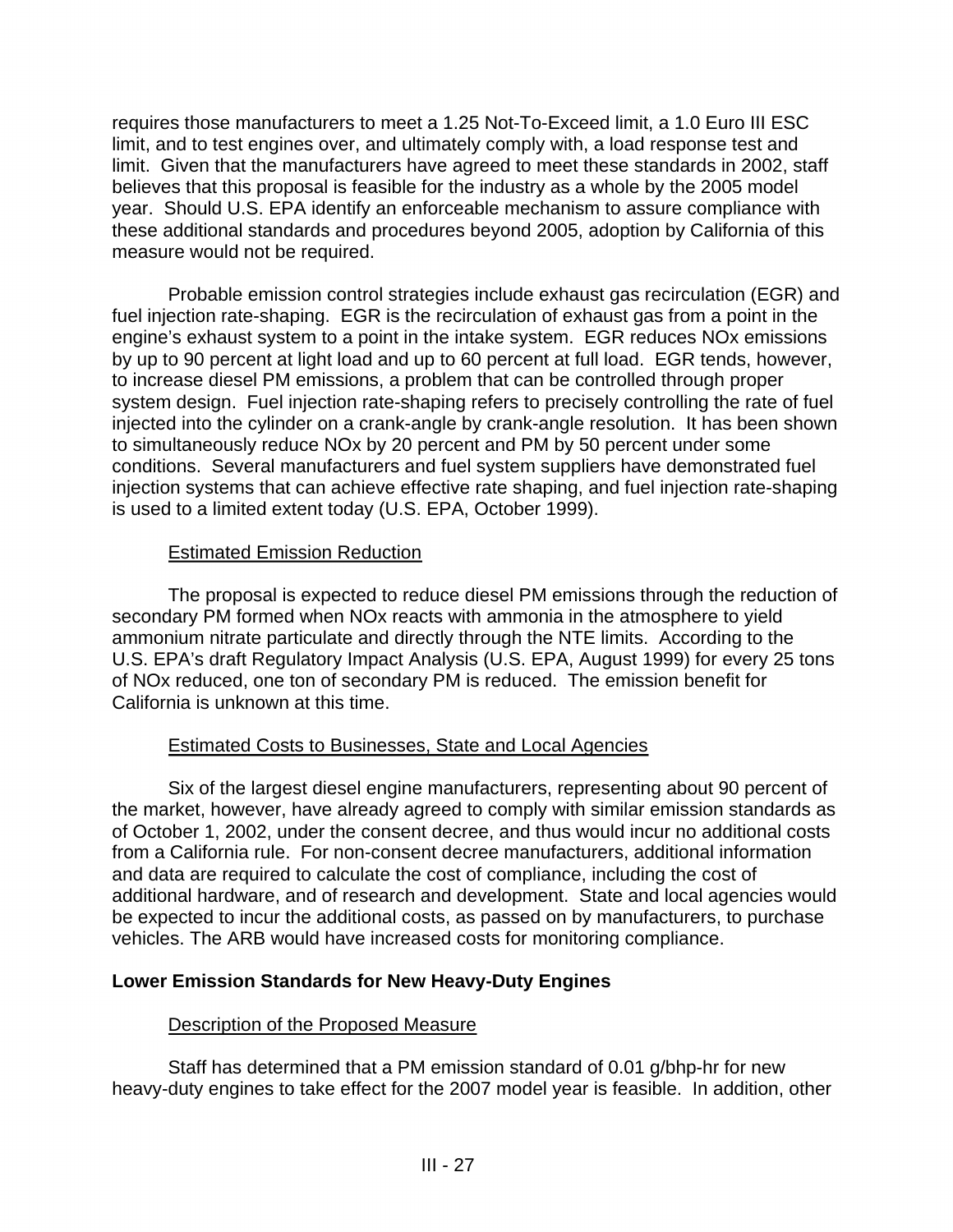emission standards could be reduced: NOx to 0.20 g/bhp-hr, and NMHC to 0.14 g/bhp-hr. The proposed PM standard represents a 90 percent reduction from the current PM standard of 0.10 g/bhp-hr, which has been in effect since the 1994 model year. Achieving the proposed PM standard will require the use of a highly efficient diesel particulate filter in conjunction with very low-sulfur diesel fuel.

#### Feasibility

On May 17, 2000, the U.S. EPA released a Notice of Proposed Rulemaking that would adopt these proposed emission standards nationwide, judging them feasible beginning in 2007. The proposed standards have already been adopted by California for public transit buses. High-efficiency PM aftertreatment technology has been available for several years and has been applied with success in Europe and Asia. The proposed standard, along with more stringent standards proposed and being implemented in European and Asian countries, will spur additional research and development. In addition, research and development trends indicate that systems to significantly reduce both PM and NOx emissions will be commercially available and cost-effective within the proposed timeframe. Finally, very low-sulfur fuel (15 ppm cap), which will be required to protect the aftertreatment devices, should be available nationwide before 2007.

# Estimated Emission Reductions

The estimated emission reductions from the proposed standards depend on projected population growth of heavy-duty vehicles and vehicle-miles-traveled, PM emission factors, and engine deterioration rates. To model emission reductions, staff assumed that all new 2007 and subsequent model year engines conform to the 0.01 g/bhp-hr PM standard. The NOx standard (0.2 g/bhp-hr) is assumed to phase in as follows: 25 percent of new 2007 model year engines, 50 percent of new 2008 model year engines; 75 percent of new 2009 model year engines; and 100 percent of new 2010 and subsequent model year engines. This follows the U.S. EPA-proposed phase in schedule. A more rapid phase in period for NOx would reap greater emission reduction benefits.

In California, approximately 25 percent of the heavy heavy-duty diesel vehicle-miles-traveled are driven by vehicles registered out-of-state that are subject only to the federal emission standards. As a result, both a California and a Federal action to adopt lower emission standards based on aftertreatment are necessary to maximize emission reductions in California. Based on the modeled assumptions and on both a California and a Federal rule, staff estimates diesel PM will be reduced 1,565 tons per year in 2010 statewide, increasing to 3,519 tons per year in 2020 statewide when a greater proportion of the fleet will have turned over. Expected reductions in NOx emissions are 23,105 tons per year statewide in 2010, increasing to 72,664 tons per year statewide in 2020.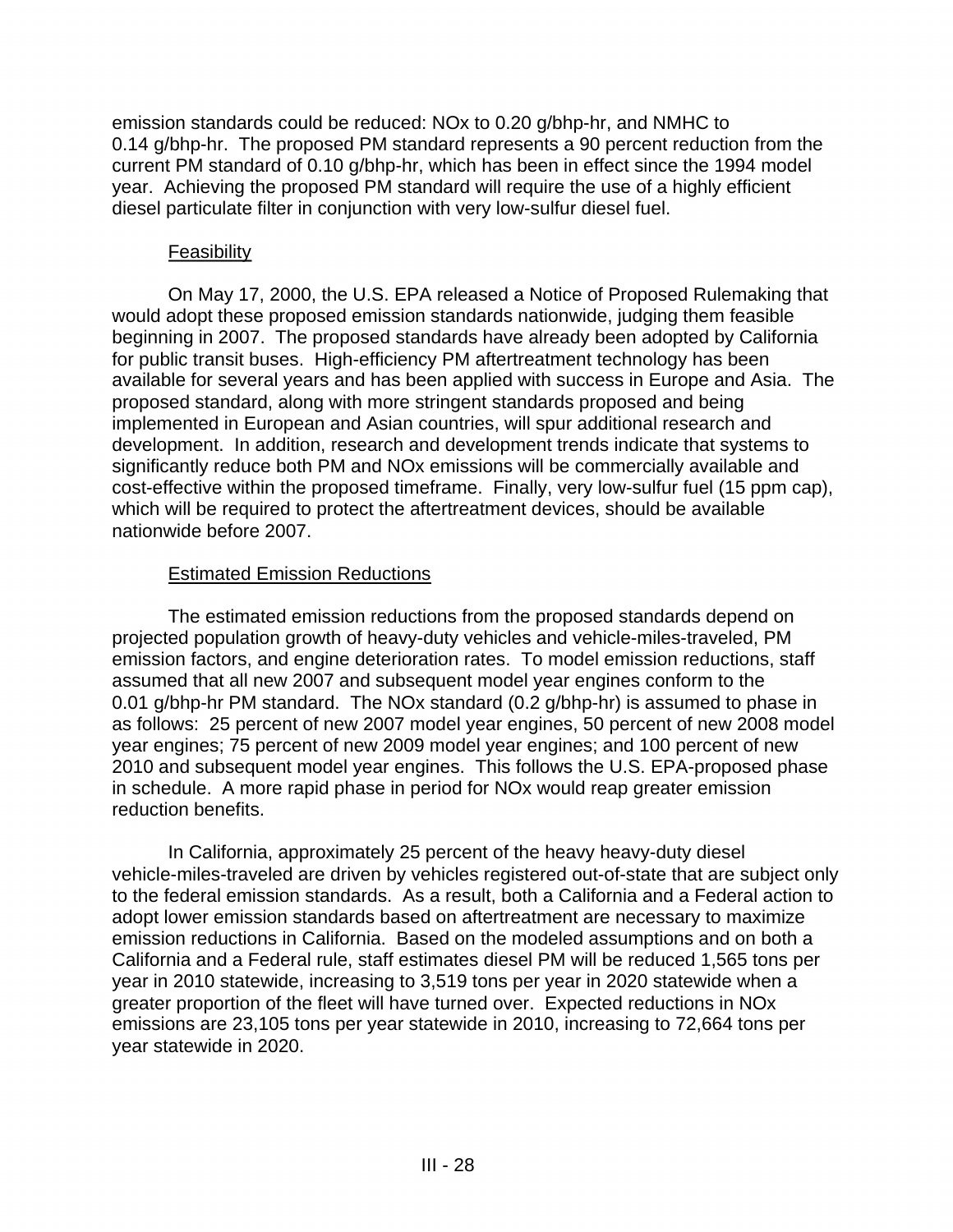# Estimated Costs to Businesses, State and Local Agencies

The costs of meeting the proposed 2007 model year emission standards estimated by U.S. EPA are summarized in Table 14 (U.S. EPA, May 2000). The cost of a catalyzed diesel particulate filter, the most effective current option for PM control, is compared to new engine cost for each heavy-duty vehicle category. The cost of the diesel particulate filter includes both fixed costs, i.e., retooling, research and development, and certification; and variable costs, i.e., hardware, assembly, and markup. The average engine horsepowers in Table 14 were derived from the U.S. EPA certification database for the years 1999 and 2000. Diesel particulate filter operation requires the use of very low-sulfur fuel. The incremental cost of this fuel is expected to be less than \$0.05 per gallon and is discussed further in Appendix IV. Each of these estimated incremental cost increases is expected to be less for 2012 and subsequent model year engines.

**Table 14 On-Road Engines: Future (2007) Costs of Catalyzed Diesel Particulate Filter per Vehicle, Based on High Volume Production** 

| <b>Vehicle Class</b>            | <b>Light Heavy-Duty</b> | <b>Medium Heavy-Duty</b> | <b>Heavy Heavy-Duty</b> |
|---------------------------------|-------------------------|--------------------------|-------------------------|
| Average Horsepower              | 190                     | 250                      | 475                     |
| Catalyzed DPF Cost              | \$674                   | \$894                    | \$1,117                 |
| New Engine Cost<br>(comparison) | \$8,527                 | \$13,555                 | \$23,722                |

Staff expect that manufacturers will pass along these costs to purchasers, which will increase costs to business owners and state and local agencies that purchase these vehicles. ARB will incur additional costs of monitoring compliance.

# **Control of Emissions From Existing On-Road Engines - Retrofit**

#### Description of the Proposed Measure

While new engine standards can provide significant, long-term reductions in emissions as the fleet turns over, near-term emission reductions can only occur through programs that target the in-use fleet. These near-term emission reductions do not rely on vehicle turnover, a slow process within the heavy-duty truck fleet, but will improve the air quality in the near-term. The air quality and health benefits will last until each retrofitted truck is removed permanently from service, to be replaced with a new, lower emitting truck. A retrofit program that requires owners, especially of heavy-duty trucks, to retrofit their existing vehicles to reduce diesel PM could achieve significant diesel PM reductions and result in significant health benefits as the air quality improves in the near-term. At the same time vehicles are retrofitted for diesel PM reduction, they could also be retrofitted for NOx emission reduction, also providing near-term health benefits.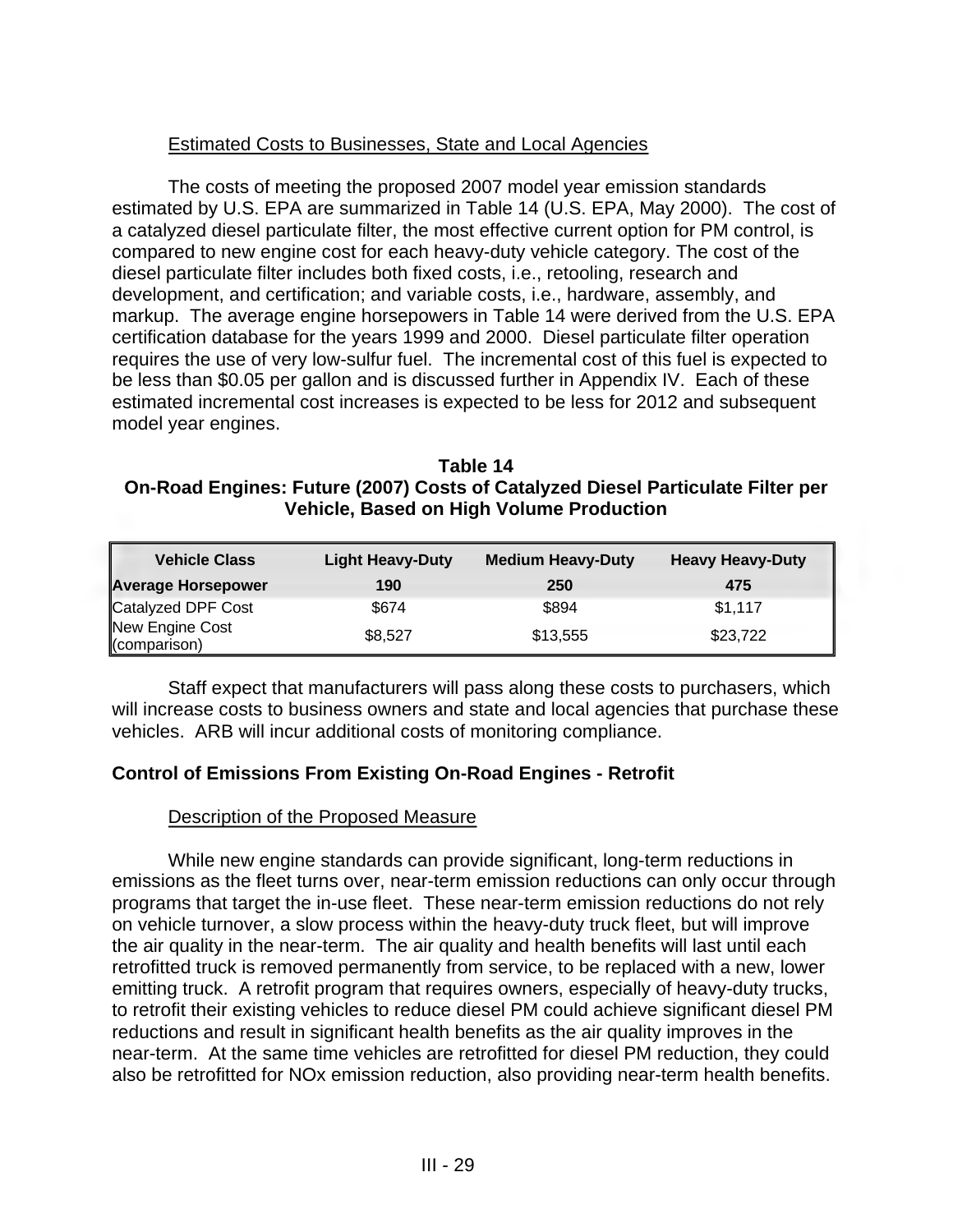Staff believes that requiring existing heavy-duty vehicle owners to install aftertreatment devices would effectively reduce diesel PM, while simultaneously reducing NOx emissions, in the in-use fleet. The retrofit requirement could allow for different implementation dates, from 2002 through 2008, for different types of fleets. Retrofit requirements would be phased-in by vehicle application type and ownership of fleet vehicles. A PM retrofit requirement beginning January 1, 2003, has already been adopted for transit buses. The California 2000/2001 budget includes \$50 million for a program aimed at replacing or retrofitting old school buses.

Fleets that ARB will address in the future include solid waste collection trucks, operated by cities, counties, special districts, and private contractors; other on-road heavy-duty publicly-owned fleets; and privately-owned heavy-duty fleets, including rental motor home fleets. Heavy-duty trucks not in fleets will also be retrofitted. The inventory of diesel-fueled passenger cars, light-duty trucks, medium-duty vehicles, and motor homes will be examined in more detail to determine if retrofits for these vehicles would be a cost-effective diesel PM reduction strategy.

Certain types of heavy-duty diesel-fueled vehicles could be exempted from the proposed PM retrofit requirements, such as heavy-duty trucks scheduled for retirement within two years of implementation and all alternative-fueled heavy-duty vehicles. Vehicles exempted by statute include publicly-owned emergency vehicles, including those operated by peace officers and fire fighters; vehicles owned by mosquito abatement, vector control, and pest abatement districts or agencies; and ambulances operated by private entities under contract to public agencies.

#### Feasibility

Several types of retrofit emission control technologies are available with varying levels of demonstrated effectiveness at reducing PM and NOx emissions. The list of available retrofit technologies includes diesel oxidation catalysts, diesel particulate filter systems, selective catalytic reduction, air enhancement technologies, such as electronic superchargers, and thermal management technologies, such as heat recuperators combined with oxidation catalysts. In some applications, two or more of these technologies can be combined to provide even greater emission control (MECA, March 2000). Technologies are discussed in more detail in Appendix IX.

The type of technology currently closest to commercialization with the maximum ability to reduce particulates to near zero is the diesel particulate filter. Diesel particulate filters have been demonstrated to reduce diesel PM by over 85%, depending on the operating cycle. Retrofit demonstration programs with diesel particulate filters began in the 1980s. In Europe, original equipment diesel vehicles with particulate filters are being offered commercially by Daimler-Benz and MAN on buses and Liebherr and Deutz on construction engines. Over 3,000 systems are in use in England, Scandinavia, and Germany. Oberland-Mangold had over 1000 systems in use on forklifts, construction site engines, stationary engines, passenger cars, and trucks. The company Linde + Still installs about 1,500 diesel particulate filters annually in forklifts.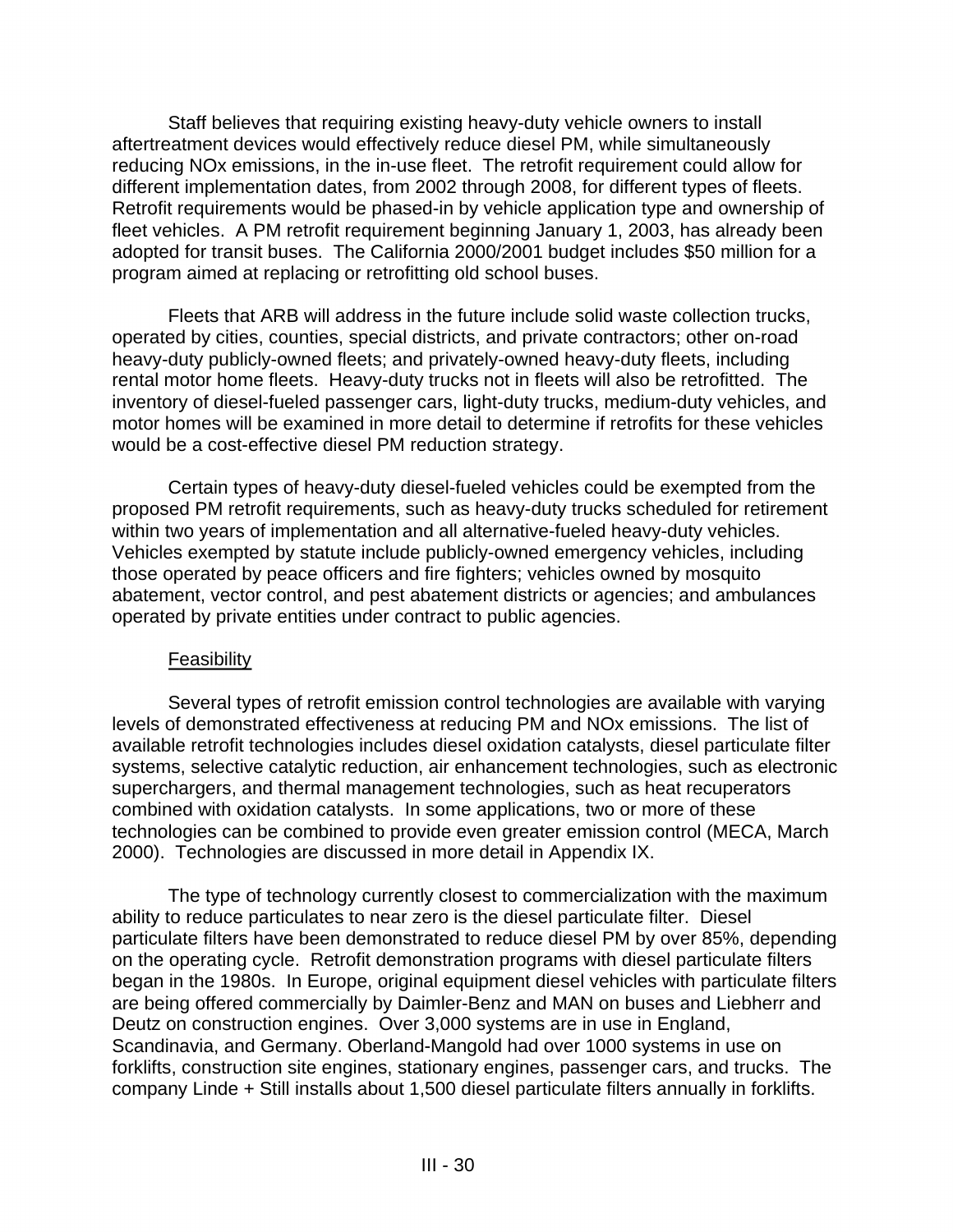Finally, since 1990 the city of Zurich has operated 150 city buses and the city of Munich has operated 400 city buses with diesel particulate filter systems (Mayer 1998).

Pilot retrofit programs are currently in process in South Korea and Taiwan. In Taiwan, hundreds of buses have been equipped with different emission control technologies including catalysts and filters. In Korea, over 200 filter systems were evaluated on trucks and buses. In addition, Japan has recently stated its plan to require all diesel-fueled vehicles entering Tokyo to be equipped with diesel particulate filters (DieselNet 2000; Anonymous 2000). In the United States, the New York Metropolitan Transportation Authority has recently announced that it will install diesel particulate filters on every diesel bus in its fleet, over 3000 buses, by 2003, and will begin using very low-sulfur fuel.

# Estimated Emission Reduction

To estimate the emission impact for each phase, staff requires information on publicly- and privately-owned fleets and individually-owned vehicles, including the heavy-duty diesel vehicle population by category, model year distribution, and vehicle-miles-traveled distribution for each retrofit phase. Easily obtainable registration data from the Department of Motor Vehicles does not identify heavy-duty vehicles by public or private ownership, and thus additional data collection will be required. For the purpose of this report, however, estimated emission reductions have been calculated for the population of existing heavy-duty engines for the years 2010 and 2020. Retrofitting with diesel particulate filters would not reduce NOx emissions, but a retrofit rule will require that NOx emissions not be allowed to increase.

Staff assumed that 90 percent of medium heavy-duty trucks are retrofitted by 2010, using emission control devices that remove 85 percent of diesel PM. For heavy heavy-duty trucks, staff assumed that a lesser percentage, 75 percent, of the engines would be retrofitted, adjusting for the vehicle-miles-traveled of out-of-state trucks. Staff, therefore, estimate emission reductions of 1,865 tons per year statewide in 2010, declining to 280 tons per year statewide in 2020, as retrofitted vehicles are removed from the fleet and replaced with new engines. Higher emission benefits, of course, would be realized if out-of-state trucks that operate in California are retrofitted.

# Approximate Cost To Businesses, State and Local Agencies

Businesses, State and local agencies will incur costs of retrofitting existing vehicles. While additional information must be collected prior to a formal rulemaking, the costs reported herein represent staff's best current estimate based on surveys of emission control equipment manufacturers, and assume low volume production and purchasing in the near term (Table 15). While vehicle owners may choose to use differing technologies to meet the retrofit requirement, this analysis will only cover the minimum technology requirement to reduce the maximum amount of PM emissions, i.e., the diesel particulate filter. The costs reported in Table 15 are based on \$10 to \$20 per horsepower for a catalyzed diesel particulate filter, as reported by the Manufacturers of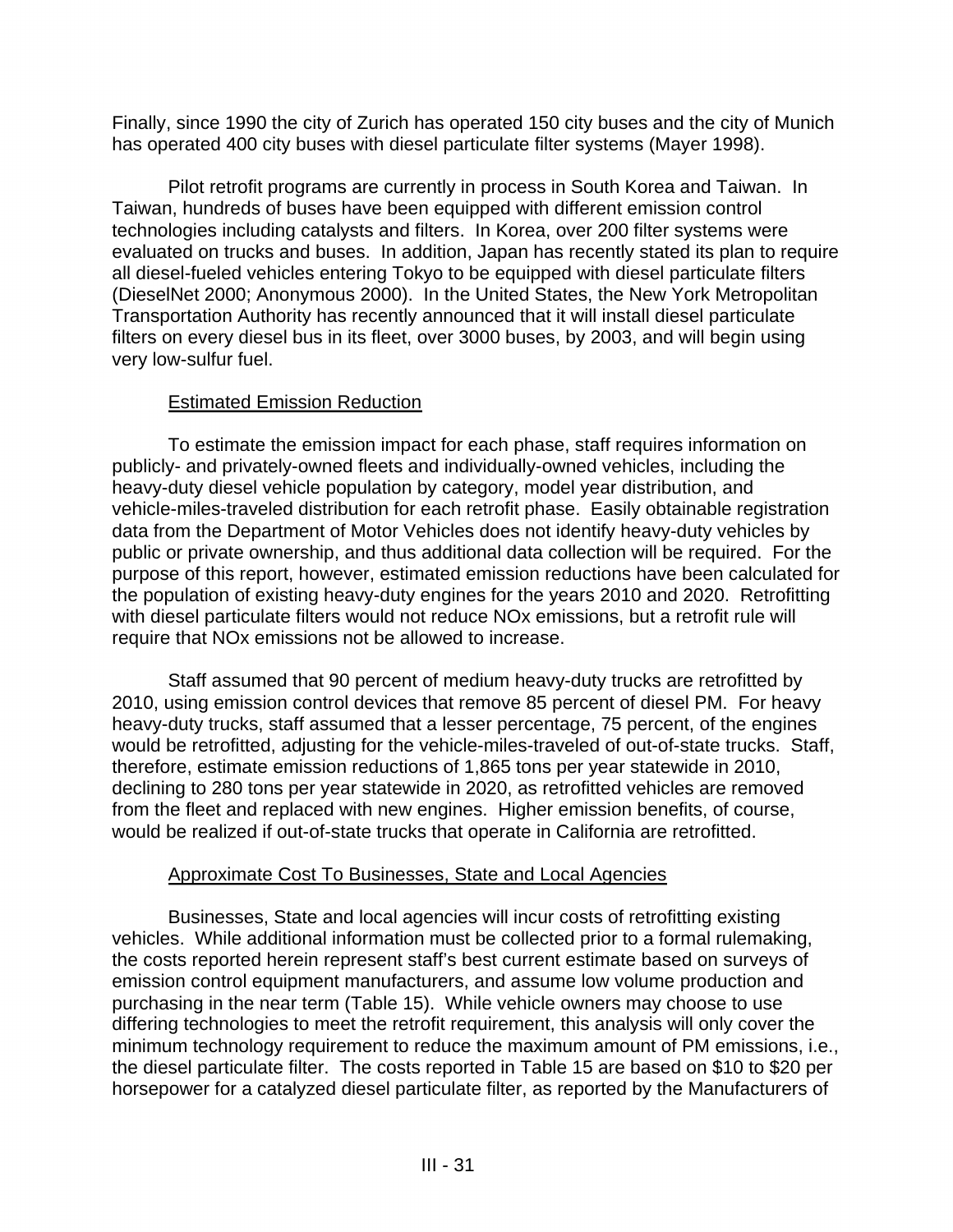Emission Controls Association (MECA, March 2000). Staff expects the actual cost as of the implementation date of this proposal to be somewhere in between these high and low estimates. The cost of very low-sulfur fuel is discussed in detail in Appendix IV.

#### **Table 15 On-Road Engines: Diesel Particulate Filter Costs for Retrofitting Current Vehicles**

| Vehicle Class             | <b>Light Heavy-Duty</b> | Medium Heavy-Duty | <b>Heavy Heavy-Duty</b> |
|---------------------------|-------------------------|-------------------|-------------------------|
| <b>Average Horsepower</b> | 190                     | 250               | 475                     |
| Capital Cost, DPF         | \$1,900-3,800           | \$2,500-5,000     | \$4,750-9,500           |

Because this proposal is expected to impact small business owners such as individual truck operators, staff recognizes that there is a benefit in establishing funding to assist those parties in order to implement the retrofit program smoothly. Public agencies will also incur costs, which would need to be borne by the state and local agencies. In addition, the ARB will have additional costs associated with certification of aftertreatment devices, compliance, and public outreach and education.

# **Control of In-Use Emissions for Heavy-Duty Vehicles**

As new engine emission standards decline, manufacturers will need to adopt increasingly complex strategies to comply with the regulations. Electronic engine control, with associated sensors, engine design changes, and exhaust aftertreatment are all used to reduce emissions. With this increase in engine design complexity will come a corresponding increase in opportunities for malfunctions and premature failure of the emission control system. Staff therefore recommends adoption of a comprehensive program to control emissions from existing engines in-use. The following describes three strategies, in-use compliance testing, on-board diagnostics system, and an inspection and maintenance program, that staff believes can be adopted for on-road heavy-duty diesel vehicles.

# Description of the Proposed Measures

*In-Use Compliance Testing*. In-use testing programs are designed to monitor the emission levels of vehicles over their lifetime and to ensure that engines do not exceed their applicable certification emission standards. Under the current light-duty vehicle program, vehicles are selected and procured for testing. Emissions are measured and compared to certification levels. If enough vehicles of an engine family fail the testing, ARB can order a recall and the manufacturer must fix the problem that caused the failure. Although ARB has authority for an in-use program for heavy-duty vehicles, currently it is not being implemented. Heavy-duty engines are certified separate from the vehicle, and thus in-use testing requires removal of the engine from the vehicle for testing on an engine dynamometer.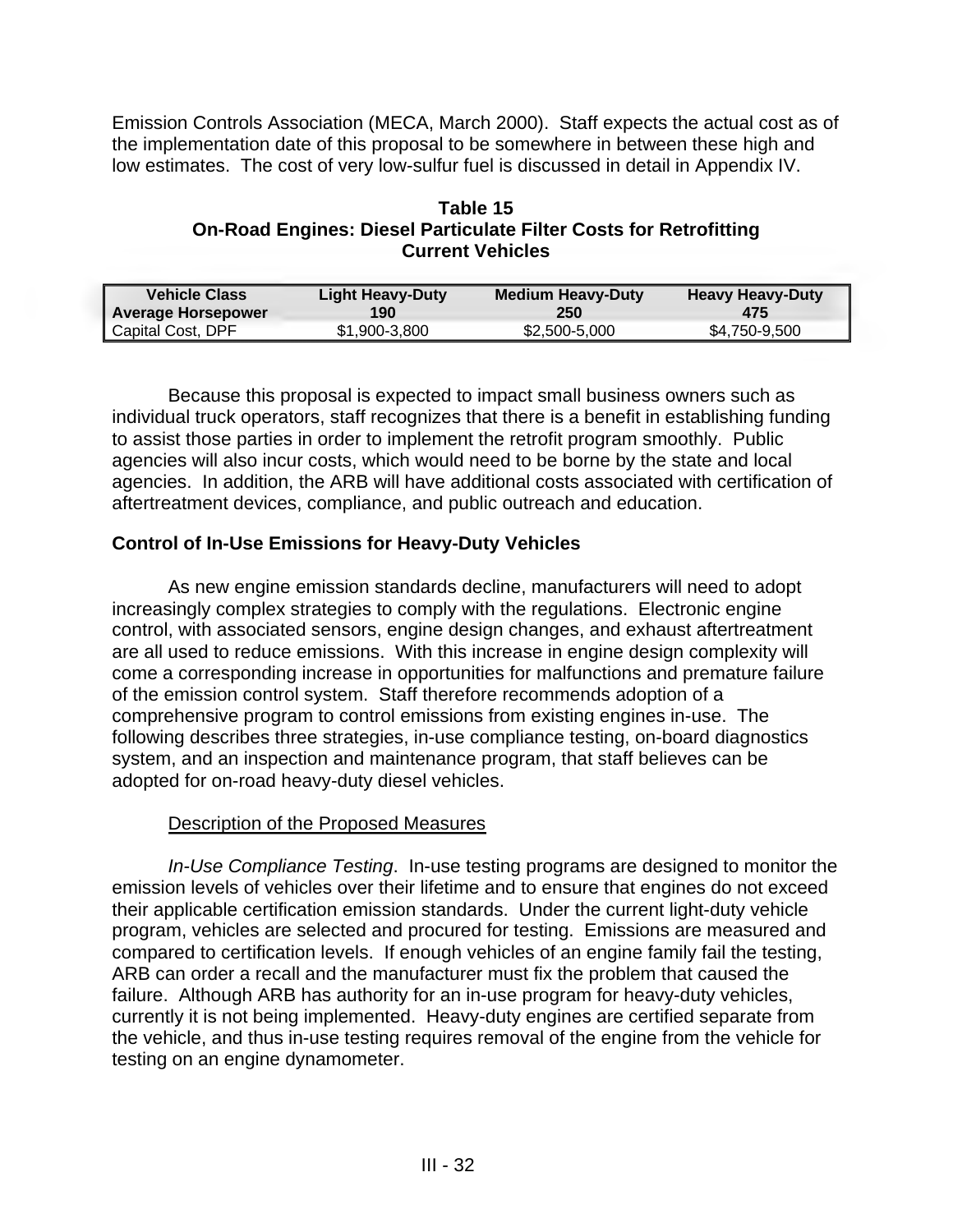Staff believes, however, that the implementation of an in-use compliance program for heavy-duty diesel vehicles patterned after the light-duty compliance program could ensure low in-use diesel PM emissions. An in-use testing and recall program for heavy-duty vehicles that is based on chassis testing, rather than engine testing, would reduce the time and cost of conducting an in-use program.<sup>7</sup> A chassis test is an emission test conducted while the engine is in-place, on the vehicle, as received by the testing facility. ARB is currently investigating development and feasibility of a chassis test program, which would include determining chassis test cycles and failure levels, taking into account the certification test and emission standards.

Current in-use testing programs for light-duty vehicles have proved highly effective at reducing excess emissions from the fleet. When ARB first began testing passenger vehicle engine families for in-use compliance, the staff recorded close to a 90 percent failure rate. The in-use testing program and associated recalls have provided manufacturers with the incentive to develop more robust emission control systems. As a result, manufacturers have reduced the in-use failure rate to less than 15 percent, even though staff select engine families for testing that are expected to experience failures. This dramatic improvement is evidence that a properly run in-use compliance program will dramatically reduce in-use emissions.

*On-Board Diagnostics System.* On-board diagnostics (OBD) systems are designed to reduce emissions throughout the life of an engine through monitoring emission-related parts and sensor outputs. Staff believes that expansion of OBD for heavy-duty vehicles could reduce in-use emissions. In passenger cars, light-duty trucks, and medium duty vehicles OBD systems monitor the components of the emission control system of the vehicle and notify the operator or an inspector of any malfunction through the use of a malfunction indicator light and stored computer codes (fault codes). This information not only informs the operator when there is a problem but also assists mechanics in identifying the cause of the problem.

ARB is taking the lead and is working closely with the U.S. EPA on the development and implementation of this program. Staff expects a heavy-duty OBD program to be structured closely after the current light- and medium-duty vehicle program. The heavy-duty program, which could be coordinated with implementation of the existing 2004 standards, will monitor emission-related parts such as the fuel metering system, aftertreatment devices, sensors, turbocharger, EGR, and misfire detection. Advances in technology and failure detection may also make it possible to reduce inspection and maintenance testing (discussed below) by combining the OBD system with a transponder. Such a system could not only notify the driver of an emission-related problem, but also be capable of sending this information to a centralized location.

 7 In the State Implementation Plan, Measure M-17 recommends heavy-duty vehicle in-use testing based on a chassis test.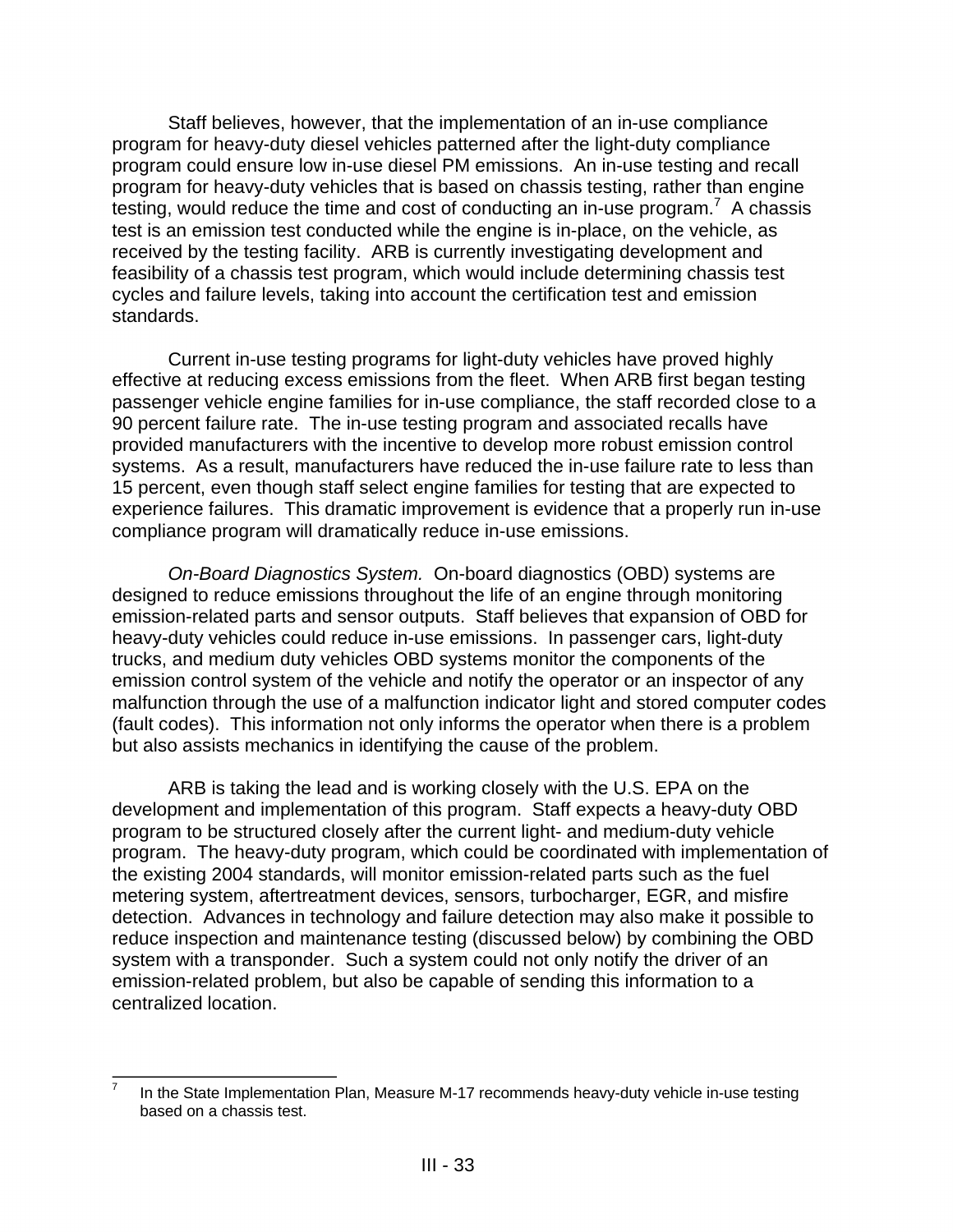*Inspection and Maintenance Program*. The ARB has had authority to perform tests and enforce limits on smoke opacity from diesel engines since the late 1980's. These in-use exhaust tests measure the opacity of the exhaust plume and are credited with PM reductions of approximately 39 percent by 2010. Since these tests are unable to measure NOx, the mass of fine particulates, and other air toxic compounds, however, a cost-effective alternate method of measurement needs to be developed.

Measure M-17 of the State Implementation Plan calls for incorporation of NOx screening as a part of the Heavy-Duty Vehicle Inspection and Periodic Smoke Inspection Programs. At the same time, staff believes that heavy-duty vehicles could be held to lower diesel PM standards, including a standard of no-detectable visible smoke emissions for newer engines. Currently, owners are subject to enforcement action when visible smoke meets or exceeds 70 percent opacity for pre-1991 engines and 40 percent or greater opacity for 1991 and newer engines. Since June 1998, the monthly average failure rate has varied between four and nine percent, with an overall average of 7.8 percent (ARB, May 2000).

A new test procedure for heavy-duty diesel vehicles could be similar to an in-use compliance test discussed above. The vehicle would be placed on a chassis dynamometer and emission levels would be measured directly from the exhaust stack or tailpipe. A smog check-type program could be operated similarly to smog check for passenger cars or tied through a voluntary program to the on-board diagnostics (OBD) system. With OBD-equipped vehicles, the system could be configured to send out a low power signal indicating the system status. California Highway Patrol-operated weigh stations, which already are used for safety and smoke opacity inspections, could receive the low-power signal. If the signal indicates a properly functioning pollutioncontrol system, the test would be waived. If the signal indicates a malfunction, the vehicle would be stopped for a chassis-based inspection. Vehicles not equipped with the ability to send the system status to the receiver, or vehicles on which the transponder is not activated, would be subject to annual or biannual pollution control system inspections.

# Feasibility

*In-Use Compliance Testing.* A heavy-duty in-use compliance program would likely be structured after the current light- and medium-duty programs, which utilize chassis-based test procedures, allowing staff to rapidly determine compliance with applicable standards. Currently, heavy-duty diesel vehicle engines are certified using an engine test. In order to verify the emission levels of these engines in-use, the engine must be removed from the vehicle and installed on a stationary engine dynamometer. An owner would need to be provided a monetary incentive to compensate for the loss of vehicle usage during in-use testing or a new engine provided to replace the one that is removed. Staff estimates that testing an engine family (ten engines) could cost \$300,000 to \$700,000. A chassis-based test procedure, therefore, will be necessary in order to implement a large-scale, cost-effective in-use compliance program.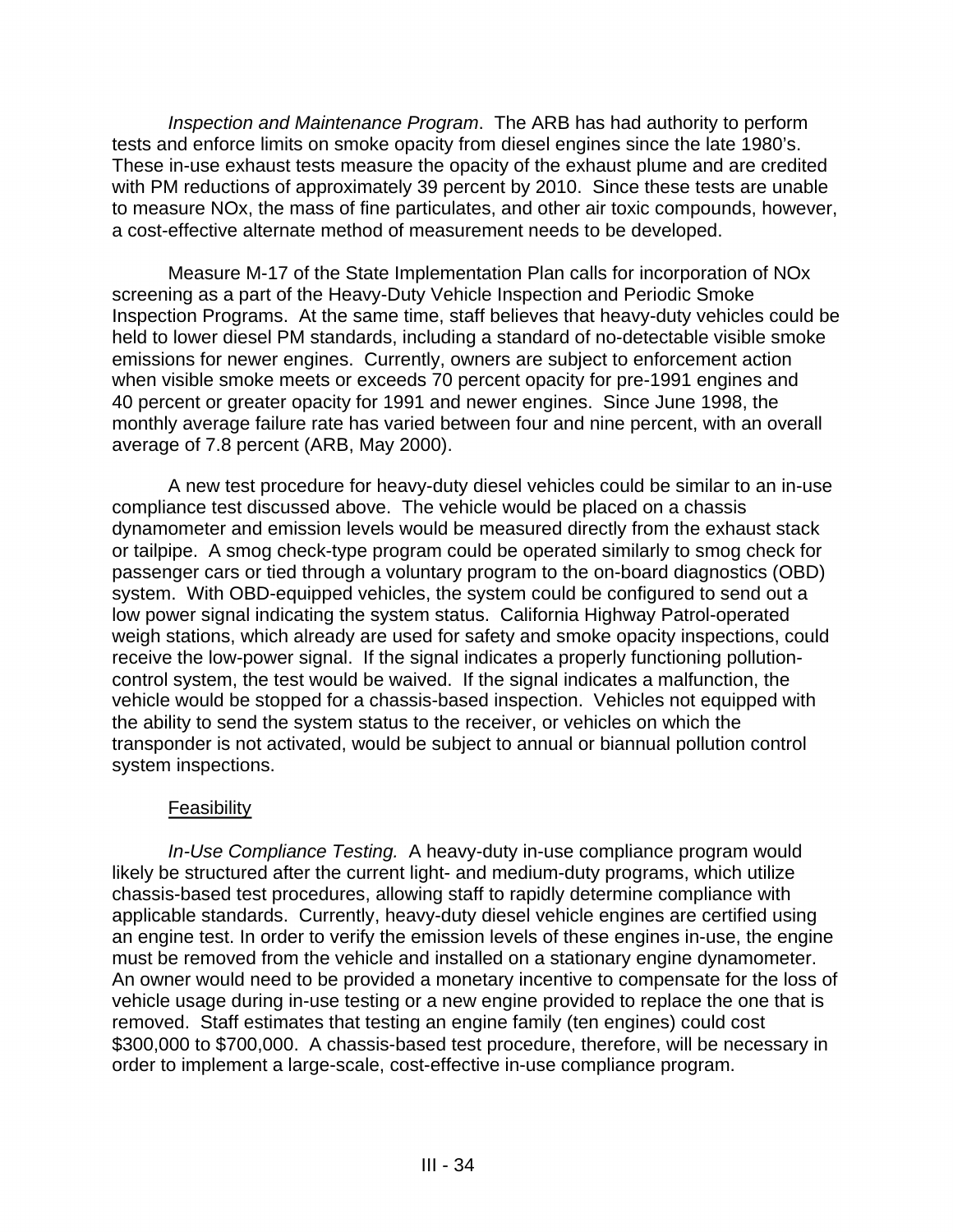*On-Board Diagnostics System.* On-board diagnostic systems have been successfully used in light- and medium-duty applications. Medium-duty diesel-fueled vehicles have been required to use on-board diagnostics since the 1997 model year in California. Staff anticipates the same approach used for light- and medium-duty vehicles will be directly transferable to heavy-duty applications.

One of the key components of gasoline vehicle OBD systems is the oxygen sensor, which monitors and controls conditions for the catalyst. The analogous component for a diesel engine would be a NOx sensor. A NOx sensor with the necessary sensitivity and durability is not yet currently commercially available. There are, however, at least two manufacturers currently working on this issue that may bring commercially viable products to the market in the necessary timeframe. Given the available lead time and technology concerns, implementation of OBD for heavy-duty vehicles is expected to be feasible and effective.

*Inspection and Maintenance Program.* As with in-use compliance testing, the feasibility of an inspection and maintenance program is tied to the development and adoption of a chassis-based test that can be done in an acceptable amount of time, such as 15-25 minutes. An acceptable program would be quick, relatively inexpensive, and not require a huge new infrastructure for implementation. Staff will be exploring these issues but believes that these conditions can be met.

#### **Estimated Emission Reduction**

In-use emissions control programs are designed to ensure that the emission reductions expected from new engine and retrofit measures are realized, thus staff has not estimated emission reductions specifically from the programs proposed herein.

#### Approximate Cost To Businesses, State and Local Agencies

 the vehicle to perform an engine-based test. Testing costs may be borne by the State, A provision for an in-use compliance program for heavy-duty diesel engines is currently included in the present regulations. The ARB anticipates developing a chassis test to allow for lower cost in-use compliance testing. This would reduce the overall cost of an in-use test program by eliminating the expense of removing the engine from and the cost of recall would be borne by manufacturers and passed on to consumers through higher vehicle or engine costs.

Because most new diesel engines on the market are currently equipped with most of the required sensors and computer controls necessary for an OBD system, staff estimates the cost of upgrading their present control package to include an OBD system should be approximately \$30 - \$50 per engine. This includes the cost of upgrading the current capacity of their present systems as well as the programming costs associated with OBD and is similar to that estimated for converting light-duty OBD vehicles to OBD II systems. Staff does recognize that the cost of adding an OBD system will be higher for those manufacturers who do not presently employ advanced computer-controlled systems. Staff has not yet determined the exact cost to monitor heavy-duty diesel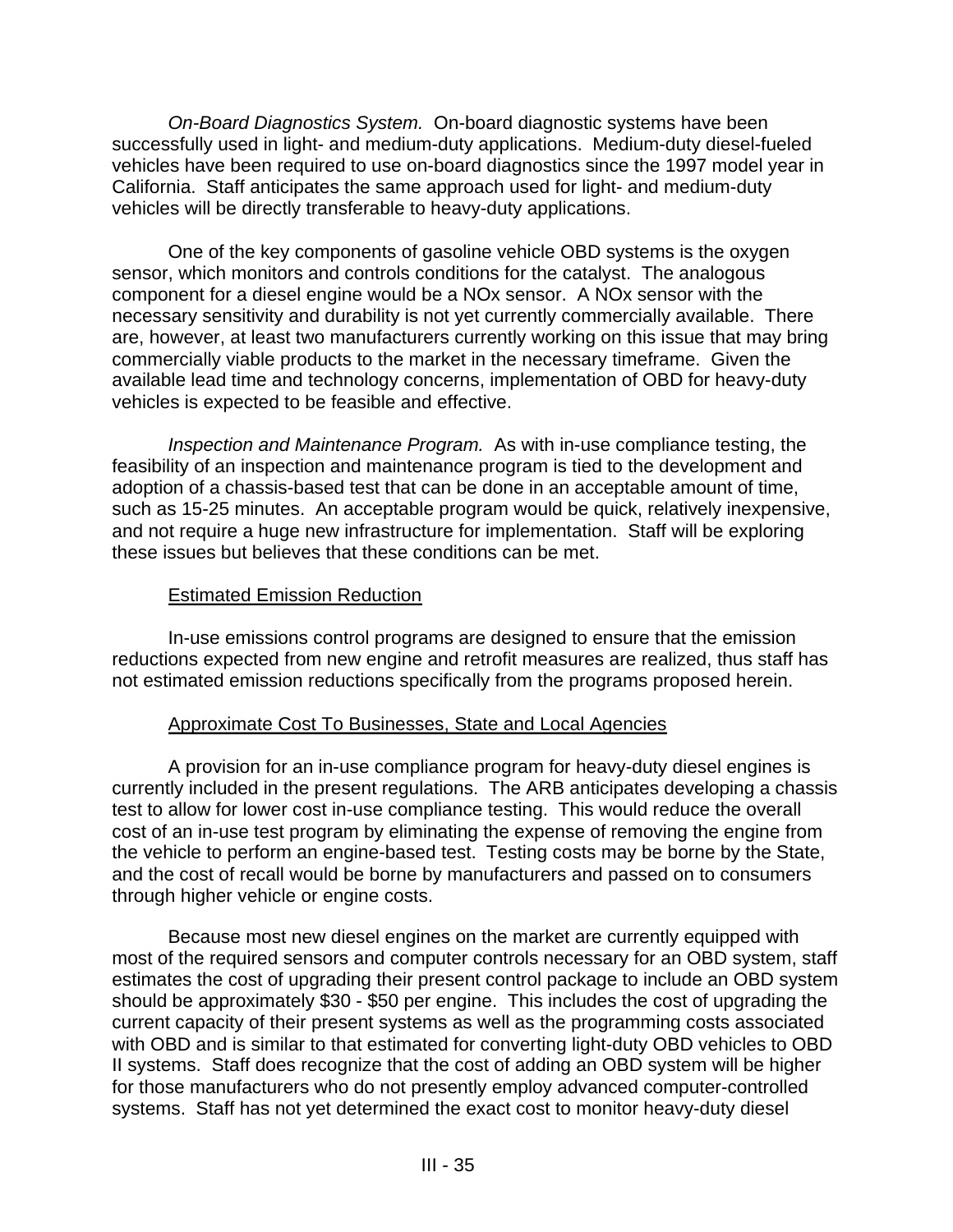aftertreatment devices, or to measure NOx directly. The necessary equipment to monitor NOx emissions and aftertreatment devices, however, should cost less than \$100, for a total per vehicle cost of \$130 to \$150 (Table 16).

**Table 16 On-Road Engines: Heavy-Duty OBD Estimated Costs** 

| <b>Item</b>                               | <b>Cost</b>  |
|-------------------------------------------|--------------|
| CPU upgrade and necessary programming     | $$30-50$     |
| Additional sensors (NOx + Aftertreatment) | \$100        |
| <b>Total estimated costs</b>              | \$130 -\$150 |

The cost for inspection and maintenance programs varies considerably depending on the scenario or test procedure used. For vehicle owners who are part of a voluntary transponder-equipped OBD system, the cost could be a minimal annual fee. For older vehicles and those that are not participating in the voluntary transponder program, the cost of "smog-check-type" testing could be as high as \$100 - \$200 per vehicle per test. Staff requires additional data, however, to more accurately estimate costs. State and local agencies would be subject to the same costs as businesses. The ARB would incur additional costs to administer the program, which may be offset by the elimination of the Periodic Smoke Inspection Program.

# **B. Off-Road Vehicles and Equipment**

Virtually all technologies or control strategies that can be applied to on-road diesel engines can also be applied to off-road diesel engines, although the effectiveness of those strategies may vary considerably because of the different nature of off-road operation. From an administrative standpoint, the most significant difference from on-road vehicles is that, with the exception of engines registered under the portable engine registration program, pleasure craft, and off-road motorcycles, off-road engines and vehicles are not registered by the state. Thus, there are only limited mechanisms, such as warranty registration and local permits, with which to ensure the application of various in-use strategies, such as inspection and maintenance programs, in-use compliance testing or mandatory retrofitting of older equipment.

Functionally, off-road vehicles and equipment vary widely in application, from chainsaws to road graders, and in size, from less than one hp to over 10,000 hp. Measures to reduce engine emissions, therefore, require more research and time for implementation. The ARB staff are currently involved in a technology review that will provide additional information regarding feasibility of emission controls for off-road vehicles and equipment. As with on-road vehicles, the following measures proposed for off-road equipment and vehicles range from new engine standards to retrofits and in-use compliance strategies and reflect both past experience with regulating off-road mobile sources of air pollution and informed future expectations for technological solutions.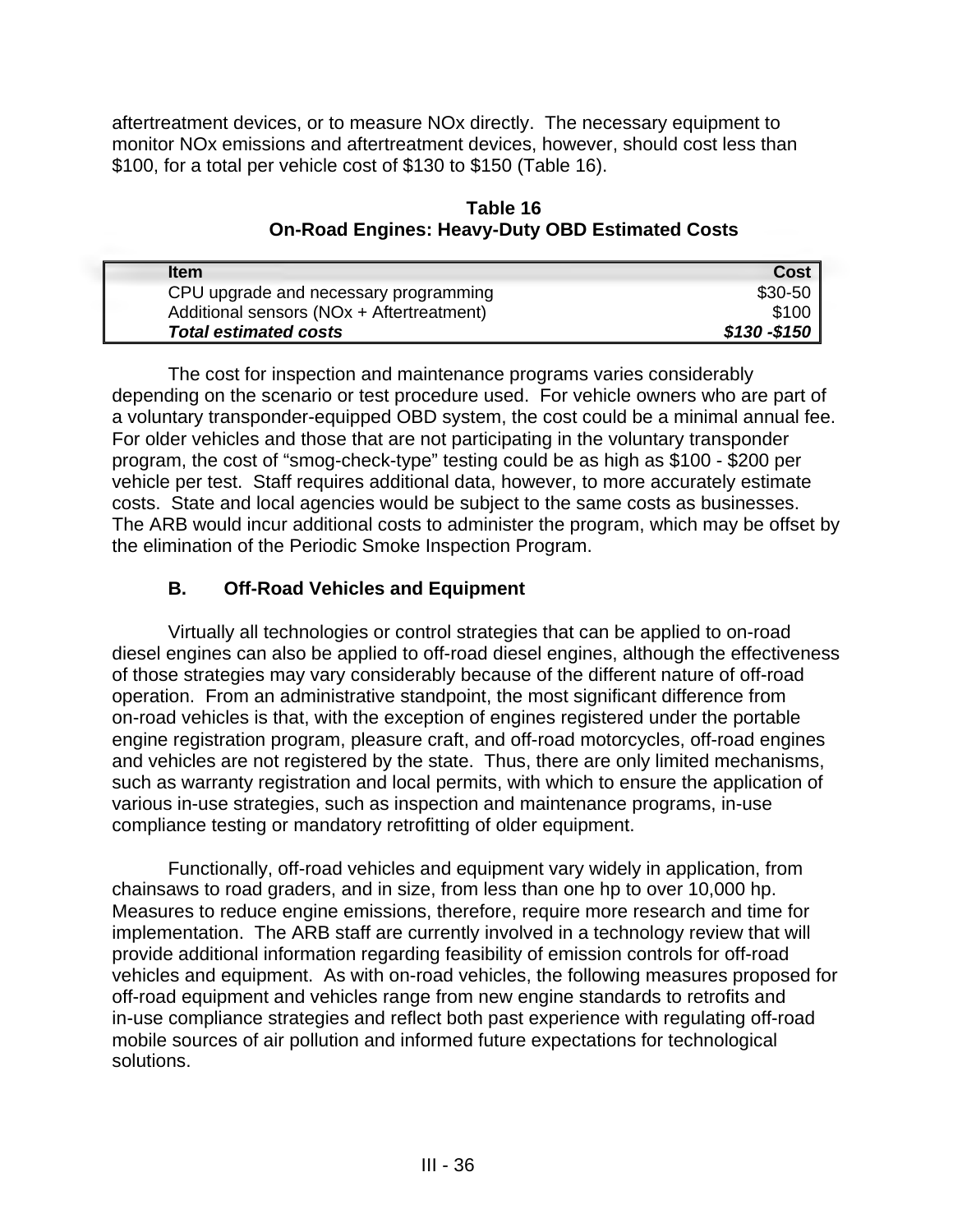# **Lower Emission Standards for New Off-Road Engines**

#### Description of the Proposed Measure

The recent national emissions standards for Off-Road Compression-Ignition ${}^{8}$ Engines that were adopted by both the U.S. EPA and the ARB consist of a tiered structure of emission limits based on engine power. The Tier 1 standards were implemented in 1996, while the Tier 2 standards are being implemented at the present or in the extreme near term. Both the Tier 1 and Tier 2 standards include limits on PM. ARB and U.S. EPA committed to the development of Tier 3 PM standards for engines between 50 hp and 750 hp as part of the Off-Road Statement of Principles (SOP). The two agencies are currently funding a contract with Southwest Research Institute to assess the capabilities of Tier 3 technology. That work will be used to support the 2001 technology review, also required under the SOP.

Although the work mentioned above does not include consideration of the use of aftertreatment devices, the staff believes that the Tier 3 PM standards should be based on the use of very low-sulfur diesel fuel and a highly-effective diesel particulate filter along with on-board diagnostics systems to ensure proper operation. These strategies are projected to result in approximately 85 to 90 percent reduction of engine-out PM emissions. At this time, staff estimates that new engines greater than 50 horsepower could be certified at a PM level of 0.02 g/bhp-hr (Table 17). Smaller engines and equipment will require additional work to develop and package an effective aftertreatment device that can fit within the space constraints.

| <b>Maximum Rated Power (hp)</b>                                   | Implementation (model year) | <b>PM</b><br>grams/brake horsepower-hour |
|-------------------------------------------------------------------|-----------------------------|------------------------------------------|
| hp <sub>11</sub>                                                  | 2008 and later              | 0.30                                     |
| $11 \le hp < 25$                                                  | 2008 and later              | 0.30                                     |
| $25<$ hp<50                                                       | 2007 and later              | 0.22                                     |
| $50 \le hp < 100$                                                 | 2007 and later              | 0.02                                     |
| 100 <hp<175< td=""><td>2007 and later</td><td>0.02</td></hp<175<> | 2007 and later              | 0.02                                     |
| 175 <hp<300< td=""><td>2006 and later</td><td>0.02</td></hp<300<> | 2006 and later              | 0.02                                     |
| 300 <hp<600< td=""><td>2006 and later</td><td>0.02</td></hp<600<> | 2006 and later              | 0.02                                     |
| 600 <hp<750< td=""><td>2006 and later</td><td>0.02</td></hp<750<> | 2006 and later              | 0.02                                     |
| hp>750                                                            | 2006 and later              | 0.02                                     |

#### **Table 17 Off-Road Engines: Proposed Standards Based on Aftertreatment**

 $\frac{1}{8}$ Compression-ignition engines use diesel fuel.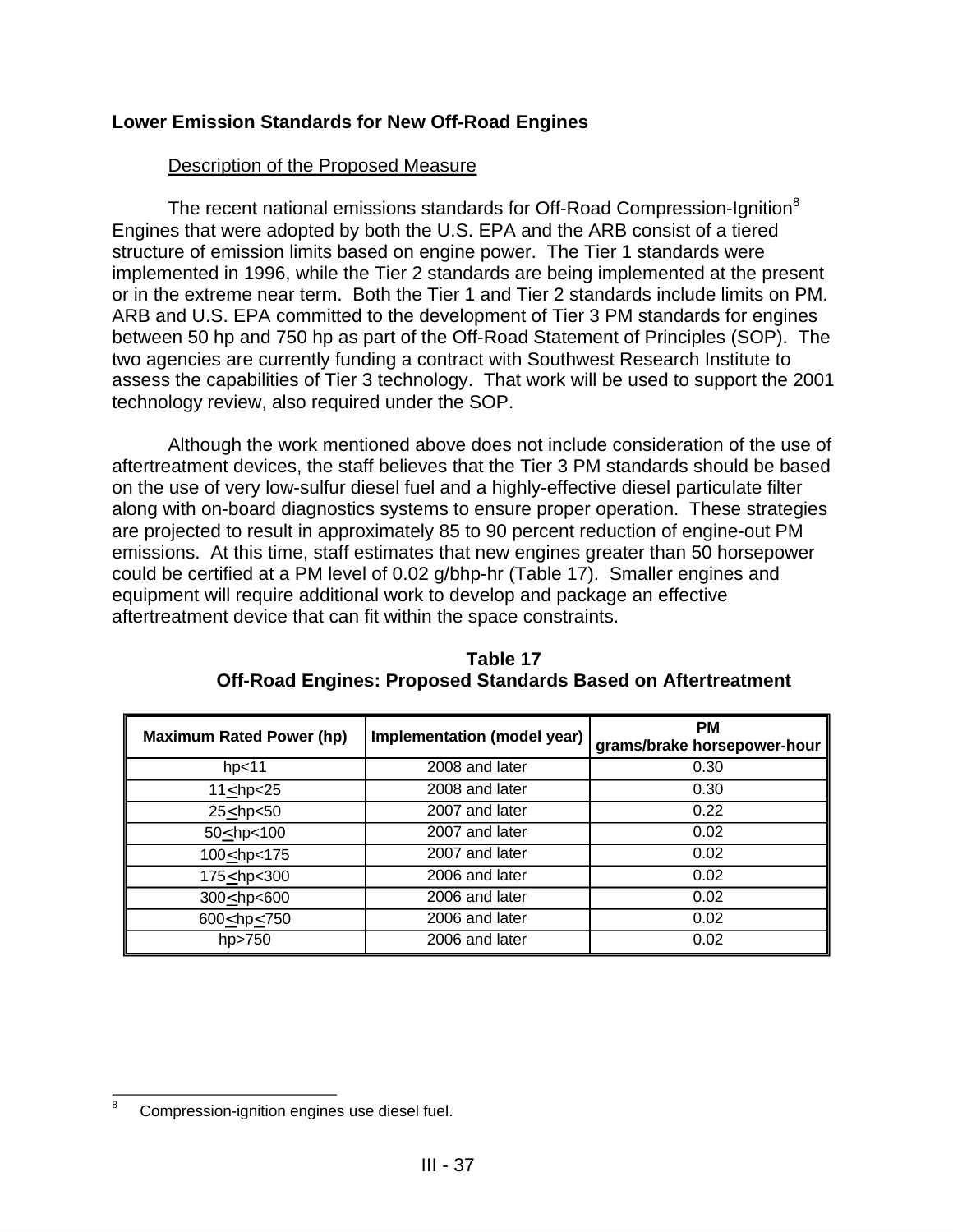#### **Feasibility**

The feasibility of this measure is dependent mostly on the availability of very low-sulfur diesel for off-road equipment and vehicles. A compounding factor is the federal preemption of authority to regulate new construction and farm equipment below 175 horsepower. These factors make it vital for the ARB to convince the U.S. EPA to set standards equivalent to the California standards and to similarly adopt very low-sulfur diesel nationwide. The majority of larger off-road engines are equipped with electronic controls, so implementation of an on-board diagnostics requirement would be relatively easy, particularly for those engines with on-road counterparts.

If the U.S. EPA does not pursue the use of aftertreatment for the national Tier 3 standard, California could unilaterally implement aftertreatment-based Tier 3 standards. Unfortunately, because only the U.S. EPA may control emissions from new construction and farm equipment below 175 horsepower, a California-only regulation would cover a relatively smaller percentage of the new vehicles and equipment. A California-only regulation, therefore, is likely to prove more expensive on a per-engine basis and result in much lower emission reduction benefits than if the U.S. EPA also requires such standards.

#### Estimated Emission Reduction

The emission inventories for 2010 and 2020 were estimated using the assumptions that all previously adopted emission standards remain in effect and durability requirements remain the same as adopted, and that NOx levels would not be affected by this measure. The already adopted Tier 3 off-road standards contain NOx standards, which are reflected in the emissions inventory baseline. Using these assumptions, staff calculated the emissions benefit from this proposal to be a reduction in diesel PM of 913 tons per year statewide in 2010, increasing to 3,579 tons per year statewide in 2020.

# Approximate Cost To Businesses, State and Local Agencies

The major costs to businesses would include the increased costs of new hardware, maintenance, and very low-sulfur diesel. Because the use of diesel particulate filters would allow engine manufacturers to calibrate engines with less concern about engine-out emissions, staff expects better performance with no fuel consumption increase. The cost estimates are based on the same sources as noted for on-road engines, and assume that those off-road engines would be equipped in the same time-frame. The on- and off-road engines are substantially similar, so both sets of engines should be able to take advantage of the high production volume. Off-road applications, however, would require extra research and development resources for possible equipment modification. Staff has estimated the equipment modification costs using the information contained in the regulatory impact analysis conducted by U.S. EPA for their off-road diesel rule (U.S. EPA, August 1998). The engine power ranges shown in Table 18 were selected to facilitate comparison with on-road costs.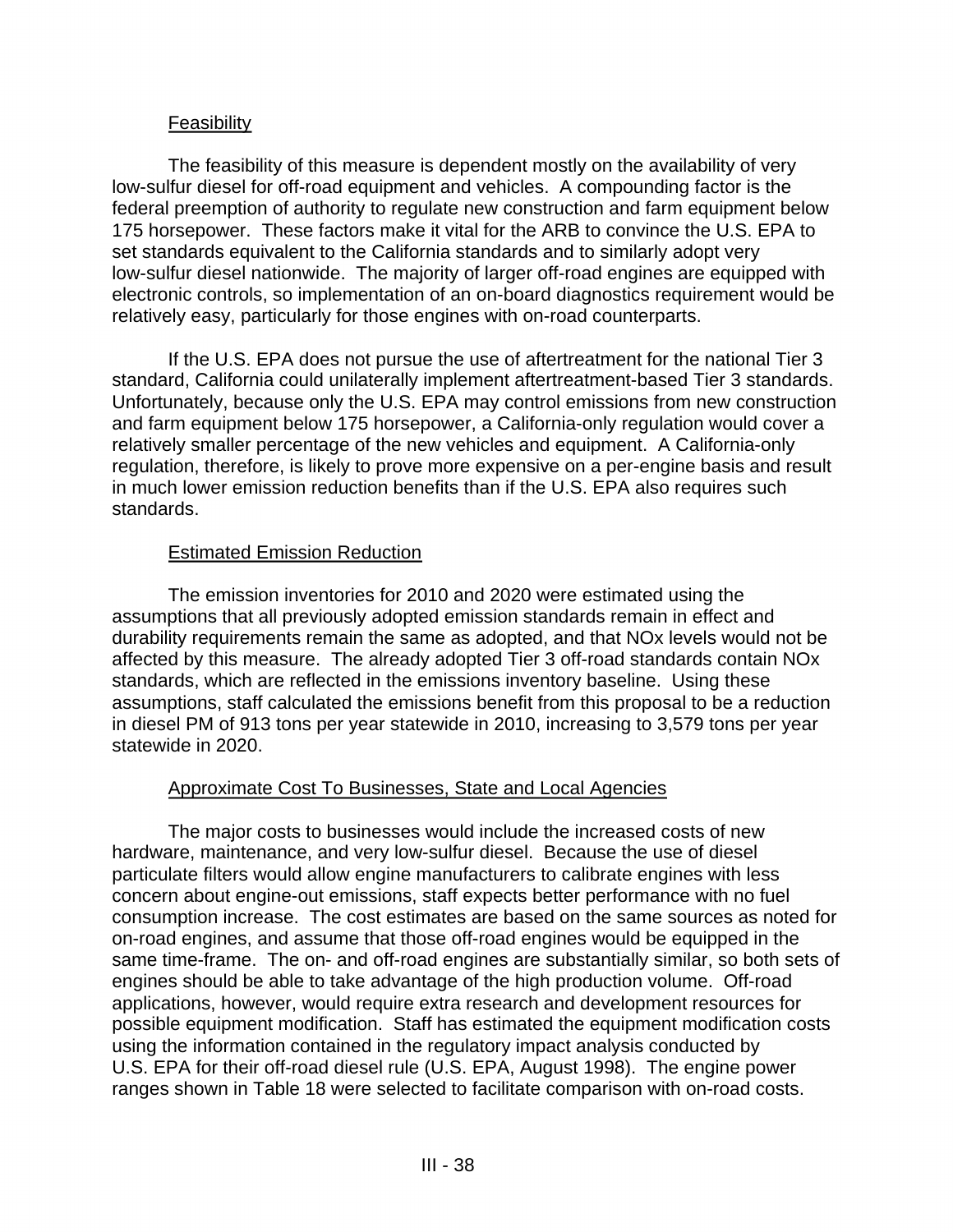For on-road engines, the cost of an on-board diagnostics system is approximately \$130-\$150. Thus, staff has assumed the same cost for a comparable OBD system for off-road equipment and vehicles.

#### **Table 18 Off-Road Engines: Future Diesel Particulate Filter and OBD Costs Based on High Volume Production**

| <b>Average Horsepower</b>               | 190     | 250      | 475      |
|-----------------------------------------|---------|----------|----------|
| Diesel particulate filter               | \$1,177 | \$1,397  | \$1,620  |
| <b>OBD System</b>                       | \$150   | \$150    | \$150    |
| <b>New Engine Costs</b><br>(comparison) | \$8,527 | \$13,555 | \$23,722 |

In addition to these costs, vehicle owners will incur incremental costs for very low-sulfur fuel and maintenance costs of the new hardware. Staff requires additional information to determine these life-cycle operating costs for off-road equipment and vehicles. The costs to State and local agencies would be the same as those experienced by businesses: increased costs for new hardware, maintenance, and very low-sulfur fuel. The ARB will incur additional costs for regulatory development and ensuring compliance.

# **Control of Emissions from Existing Off-Road Engines - Retrofit**

# Description of the Proposed Measure

The long lifetime of diesel engines, particularly at the higher power ratings, requires a comprehensive control strategy to control existing engines to complement the development of new engine controls. A retrofit requirement is an obvious strategy, but one that must be carefully crafted to minimize any effect on the engine or on the equipment's ability to carry out its task. The most effective aftertreatment device for PM reduction is the diesel particulate filter, which is presently applicable to engines above 50 horsepower, unless technology becomes available that could package a diesel particulate filter for the smaller equipment and engines. A likely timeframe for privately-owned vehicles would be concurrent with the availability of very low-sulfur fuel (< 15 ppmw S) in 2006. For publicly-owned or -contracted fleets, however, a phased-in implementation beginning in 2002 would be feasible. California refiners are already producing very low-sulfur fuel in sufficient quantities for fleet use.

#### Feasibility

Diesel particulate filters have been commercially retrofitted to off-road equipment since 1986. The types of equipment that have been retrofitted include mining equipment, material handling equipment, forklifts, street sweepers, and utility vehicles (MECA 2000). Over 2,500 diesel particulate filter systems are in operation worldwide; some of the systems have been operated for over 15,000 hours or over five years and are still in use*.* Existing off-road engines that are retrofitted with diesel particulate filters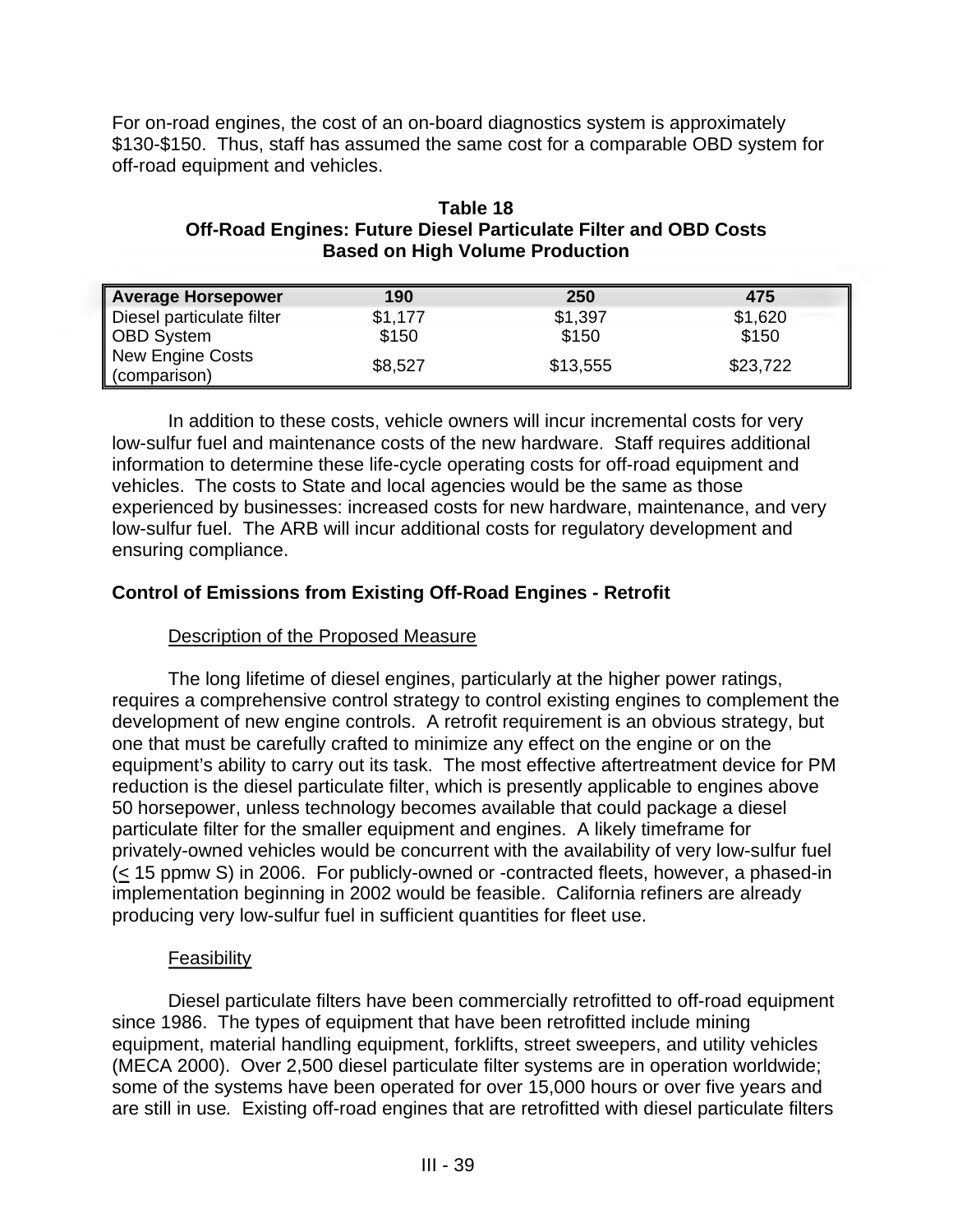could achieve the same percentage reduction as new engines, approximately 85 percent assuming very low-sulfur fuel is available, although from a higher initial level of emissions.

Retrofit programs could be implemented using a variety of approaches, such as requiring local permitting agencies to ensure that retrofits are performed prior to the granting of permits. Another approach could require large state construction contracts to include a retrofit requirement as a contract condition. Finally, a retrofit rule for off-road could apply specifically to publicly-owned and -contracted fleets. While an off-road retrofit program is certainly feasible, its effectiveness may be less than optimum without a statewide registration program. This is because it would be difficult to track certain types of retrofitted off-road equipment, thereby hampering ARB's ability to directly enforce the retrofit installation. It may make sense, therefore, to propose a registration requirement in California for off-road equipment.

#### Estimated Emission Reduction

Almost all engines greater than 50 horsepower, other than portable engines, which would be subject to separate conditions, would be rebuilt or retrofitted to achieve an 85 percent reduction in diesel PM emissions. In order to calculate emission benefits, staff assumed that 90 percent of all eligible engines, $9$  are retrofitted by 2010, using emission control devices that remove 85 percent of diesel PM. Staff estimate diesel PM would be reduced by 5,968 tons per year statewide in 2010, and by 1,505 tons per year statewide in 2020. These figures do not include the potential emission benefits of retrofitting locomotives and commercial marine vessels, which are discussed under non-regulatory strategies below.

# Approximate Cost To Businesses, State and Local Agencies

The costs to vehicle owners of retrofit would consist of the hardware and installation costs at rebuild, subsequent maintenance costs, and the incremental cost of very low-sulfur fuel, which is required to maintain aftertreatment device operation. Very low-sulfur fuel is expected to cost 5 cents per gallon more than the present fuel. The cost to retrofit the diesel particulate filters is expected to be higher than the cost of incorporating the same equipment on new engines. Retrofitting with aftertreatment devices will not have been included in initial engine designs, nor will most owners be able to take advantage of high volume purchasing. The estimate given here does not assume any savings from retrofit systems sharing any components, such as the muffler, with the systems intended for new engines (Table 19).

**Table 19 Off-Road Engines: Current Cost for Retrofit** 

| <b>Horsepower</b>         | 190           | 250            | 475             |
|---------------------------|---------------|----------------|-----------------|
| Diesel Particulate Filter | \$5,700-9,500 | \$8,250-13,750 | \$13,500-23,750 |

 $\overline{\phantom{a}}$ Excluding portable equipment engines, which are covered in Appendix II. 9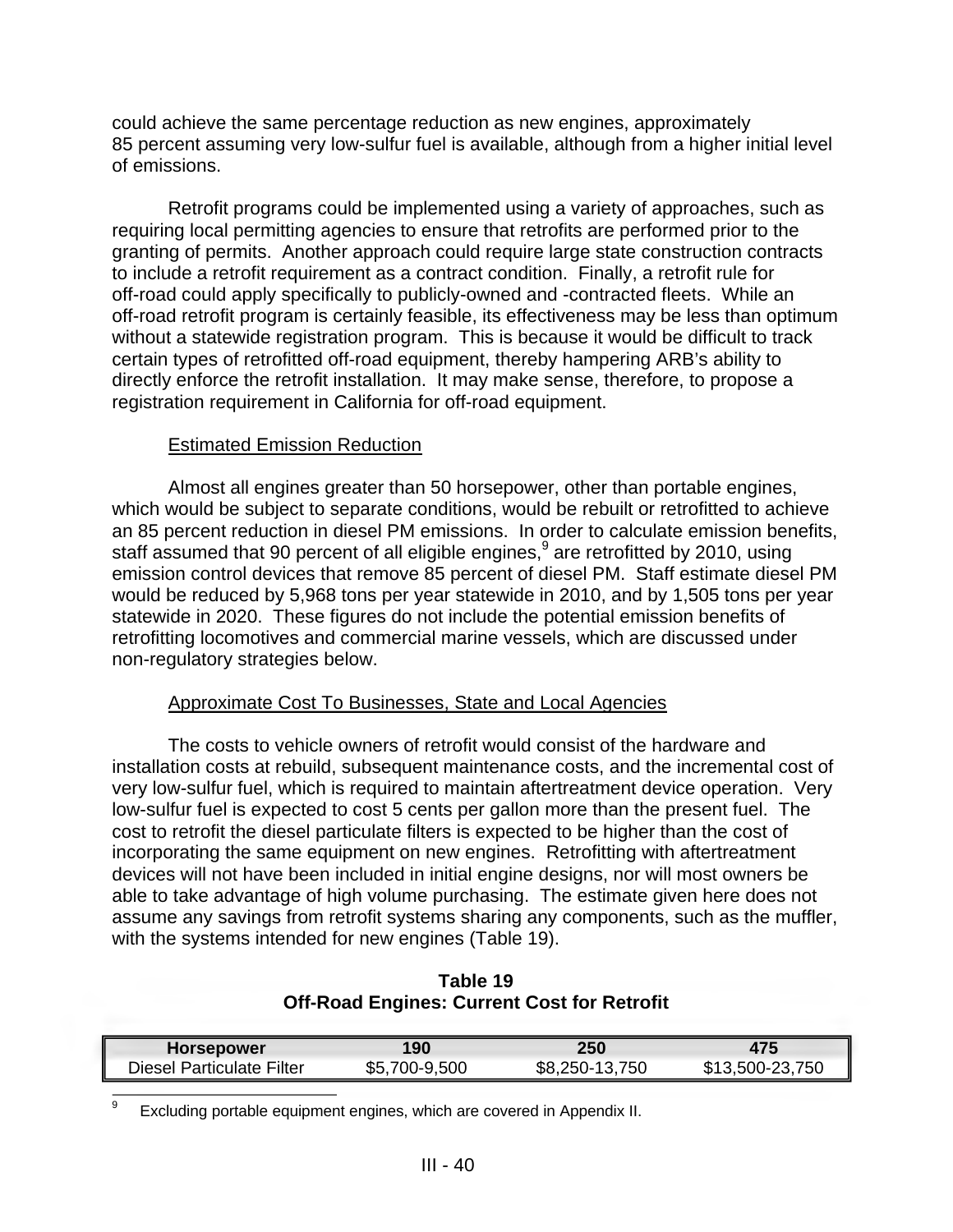In addition to these costs, vehicle owners will incur incremental costs of very low-sulfur fuel and maintenance costs of the new hardware. Staff requires additional information to determine these life-cycle operating costs for off-road equipment and vehicles. Costs to State and local agencies would be similar to those incurred by businesses, consisting of the cost of retrofitting existing equipment at rebuild, subsequent maintenance costs, and the increased cost of very low-sulfur fuel. If the State creates a registration program, there would be administrative costs that could be offset by registration fees. ARB will incur costs from rule development, equipment certification, program management, and enforcement.

# **Control of In-Use Emissions for Off-Road Vehicles and Equipment**

#### Description of Proposed Control Measure

For off-road vehicles and equipment, staff proposes to modify the off-road in-use compliance testing program. Although in-use compliance testing is currently in place for off-road diesel engines, the existing program is limited to engine testing, rather than chassis or equipment testing. This hampers testing greatly by increasing the cost. Staff proposes that a simplified compliance assessment test be developed. The compliance assessment test should be an on-site test that can be correlated in some way to the certification test. Ideally, such a test should take 30 minutes to less than half a day to conduct to minimize the costs of taking a vehicle or piece of equipment out of service.

#### Feasibility

An in-use compliance program is not, strictly speaking, a control strategy, as much as it is a means of ensuring that the chosen control strategies remain effective over the lifetime of the engine or equipment. Typically, the ARB sends a letter to a vehicle owner notifying them that their vehicle has been selected for a voluntary testing program. If the vehicle owner chooses to participate, he or she is provided with a substitute vehicle while their vehicle is being tested. The difficulty involved in implementing this strategy for off-road engines includes the fact that off-road equipment tends to be specialized. For example, it would be difficult and expensive to provide a substitute for earth-moving equipment to an end-user in order to test his equipment, which is in constant use. Without a replacement piece of equipment, the down time encountered would provide a serious disincentive for owners or operators to participate in the program, hindering the ARB's ability to test a representative sample of similar equipment.

The current regulations for off-road compression-ignition engines include provisions for in-use compliance testing on an engine, not equipment, basis. The program allows for the identification in advance of purchase of the engines and applications that will be tested. This allows the engine manufacturer to retain an unused engine to be installed when the in-use engine is removed for testing. This approach, while providing some enforcement capability, is lacking in the element of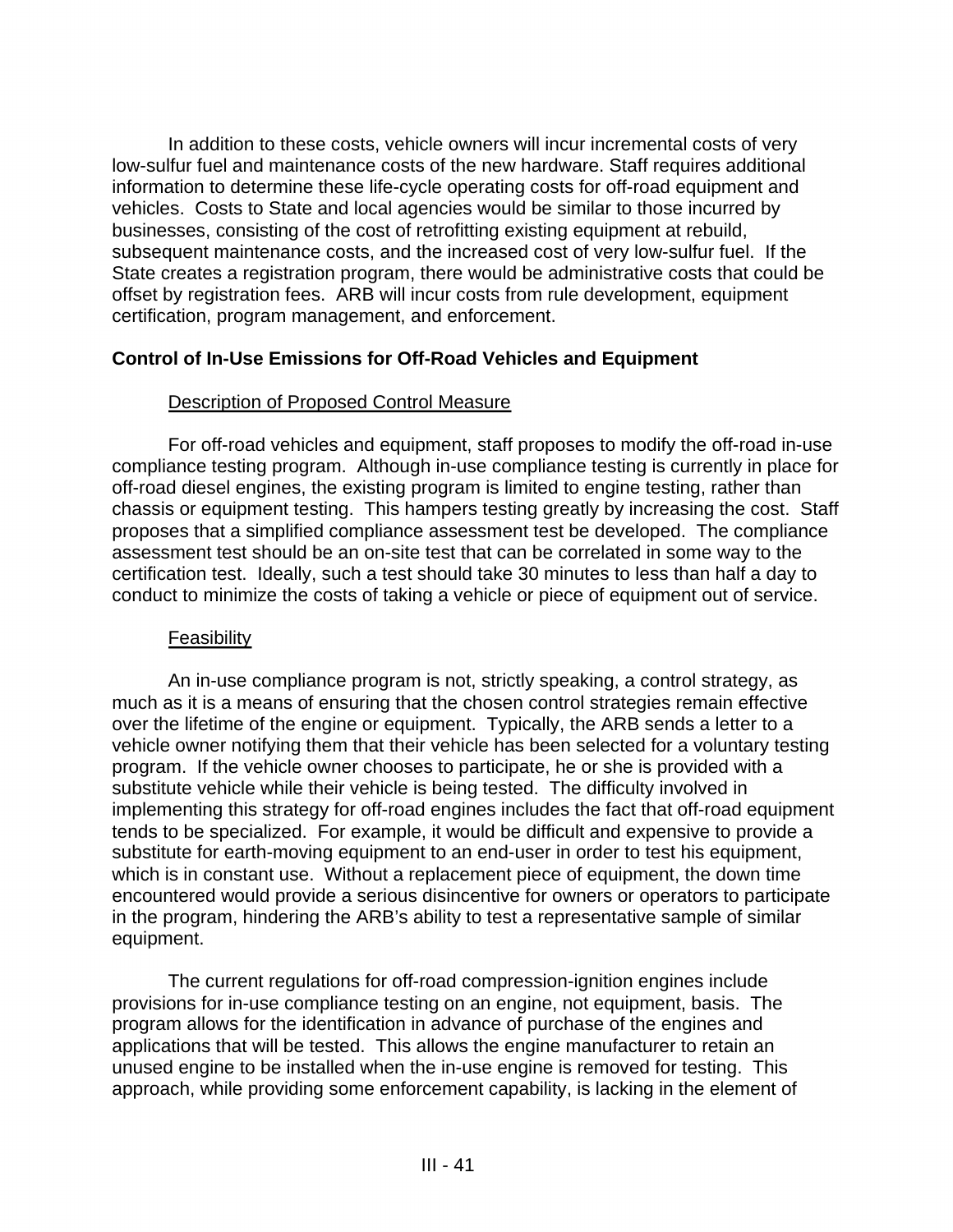surprise, and would allow a manufacturer to cut corners on the engine families that have not been selected. Full effectiveness of an in-use compliance program can be achieved if registration is required and engine manufacturers are assigned recall responsibility, as they are with on-road engines. A compliance test could possibly be developed based on the power take-off or hydraulic systems of many off-road vehicles or equipment*.* 

# Estimated Emission Reduction

 on-road certification. Staff have not estimated separate emission benefits from an In-use compliance programs are a means of ensuring that the chosen control strategies remain effective over the lifetime of the engine or equipment. Thus the emissions reductions attributable to this program can be divided into (a) direct reductions due to detection of failing systems, which will be similar to those experienced in on-road testing, and (b) indirect reductions due to the deterrent effect of the program, for which the changes in compliance margin will be similar to those experienced in off-road in-use program. Although those benefits could be substantial, they are presently assumed to be included in the estimated benefits from new engine standards and the retrofit measure.

# Approximate Cost To Businesses, State and Local Agencies

Staff does not have an estimate of the cost of an in-use compliance assessment program to the end user, but expects that the cost will be small relative to the cost of the engine. Staff requires additional data to determine these costs. Manufacturers could incur additional costs of corrective action (i.e., recall) if an engine family failed testing.

The ARB would incur costs to implement the program. Staff estimates a per engine cost of \$33,000 to \$70,000, which includes the costs for engine replacement, an incentive to the owner, removal of the engine, installation and set-up of the engine for testing, the emission tests, and shipping. If ARB implements a simplified compliance assessment test, as described above, staff expects that per engine costs could be greatly reduced. Owners would not need to be provided with a new engine, and installation and shipping costs would therefore be eliminated. The cost of an incentive for testing could also be drastically reduced, provided the time necessary for the test is reduced to less than a full day.

# **Particulate Matter Standards for New Diesel Pleasure Craft Engines**

# Description of the Proposed Control Measure

In 1999, the Air Resources Board adopted regulations for emission standards and test procedures for new 2001 and later spark-ignition marine outboard and personal watercraft engines. The rule did not cover diesel-fueled, or compression-ignition, inboard or auxiliary engines used in pleasure craft. Furthermore, the 1999 standards did not set PM emissions, but focused on hydrocarbon and oxides of nitrogen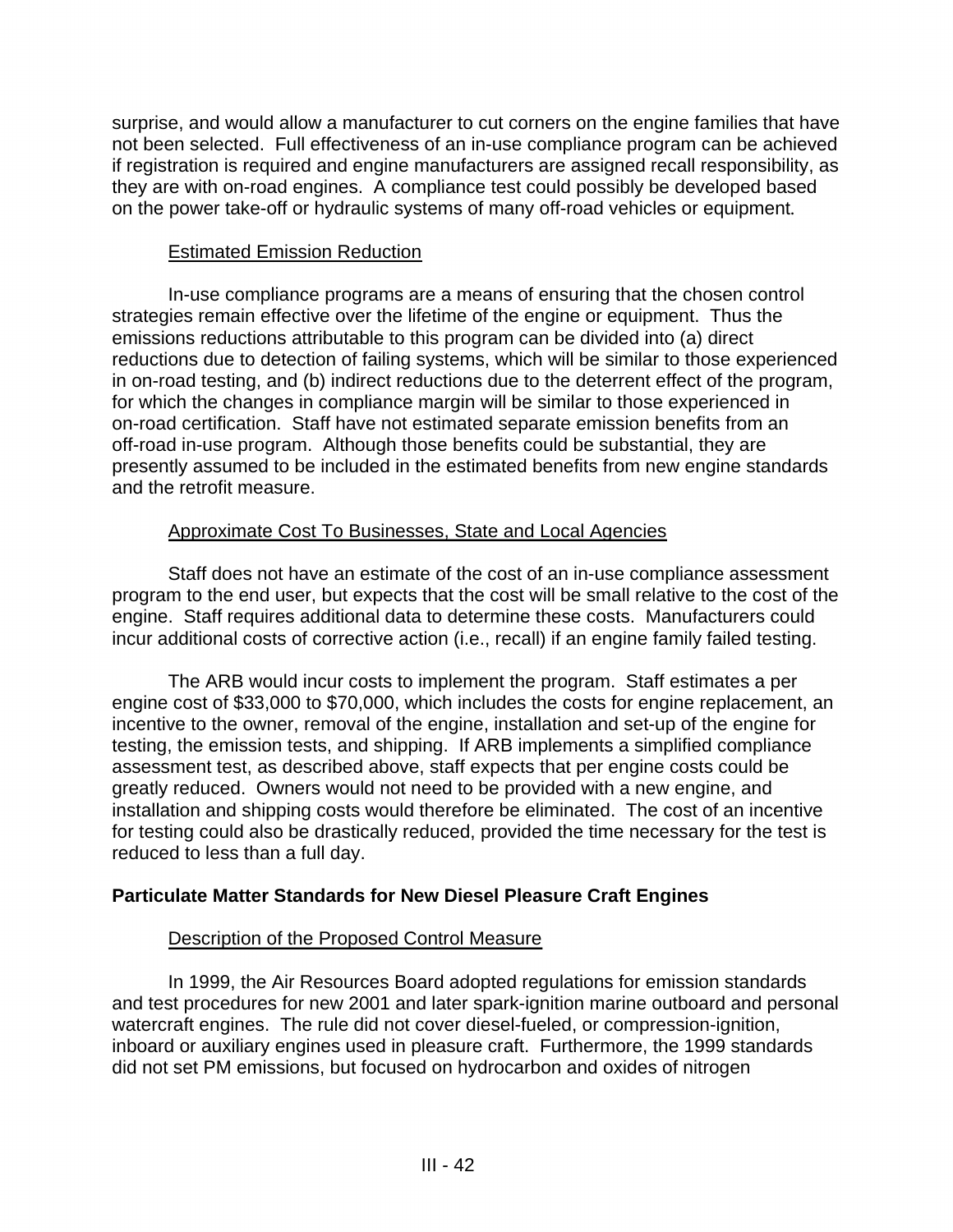emissions. The adopted off-road compression-ignition rule, however, does cover marine engines less than 50 horsepower.

Staff suggests, therefore, that a diesel PM standard for new pleasure craft compression-ignition engines is necessary. The proposed implementation date would be 2005, with an initial target reduction of diesel PM by 25 percent overall or more by 2010. A NOx standard would also be proposed, and will be a part of any proposed rulemaking for recreational marine engines. Engines to which the rule would apply are inboards and auxiliary engines used for power generation and propulsion in recreational marine vessels, such as yachts and sailboats. The inventory of diesel PM emissions from this category, while small, is expected to increase by about 27 percent from 2000 to 2010, and 57 percent from 2000 to 2020, mainly due to expected growth in the population of inboard engines and simultaneous expected decline in auxiliary engines. Inboard engines are larger (horsepower) and are used more hours (activity) than the auxiliary engines, thus there is a correspondingly large increase expected in diesel PM emissions.

#### Feasibility

Control technology is expected to be available and feasible as the diesel-fueled engines used in pleasure craft are similar to on-road engines. These PM standards do not envision aftertreatment technology. Manufacturers would, therefore, be able to use the same control technology as has been developed and demonstrated for on-road engines, although the off-road retrofit program, discussed earlier, may be applied to existing pleasure craft engines.

# Estimated Emission Reduction

Staff estimates the diesel PM emissions could be reduced, statewide, by 25 percent in 2010 by reducing the per engine emissions by approximately 65 percent beginning in 2005. As there is presently no diesel PM standard for these engines, the reduction was calculated based on the present exhaust emission factor of 0.34 grams per brake-horsepower hour. Staff estimates that a diesel PM standard between 0.1 and 0.15 grams per brake-horsepower hour would be necessary to achieve a 25 percent reduction in 2010. Maintaining the same engine emission standard for the next decade would result in a 60 percent reduction in 2020 emissions. Since most of the emissions are generated on summer weekends, the emissions benefit would be greater on a per day basis when adjusted by usage. The expected diesel PM emission reductions are 9 tons per year in 2010 and 24 tons per year in 2020.

# Approximate Cost To Businesses, State and Local Agencies

Although staff expects that the costs of implementation of this measure to be similar to those for on-road engines, staff requires additional data to calculate costs. A diesel PM standard alone is unlikely to increase engine costs significantly as manufacturers could reduce diesel PM by engine retuning. A standard that reduces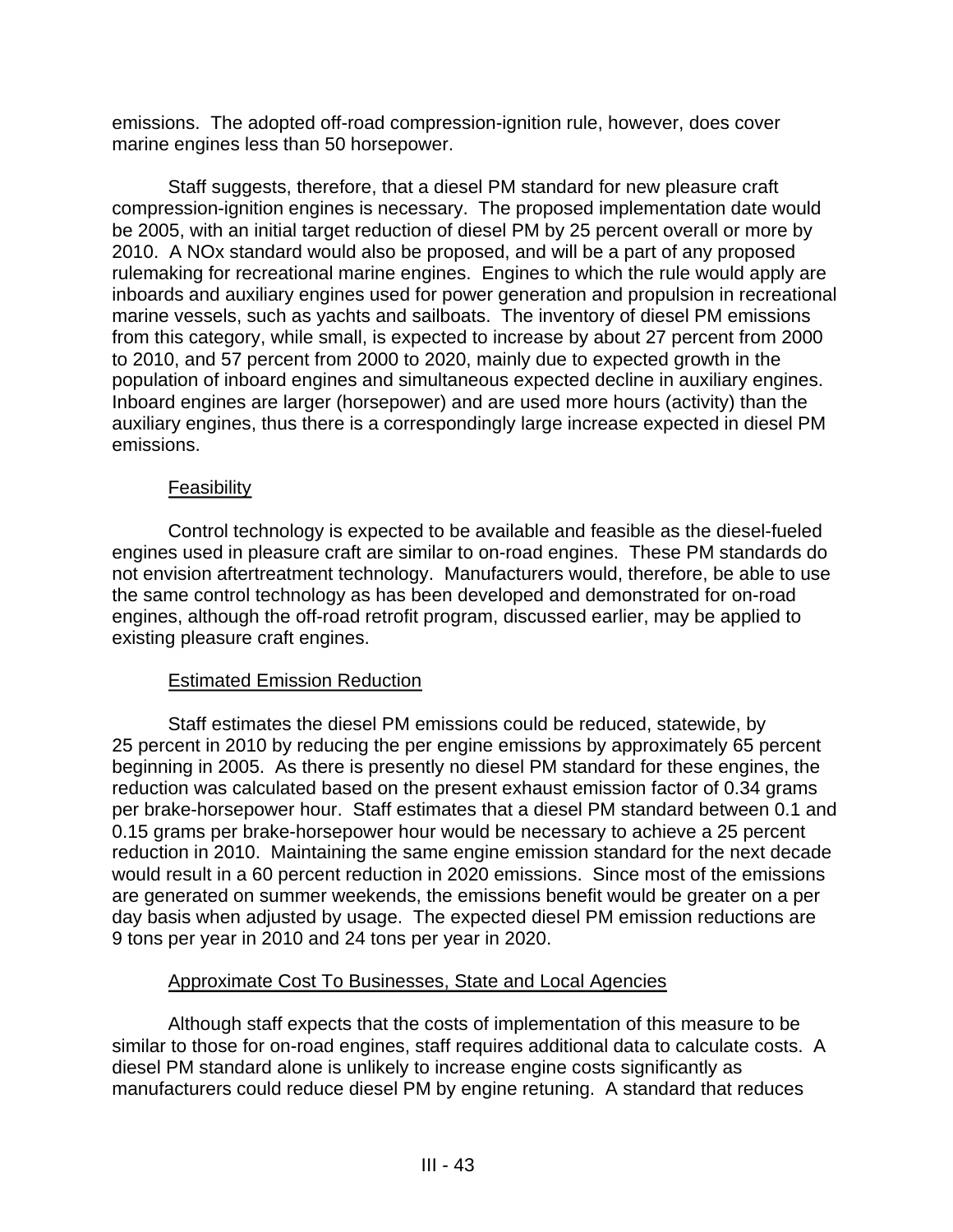NOx simultaneously with diesel PM, however, is likely to increase the cost of the engine. As with on-road engines, the costs would include costs of engine redesign, hardware, operating and maintenance costs. ARB does not expect that implementation of a diesel PM standard alone will require aftertreatment devices, thus the incremental cost of very low-sulfur fuel may not be incurred.

# **C. Non-Regulatory Strategies for Mobile Sources**

Non-regulatory strategies are those actions for which ARB has authority to adopt guidelines, voluntary memoranda of understanding (or agreement), or incentive programs that are not regulations. An example of this would be the Carl Moyer Program Guidelines, which were developed through a public process and approved by the Board, but which were not adopted into regulation. A non-regulatory strategy, as discussed herein, could also be an activity for which ARB does not presently have authority, but which it may seek authority through legislative action. In addition, non-regulatory strategies could involve programs adopted and implemented by the U.S. EPA or local air districts. Estimated emission reductions and costs have been calculated for only some of these strategies for this report. Emission reductions and costs, however, would be estimated before any particular strategy is implemented.

# **Diesel Particulate Filters for Locomotives**

# **Description of the Proposed Measure**

The recently adopted U.S. EPA locomotive rule will result in significant reductions in diesel PM emissions from locomotives beginning with model year 2005. The national rule only affects PM emissions from model year 2005 and later locomotives and does not reduce PM emissions from older locomotives. Control of PM is expected to occur through improvements in air cooling, fuel management, combustion chamber configuration, and electronic controls. Diesel particulate filters, while mentioned in the regulatory support document accompanying the U.S. EPA rule, were not considered by the U.S. EPA for application by manufacturers to meet the standards. Because of recent developments in diesel particulate filter technology, however, retrofitting locomotive engines to further reduce diesel PM emissions could result in significant reductions in diesel PM emissions.

As discussed previously, the Clean Air Act preempts California from regulating emissions from new locomotives or new engines used in locomotive. Staff feels, however, that it would be valuable for locomotives to use aftertreatment technology to reduce particulate emissions. Staff suggests, therefore, exploring a voluntary program for locomotive retrofit with the railroads and working with the U.S. EPA to explore a future requirement that locomotives be retrofitted with diesel particulate filters achieving a minimum 85 percent efficiency.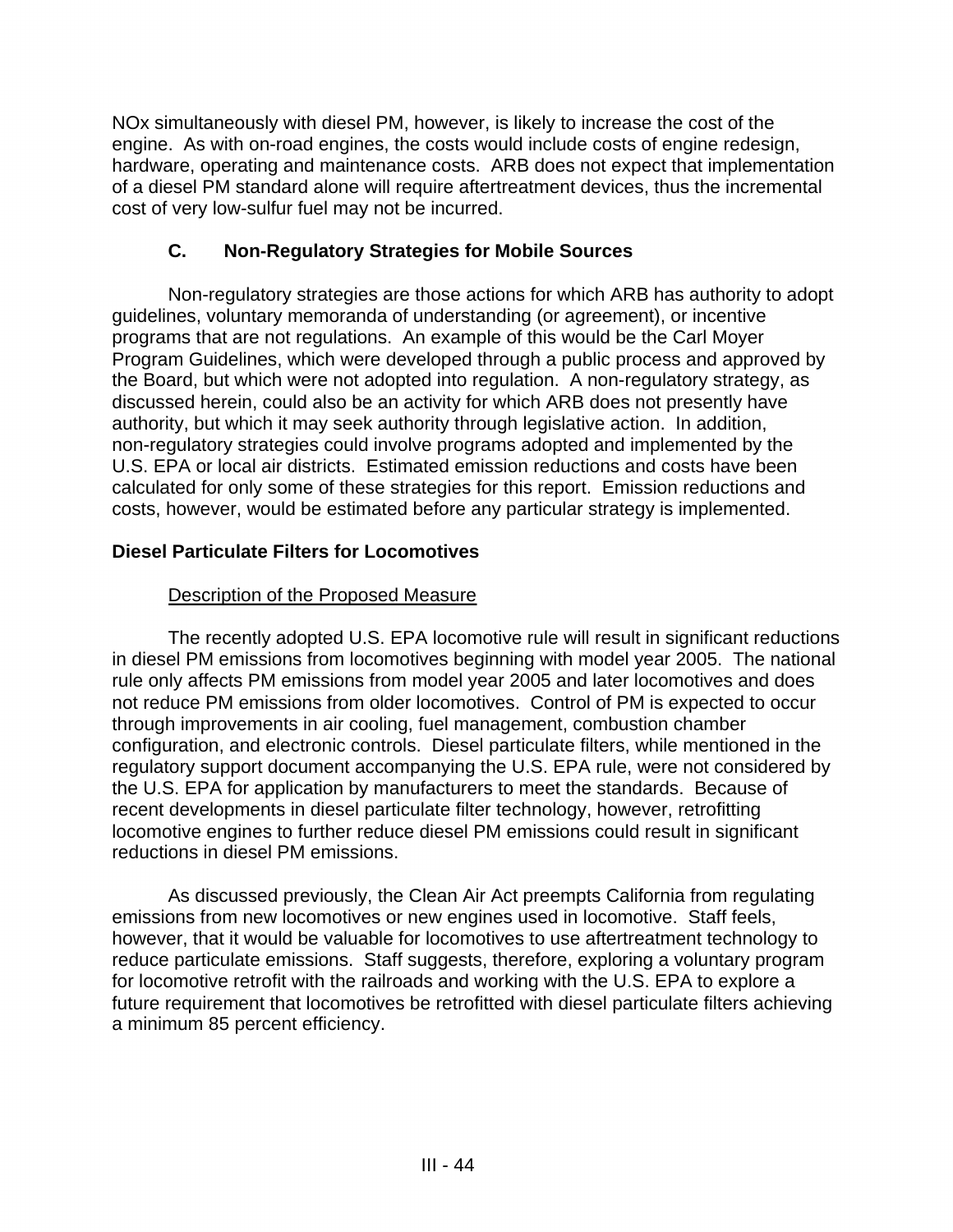# **Feasibility**

Recent developments in diesel particulate filter technology suggest that a locomotive retrofit program may be feasible. Diesel particulate filters, along with other aftertreatment devices for reduction of PM and NOx emissions, require use of very low-sulfur fuel for optimal efficiency. Any retrofit requirement, therefore, should be implemented along the same time frame as the availability of very low-sulfur fuel. While diesel particulate filters are not currently used on locomotives, these technologies, which are being developed for use with on-road heavy-duty trucks, are expected to be applicable to locomotives.

#### Estimated Emission Reduction

Staff estimate the potential statewide emission reductions from retrofitting 90 percent of all locomotive engines operating in California by 2010 to be 862 tons per year, or a reduction of 75 percent of diesel PM, and 763 tons per year in 2020. Staff assumed that any emission control device would remove 85 percent of all diesel PM from exhaust.

# Approximate Cost To Businesses, State and Local Agencies

A standard size for an older locomotive engine is approximately 3,500 horsepower. According to estimates by MECA (March 2000), the cost for retrofitting an engine of this size with a diesel particulate filter would range from \$35,000 to \$70,000. The costs of retrofitting could be offset by incentive funds, if available, such as the Carl Moyer Program.

# **Particulate Matter Controls for Commercial Marine Vessels**

#### Description of the Proposed Measure

Emissions from commercial marine vessels, which include cargo ships, tug and tow boats, fishing boats, cruise ships, and other large ocean-going ships, are a major source of diesel PM particularly in the South Coast Air Basin. Engine standards adopted by the U.S. EPA, however, only apply to new engines and do not impact emissions from existing ship engines. As discussed earlier, engine standards for commercial marine vessels are best approached at the national level by the U.S. EPA with state input.

Staff believes that a combination of voluntary, incentive, and regulatory approaches would significantly reduce diesel PM emissions from commercial marine engines. The following strategies are proposed: first, a voluntary speed reduction control strategy for ocean-going ships operating in California waters; second, a federal incentive program to provide funds, beyond those already available through California's funding of the Carl Moyer Program, for repowering with cleaner engines and for retrofitting existing engines; and third, a federal regulation that applies the new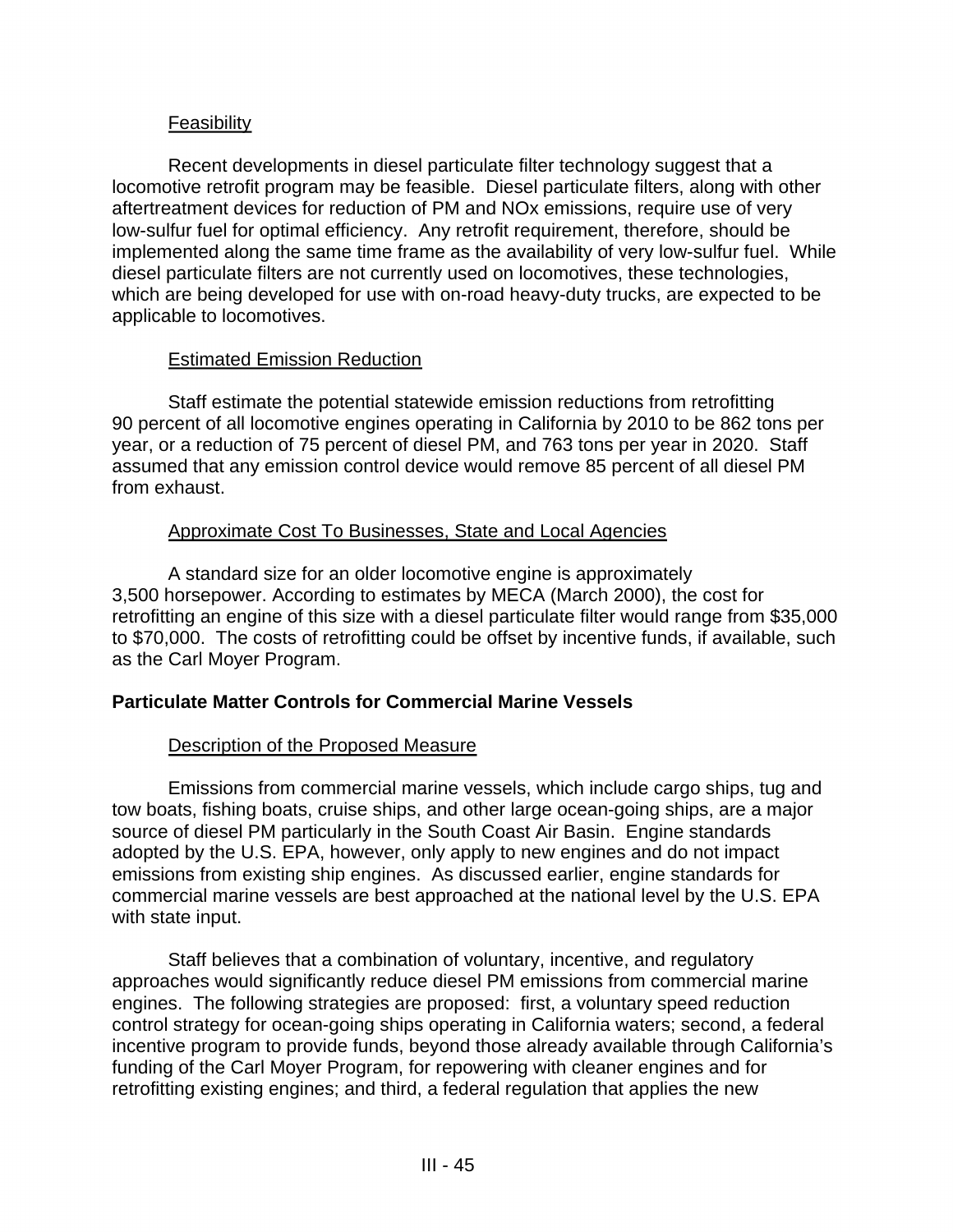commercial marine engine standards to existing vessels when their engines are rebuilt or repowered. In addition to these engine strategies, a mandatory reduction in fuel sulfur level would also reduce emissions.

#### **Feasibility**

The technology for reducing stack emissions from ships is well known and increasingly being applied to new engines. While repowering old, dirty engines with new, current technology engines is feasible and produces significant emission reductions (SCAQMD 1998), new technologies are being developed that will result in even cleaner engines. For example, gas-turbine engines are lighter in weight and provide more horsepower per ton than diesel engines, although the higher initial cost and fuel consumption have limited their use (Aichele 2000a). Another promising technology is a smokeless diesel-propulsion system using common rail technology and water-jet injection that will equal the low emissions of the gas-turbine engine which is being developed by Wartsila NSD and Carnival Corporation. In addition to repowering, aftertreatment, such as with selective catalytic reduction, has also been demonstrated in ships (Aichele 2000b).

# Estimated Emission Reduction

Staff requires additional data on the mix of specific programs that would be adopted to calculate estimated emission reductions. Staff did estimate, however, the emission reductions that could be achieved if 90 percent of existing commercial marine engines were retrofitted with emission control devices that remove 85 percent of diesel PM. Under this scenario, diesel PM emissions would be reduced statewide by 3,945 tons per year in 2010 and 4,504 tons per year in 2020. As an example of the emission reductions that could be achieved by repowering an individual vessel, the SCAQMD reported reducing diesel PM by 0.81 tons per year from one tug boat by installing two new main engines and two new auxiliary engines (SCAQMD 1998).

# Approximate Cost To Businesses, State and Local Agencies

In the above mentioned SCAQMD tug boat repower project, the cost was \$390,000. In other projects completed with incentive funds costs ranged from \$193,000 to 330,000 per boat. ARB staff have yet to estimate a cost per engine power for retrofitting boat engines. Incentive funds, if available, could be used to offset the costs of reducing diesel PM emissions.

# **Retrofit for Emergency Vehicles**

# Description of the Proposed Strategy

Publicly-owned emergency vehicles, including those operated by peace officers, fire fighters, and paramedics, are exempt from requirements for pollution control devices. Also exempt are vehicles owned by mosquito abatement districts, vector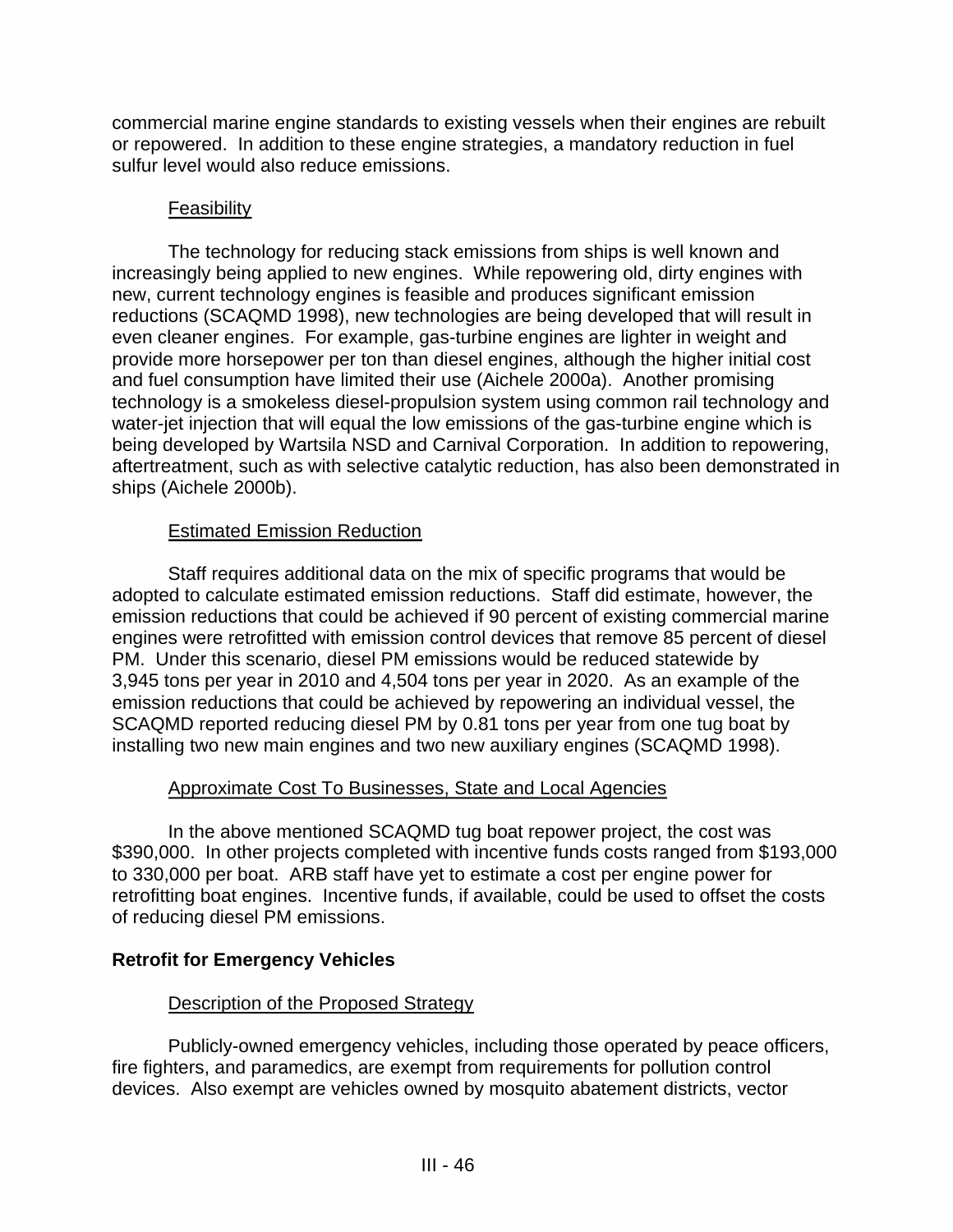control, and pest abatement districts or agencies, and ambulances operated by private entities under contract to public agencies. Because many of these districts and agencies operate heavy-duty, diesel-fueled vehicles, staff proposes to negotiate voluntary agreements with public agencies and districts for retrofitting these vehicles with diesel particulate filters and to work with manufacturers to assure that new emergency vehicles are equipped with modern, state-of-the art pollution control equipment.

# Feasibility

The major issue affecting feasibility would be the cost of retrofitting vehicles with pollution control devices. Staff would attempt to identify funds that could be used to retrofit engines wherever retrofit devices could be installed without impairing the life-saving function of the vehicles. Staff would also work with agencies and districts to identify incentive funds that could be used to pay the incremental costs above the cost of purchase of the uncontrolled technology.

A secondary feasibility issue concerns the impact of emission control technology on the performance of the vehicle. In the past this was a valid concern. Today, however, manufacturers have long since developed technologies that control pollution with little or no effect on engine performance. Staff would, however, review this issue with respect to the specialized vehicles used by the exempt categories.

#### Estimated Emission Reduction

Current diesel particulate filter technology achieves 85 percent or better control of diesel PM. Staff, however, lacks the data necessary at this time to calculate estimated emission reductions. Staff requires data on the number of emergency vehicles to which the program would apply or the amount of funding available, which would influence the number of vehicles that could be retrofitted. In addition, data would have to be collected to determine the emission inventory of emergency vehicles, which is not presently available.

# Approximate Cost To Businesses, State and Local Agencies

This strategy assumes that funding can be secured through the state to off-set the costs of retrofitting equipment. A current program for reducing NOx emissions, the Carl Moyer Program, has been funded at \$19 to 45 million per year. Carl Moyer Program funds could be used for this measure, especially if the program is expanded to include the goal of reducing diesel PM, as recommended by the Advisory Committee (Carl Moyer Program Advisory Board 2000).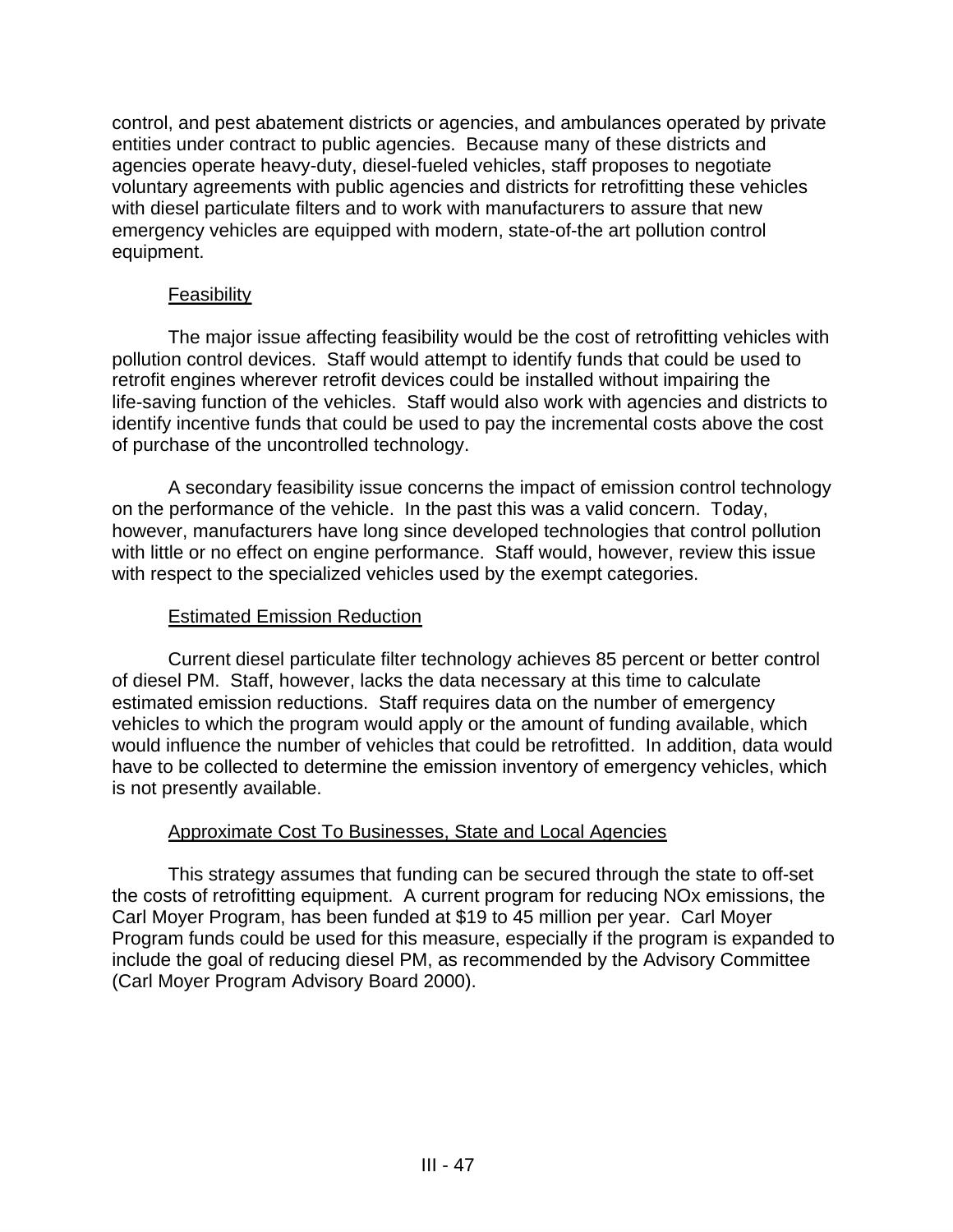# **Airport Ground Support Equipment Memorandum Of Understanding**

#### Description of the Proposed Strategy

California has become one of the fastest growing air transportation links to the Pacific Rim, pushing California's average aviation growth even higher. As a result of this growth, airport-related activities account for an increasingly large component of the state's emissions inventory. Airport-related activities include aircraft engine emissions at landing and takeoff, on-road ground operations, such as taxis and shuttles, and airport ground support equipment, most of which consists of off-road equipment. A Memorandum of Understanding with airports and airlines operating in the South Coast Air Basin is currently being negotiated and will identify specific goals to achieve emission reductions from airport ground support equipment. The MOU is expected to significantly reduce emissions of hydrocarbons, oxides of nitrogen, and diesel PM.

The voluntary agreement negotiations were initiated through a public consultative process convened by the U.S. EPA to determine and evaluate opportunities for emission reductions specified for aircraft in the 1994 California Ozone State Implementation Plan (SIP). The consultative process identified airport ground support equipment (GSE) as one category that could achieve exhaust emissions below those required by regulation. Emission reductions are to be focused on the airports of the South Coast Air Basin. The primary stakeholders for the subcommittee on GSE are the U.S. EPA, Region IX, ARB, the SCAQMD, the Air Transport Association, the Federal Aviation Administration, the five major airports in the South Coast, and the major airlines serving those airports.

#### **Feasibility**

As a group, GSE largely comprise off-road types of equipment fueled by either gasoline or diesel. The negotiated voluntary agreement will focus on emission standards based on various strategies that can be applied to various pieces of equipment. One strategy for reducing emissions from GSE is to use alternative fuels that result in lower emissions operation. Alternatives to gasoline and diesel include liquefied petroleum gas (LPG or propane), compressed natural gas, and liquefied natural gas. Another strategy is to replace existing GSE with battery-powered or electric equipment. A third strategy is to repower GSE with new on-road engines which are currently certified to a more stringent emission standards than off-road engines. This allows the opportunity to generate additional emission reductions by using lower-emitting engines beyond what may be required for new purchase GSE. This opportunity will decrease, however, as new more stringent emission standards for off-road engines are phased-in.

# Estimated Emission Reduction

Staff and the working group for the memorandum of understanding are in the process of calculating the estimated emission reduction from this measure.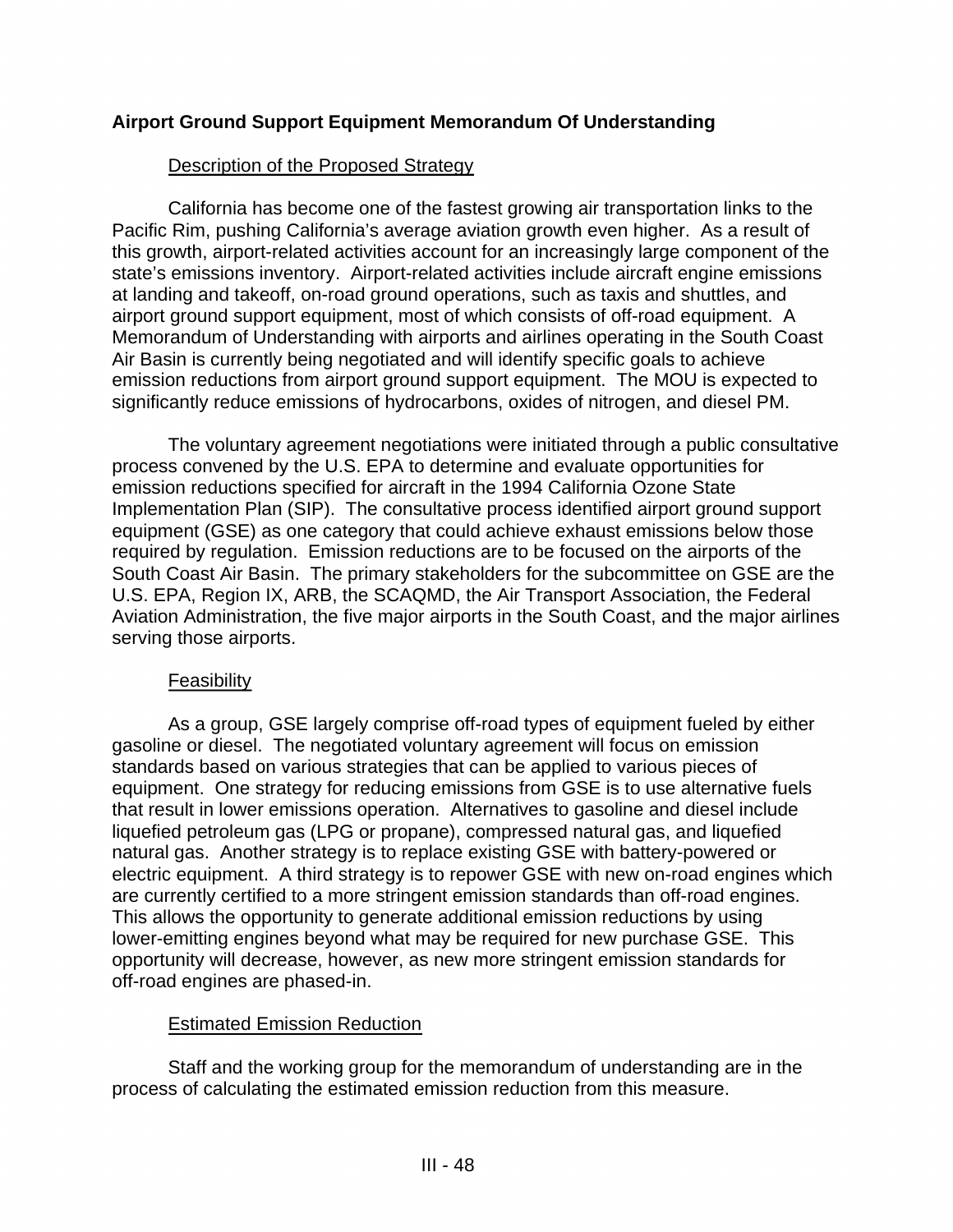#### Approximate Cost to Businesses, State and Local Agencies

Staff and the working group for the memorandum of understanding are in the process of determining the estimated costs of implementation.

#### **Transportation Control Measures – Idling Restrictions**

#### Description of the Proposed Strategy

A technical advisory group created by legislation (AB 2595, 1988), developed initial guidelines in 1990 for reducing emissions from truck operations. Many of the transportation control measure concepts in these guidelines are still feasible and viable today. The advisory group included ARB, other transportation and air quality related agencies, and trucking industry representatives. The advisory group recommended and ranked measures based on feasibility, ease of implementation, cost effectiveness, and air quality benefit. The guidelines include truck idling restrictions, freight consolidation centers, time-of-day restrictions, and pricing measures, in descending order of ranking. Of these, truck idling restrictions are proposed to be feasible at this time.

Idling restrictions limit the amount of time heavy-duty vehicle engines are allowed to operate while not performing useful work, e.g., moving the vehicle or operating essential equipment. Limiting idling would reduce ambient emissions and reduce public exposure (especially for truck and facility operators) to diesel toxics. It would also reduce fuel consumption and engine wear. An effective strategy must include compelling information to educate vehicle operators about the need to, and benefits of, limiting idling time.

Many heavy-duty truck operators allow their engines to remain idling while they are waiting to access facilities to make deliveries or pick-ups. Idling is common in areas of high truck activity, such as port facilities, rail yards, business parks, canneries, industrial parks, retail centers, construction sites, and truck stops. Many drivers allow their engines to idle out of habit or the misconception that heavy-duty diesel vehicles still require extended time to warm up and cool down. This, however, is no longer the case with modern engines.

Heavy-duty truck idling could be limited to a maximum time period, except under certain circumstances. The maximum time period would be set by start and idle emission analysis and practical trucking industry concerns. Stricter limits could be required in areas accessible to the general public, such as schools and shopping centers. Prohibiting school bus idling at school facilities could be an initial regulatory action. A companion measure would require, or incentivize, the installation of electrical outlets at truck and bus terminals to allow for sleeper berth use and cabin heating and air conditioning.

Options for implementation include a voluntary, education-based approach or a regulatory strategy that could involve: ARB adoption of a statewide truck idling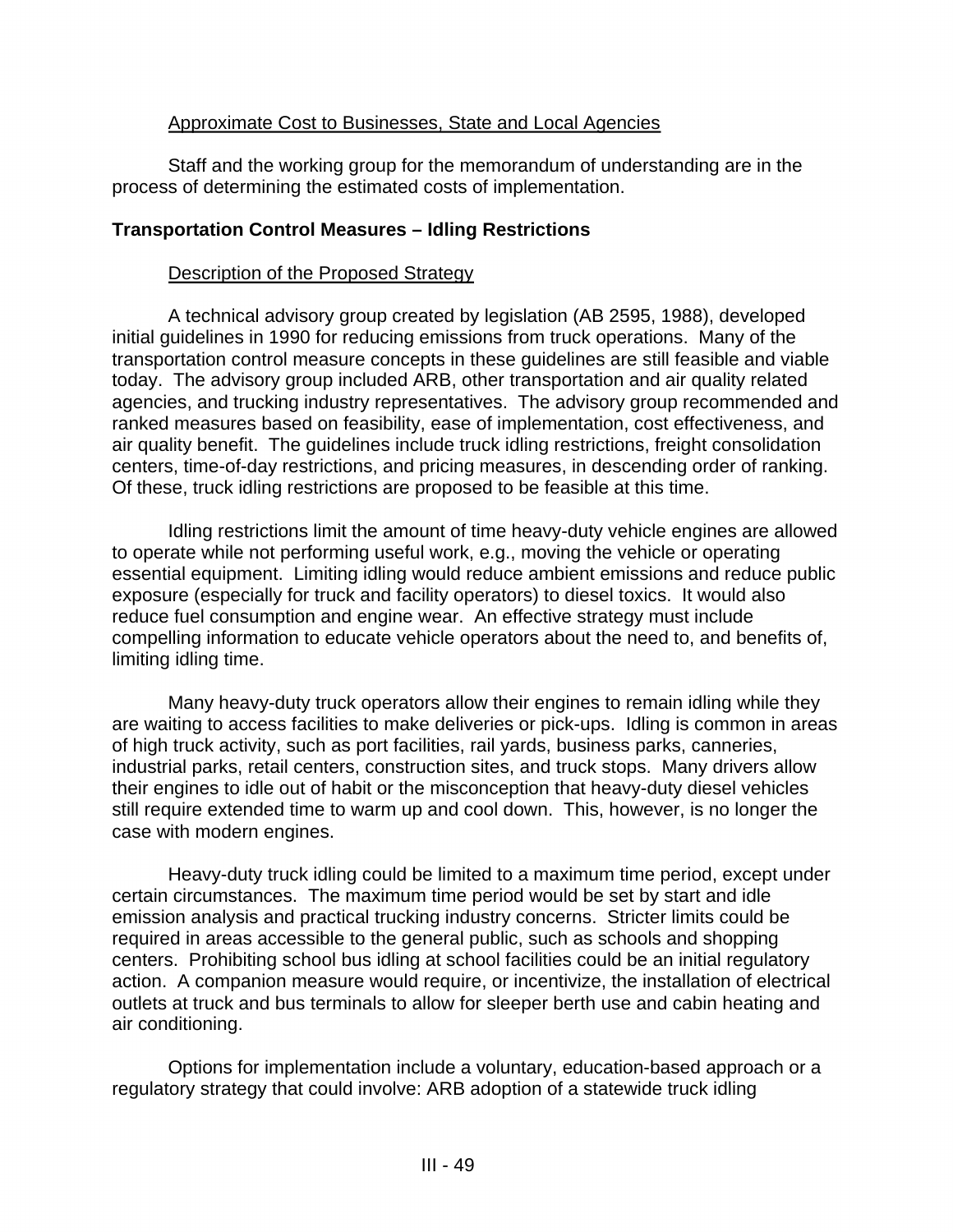regulation; local air district adoption of truck idling regulations, assisted by a model rule developed by ARB, or legislation amending the Health and Safety Code to restrict truck idling. Implementation should also include a program to gain the cooperation of facilities where truck idling occurs to support and better ensure compliance with idling restrictions.

#### Feasibility

The feasibility of implementing idling restrictions would be affected by costs and human nature. The costs to the state and local air districts of enforcing idling restrictions could be high, requiring additional staff to conduct inspections and monitor compliance at truck stops and by each truck owner. Alternately, if staff emphasizes the education approach, the cost would be somewhat lower. Gaining the cooperation of facilities where truck idling occurs to ensure compliance with the law will be challenging, requiring education and outreach activities at many locations throughout the state. Finally, ARB will have to extend its education and outreach activities into other states to notify out-of-state owners of vehicles that operate within California.

# Estimated Emission Reduction

Potential emission reductions from this strategy could be estimated in-house through an analysis of current truck activity studies, with second-by-second geographic information system data, and truck idling and trip-end emission factors. Estimated emission reductions, however, were not calculated for this report.

# Approximate Cost To Businesses, State and Local Agencies

The 1990 Advisory Group suggested that the savings to vehicle owners would offset the costs, and thus there would be no cost to businesses. Savings would accrue from reduced engine wear, increased engine life, and reduced fuel costs from decreased idling. The costs include an increased replacement frequency of the starter system and battery from increased starts, and the cost of electricity-adaptable air conditioning and heating units, if sleeper cab use is included in the idling restriction. In addition to costs to vehicle owners, owners of truck stops would incur the cost of installing electric outlets and implementing a procedure to charge truck owners for electricity used.

There are several categories of costs to state and local agencies. First, ARB and local air districts would incur additional costs for enforcement. Second, ARB and local air districts would incur costs associated with education for truck drivers, trucking facilities, and truck stops. Finally, the State of California could provide public funding to provide incentives for installing electrical outlets at truck stops.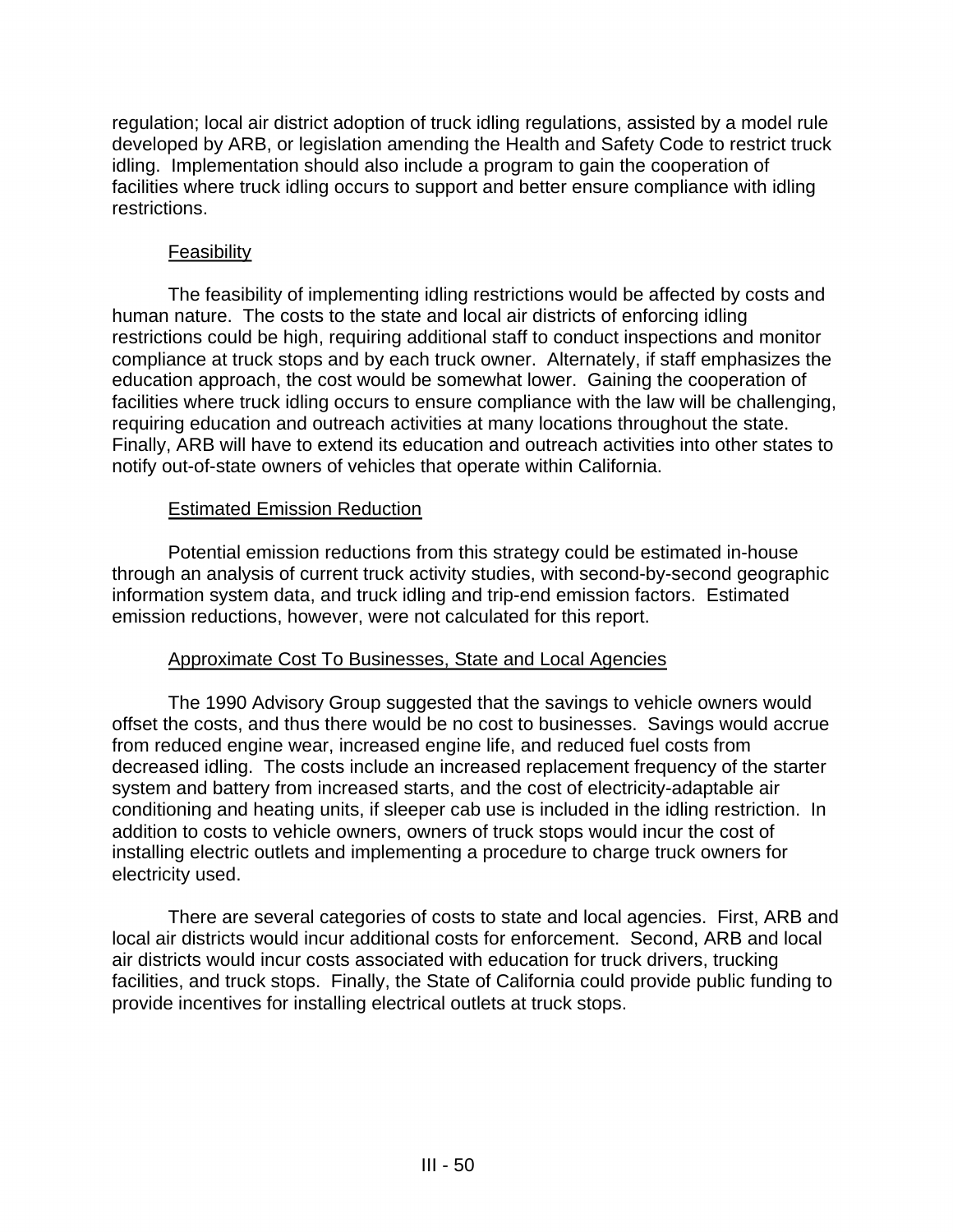# **D. Potential Associated Adverse Environmental Impacts**

Every one of these recommended measures will benefit California's environment and reduce the public's exposure to air pollutants, particularly the toxic air contaminant diesel PM. The net benefit to the public, in the form of reduced health costs, is likely to be in the millions or even billions of dollars. Nevertheless, certain of the aftertreatment technologies may themselves have potential adverse environmental impacts on a much lesser scale.

One technology that could be used to meet lower NOx standards, selective catalytic reduction (SCR) requires the use of urea to achieve emission reductions. SCR has been used to control NOx emissions from stationary sources for over 15 years and has been applied more recently to trucks, marine vessels, and locomotives. If this method is used to meet these new standards, there will be issues related to the so-called "ammonia slip," which is the release of excess ammonia in the exhaust.

Ammonia slip could form secondary particulate (nitrates) when released into the atmosphere. In order to eliminate ammonia slip, an oxidation catalyst can be installed downstream of the SCR unit, which would reduce ammonia slip by oxidizing most of the ammonia into harmless compounds. A more detailed study will be necessary to evaluate potential impacts.

Another technology, catalyst-based diesel particulate filters (DPFs), may also have associated adverse environmental impacts, but additional information is needed. First, as is the case with most processes that incorporate catalytic oxidation, sulfate formation can occur during operation. Depending on the exhaust temperature and the sulfur content of the fuel, the increase in sulfate particles may offset the reductions in soluble organic fraction emissions. Using diesel fuel with very low sulfur content, as proposed in this report, would minimize this effect.

In addition, a spent DPF may be considered hazardous waste according to state or federal regulations. The determination of whether or not a used DPF would be considered a hazardous waste at the end of its useful life depends on the materials used in the catalytic coating. DPFs are somewhat similar to automotive catalytic converters, and thus a comparison may be useful. The California Department of Toxic Substances Control currently regulates used automotive catalytic converters as scrap metal, so long as the catalyst material is left in the converter shell during collection and transportation and the converters are going to be recycled. The ash residue associated with cleaning (regenerating) a DPF would also need to be tested to determine if it is a hazardous waste. If it is, there would be increased costs associated with maintenance of the DPF throughout its life.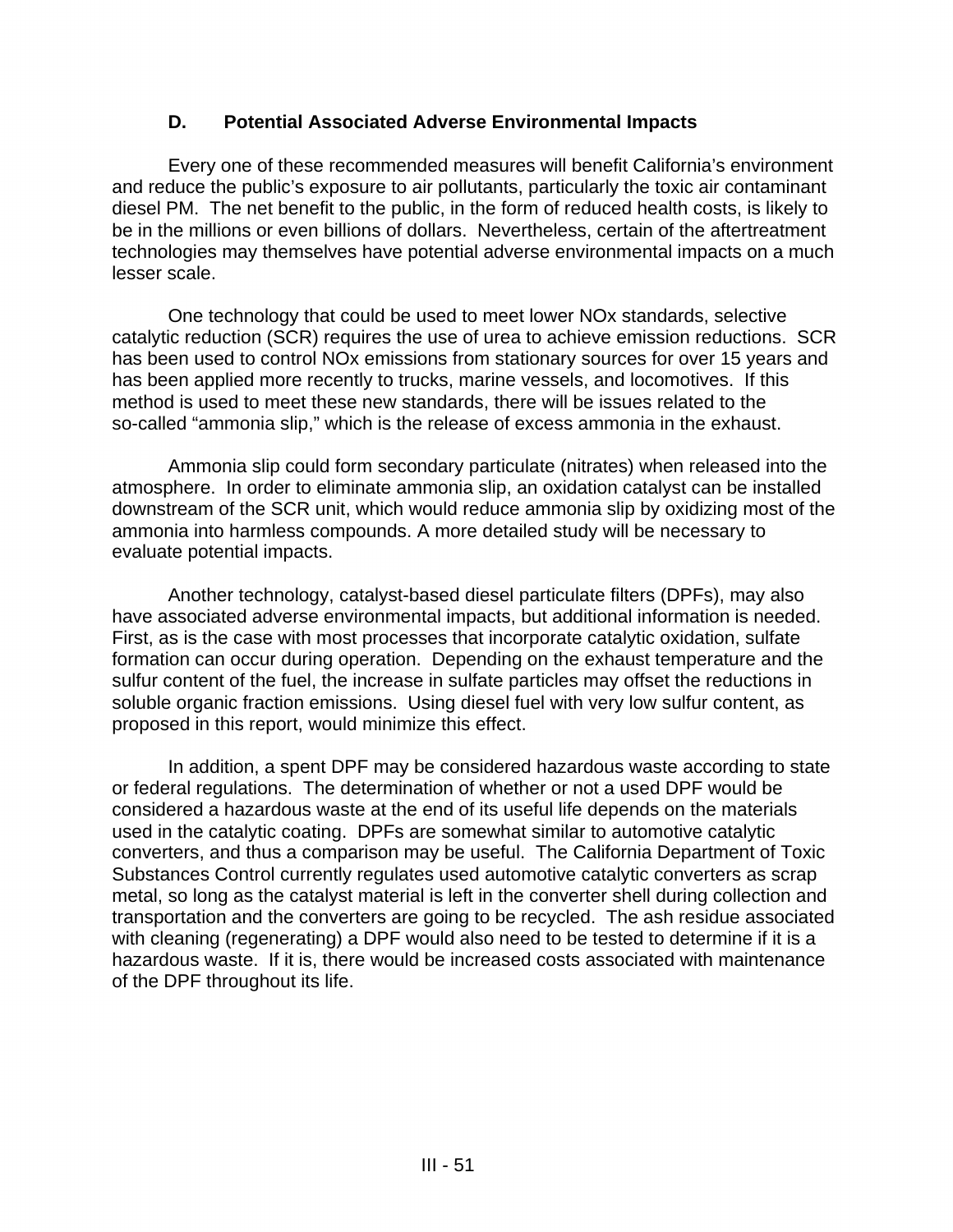# **VI. CITATIONS**

Aichele, Richard O. Propulsion evolution: new technologies speed advances in engine systems. Professional Mariner #47: 50-57; April/May 2000a.

\_\_\_\_\_\_\_. Technology cutting stack emissions. Professional Mariner #47: 58-63; April/May 2000b.

Air Resources Board (ARB). The California small off-road engine emissions inventory. Staff report, Mobile Source Control Division. Mail-out MSC#98-04. March 1998.

\_\_\_\_\_\_\_. Proposed Identification of Diesel Exhaust as a Toxic Air Contaminant" Part A, Exposure Assessment. As approved by the Scientific Review Panel, April 22, 1998.

\_\_\_\_\_\_\_. California's pleasure craft exhaust emissions inventory. Staff report, Mobile Source Control Division. Mail-out MSC#98-34. November 1998.

\_\_\_\_\_\_\_. California's emissions inventory for off-road large compression ignited (CI) engines ( 25 HP). Staff report, Mobile Source Control Division. Mail-out MSC#99-32. January 2000.

\_\_\_\_\_\_\_. April 2000 Mobile Source Enforcement Branch Monthly Status Report. May 12, 2000.

- Anonymous. Draft of a program of measures for diesel vehicles (4/25/00), [www.kankyo.metro.tokyo.hp/dno/ENG/pre04\\_2.htm](www.kankyo.metro.tokyo.hp/dno/ENG/pre04_2.htm).
- Carl Moyer Program Advisory Board Report; March 31, 2000. Available on-line at: <http://www.arb.ca.gov/msprog/moyer/cmpabfinal.pdf>.
- DieselNet (4/25/00),<www.dieselnet.com/news/9910engelhard.html>.
- Mayer, A. Selection criteria for diesel particulate trap systems: VERT experience. DieselNet Technical Report; December 1998.
- MECA. Emission control retrofit of diesel-fueled vehicles. March 22, 2000.
- South Coast Air Quality Management District (SCAQMD). Final project assessment for repower of a tug boat with ultra-low emissions diesel engines. AQMD Contract #98021. 1998.
- U.S. EPA. Final regulatory impact analysis: control of emissions from nonroad diesel engines. EPA420-R-98-016. August 1998.
- U.S. EPA. Draft regulatory impact analysis: control of emissions of air pollution from highway heavy-duty engines," August 1999.